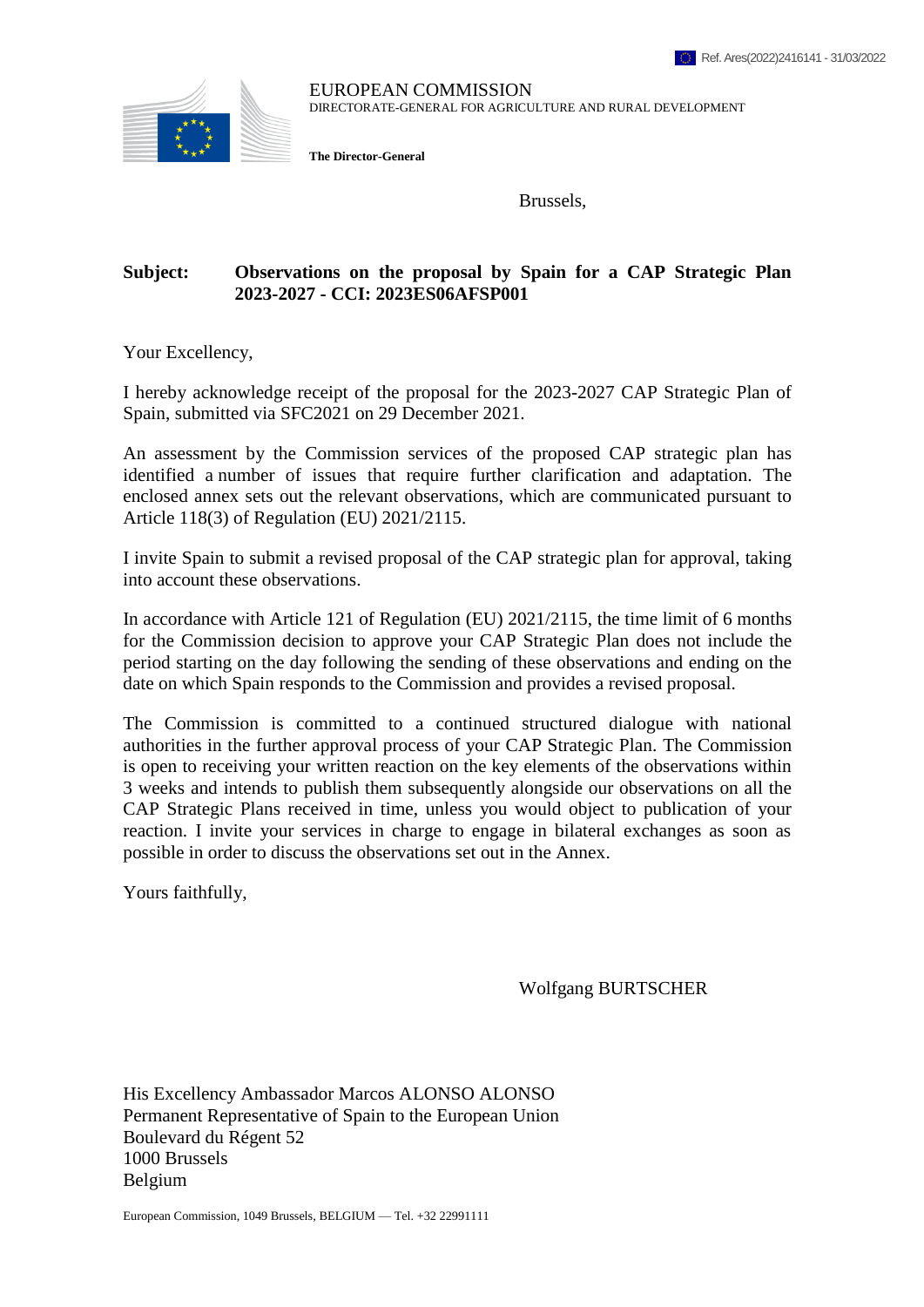Enclosure: List of observations pursuant to Article 118(3) of Regulation (EU) 2021/2115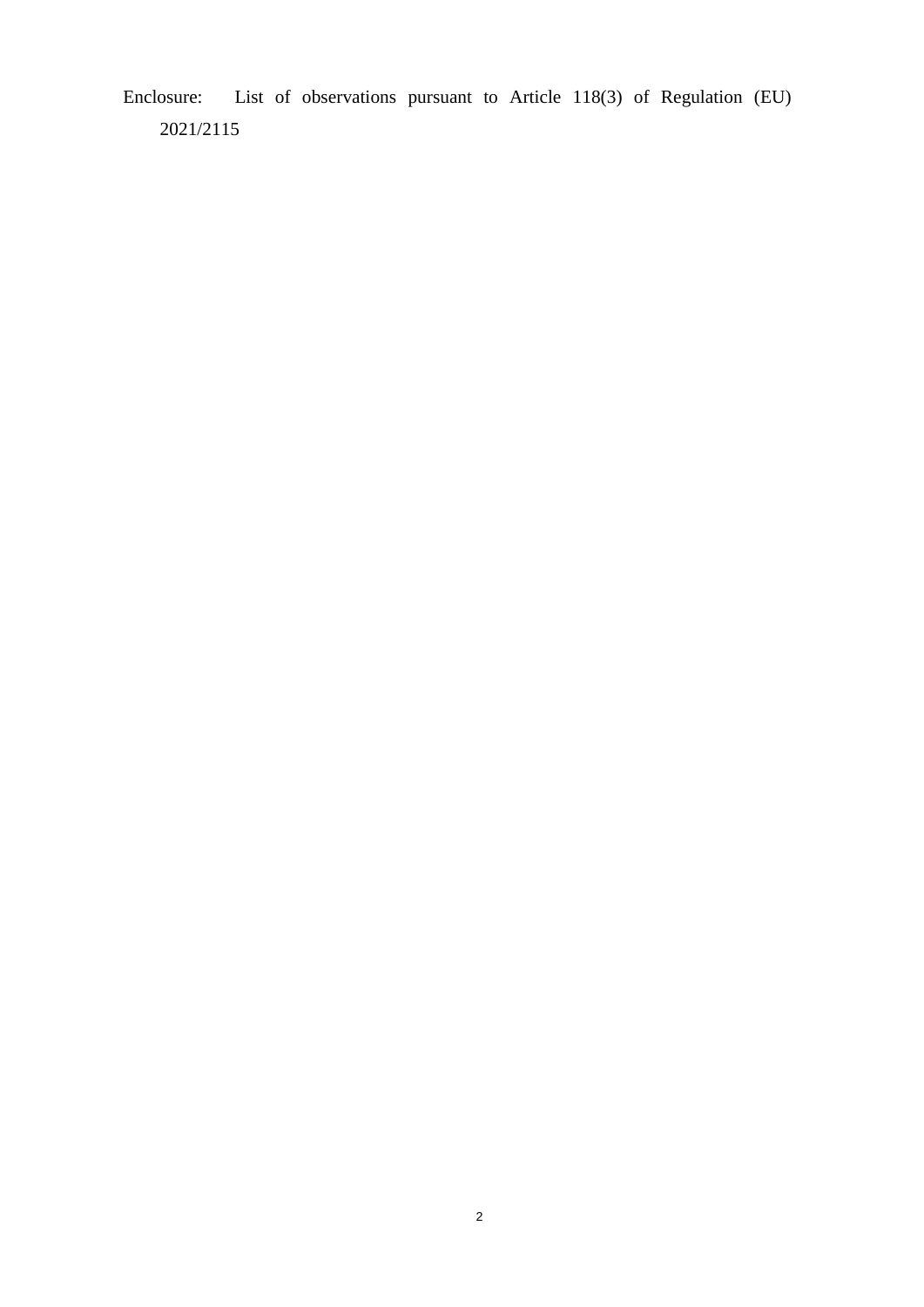## **EN**

# **ANNEX**

## **Observations on the CAP Strategic Plan submitted by Spain**

The Russian invasion of Ukraine and the ongoing generalised commodity price surge bring to the forefront in the strongest possible way the integral link between climate action and food security. This link is recognised in the Paris Agreement and has been incorporated in the new legislation for a Common Agricultural Policy (Regulation (EU) 2021/2115) and the Farm to Fork Strategy (COM(2020) 381 final) with a view to ensuring sufficient supply of affordable food for citizens under all circumstances while transitioning towards sustainable food systems.

In this context, and in the context of the climate and biodiversity crises, Member States should review their CAP Strategic Plans to exploit all opportunities:

• to strengthen the EU's agricultural sector resilience;

1

- to reduce their dependence on synthetic fertilisers and scale up the production of renewable energy without undermining food production; and
- to transform their production capacity in line with more sustainable production methods.

This entails, among other actions, support for carbon farming, support for agro-ecological practices, boosting sustainable biogas production<sup>1</sup> and its use, improving energy efficiency, extending the use of precision agriculture, fostering protein crop production, and spreading through the transfer of knowledge the widest possible application of best practices. The Commission assessed the Strategic Plans of Member States with these considerations of the sector's economic, environmental and social viability in mind.

The following observations are made pursuant to Article 118(3) of Regulation (EU) 2021/2115. Spain is asked to provide the Commission with any necessary additional information and to revise the content of the CAP Strategic Plan taking into account the observations provided below.

Sustainable biogas production means the production of biogas that respects the sustainability and greenhouse gas emissions saving criteria laid down in Article 29 of Directive (EU) 2018/2001 (Renewable Energy Directive)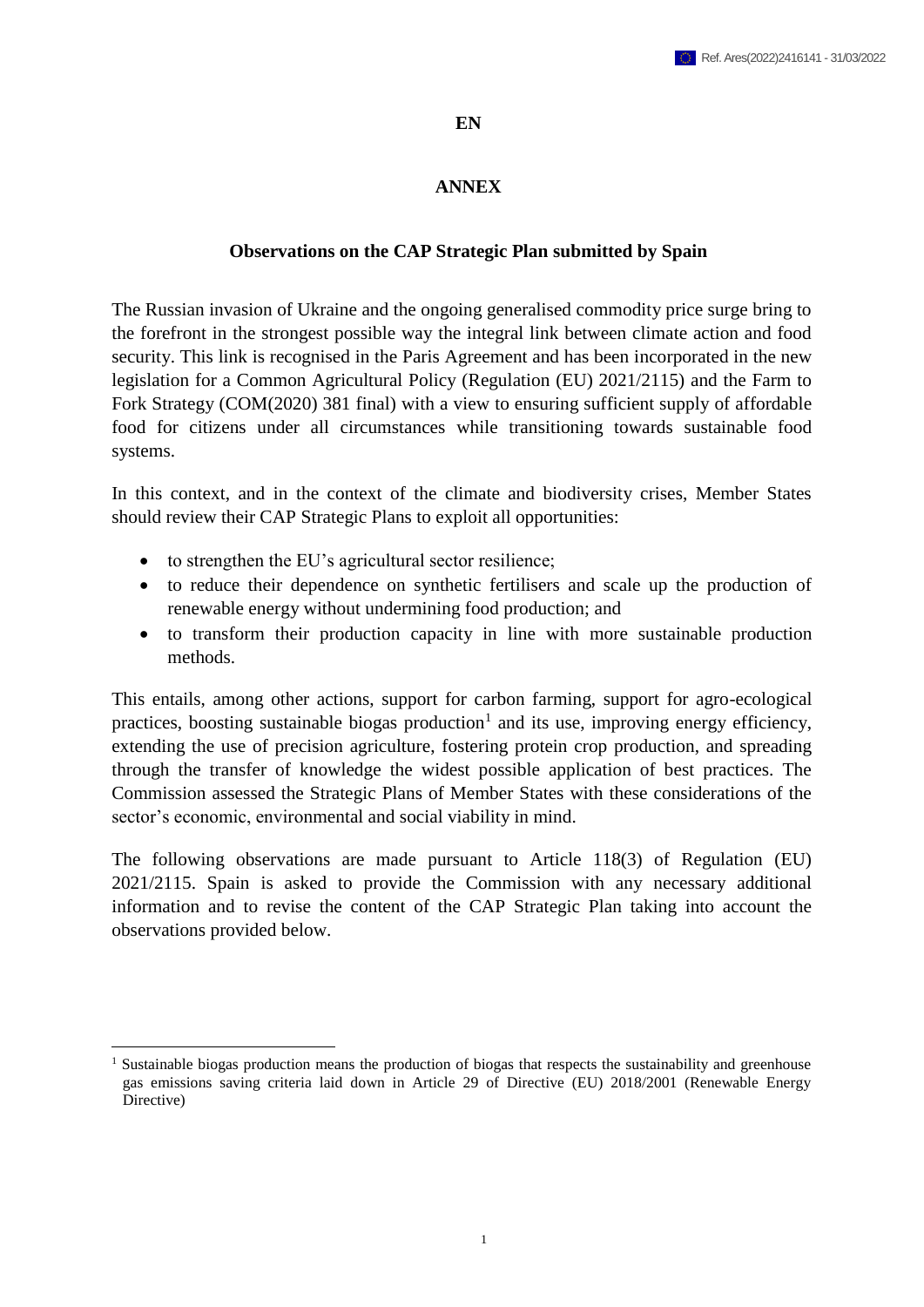# **Observations with regard to the strategic focus of the CAP Strategic Plan**

- 1. The Commission welcomes the CAP Strategic Plan submitted by Spain (hereafter 'the Plan') that covers the specific objectives and seems to address the recommendations published by the Commission on 18 December 2020 (SWD(2020) 375). The Commission appreciates the quality of the structured dialogue with the Spanish authorities and takes note of the different public consultations that have been carried out during the preparation of the Plan.
- 2. The Commission welcomes Spain's efforts to present a comprehensive Plan that combines national and regional elements, in accordance with Article 104 of Regulation (EU) 2021/2115 (Strategic Plan Regulation - SPR). The Plan includes a broad identification of the challenges to be dealt with and an intervention logic that addresses a number of the prioritised needs across the different objectives.
- 3. However, a stronger and more consistent intervention logic across pillars is needed to tackle in a targeted way the important and urgent challenges that Spain faces. Spain is asked to improve the overview of the intervention logic describing more precisely the contribution of the proposed interventions to the identified needs, including territorial targeting. In particular, the overall coherence of the construction of the green architecture should be further explained. Moreover, due to the large amount of figures that needed to be encoded at regional level, some data entry errors were detected, leading to important inconsistencies in relation to financial allocations and indicators (in particular for the rural development interventions). Additionally, the eco-scheme ring fencing obligation of 25% seems not to be met on the basis of the financial data. These errors should be corrected to guarantee that all information included in the Plan is accurate.
- 4. The Commission recalls the importance of the targets set for result indicators as a key tool to assess the ambition of the Plan and monitor its progress. The Commission requests Spain to revise the proposed target values, by improving their accuracy and taking into account all the relevant interventions, and by defining an adequate ambition level in line with the identified needs.

# **Observations with regard to the fostering of a smart, competitive, resilient and diversified agricultural sector that ensures long-term food security**

- 5. The Commission considers that the Plan shows the potential to contribute effectively to the general objective of fostering of a smart, competitive, and diversified agricultural sector with elements of resilience and a contribution to long-term food security. It also notes that its current shortcomings on adaptation to climate change pose a risk to resilience.
- 6. The Commission recognises the importance given to income support in the Plan as well as interventions supporting competitiveness and economic sustainability. In light of the Russian war on Ukraine, the Commission urges Spain to consider interventions that will help reduce dependence on fossil fuels and other externally sourced inputs to preserve the long-term sustainable production capacity and viability of farms.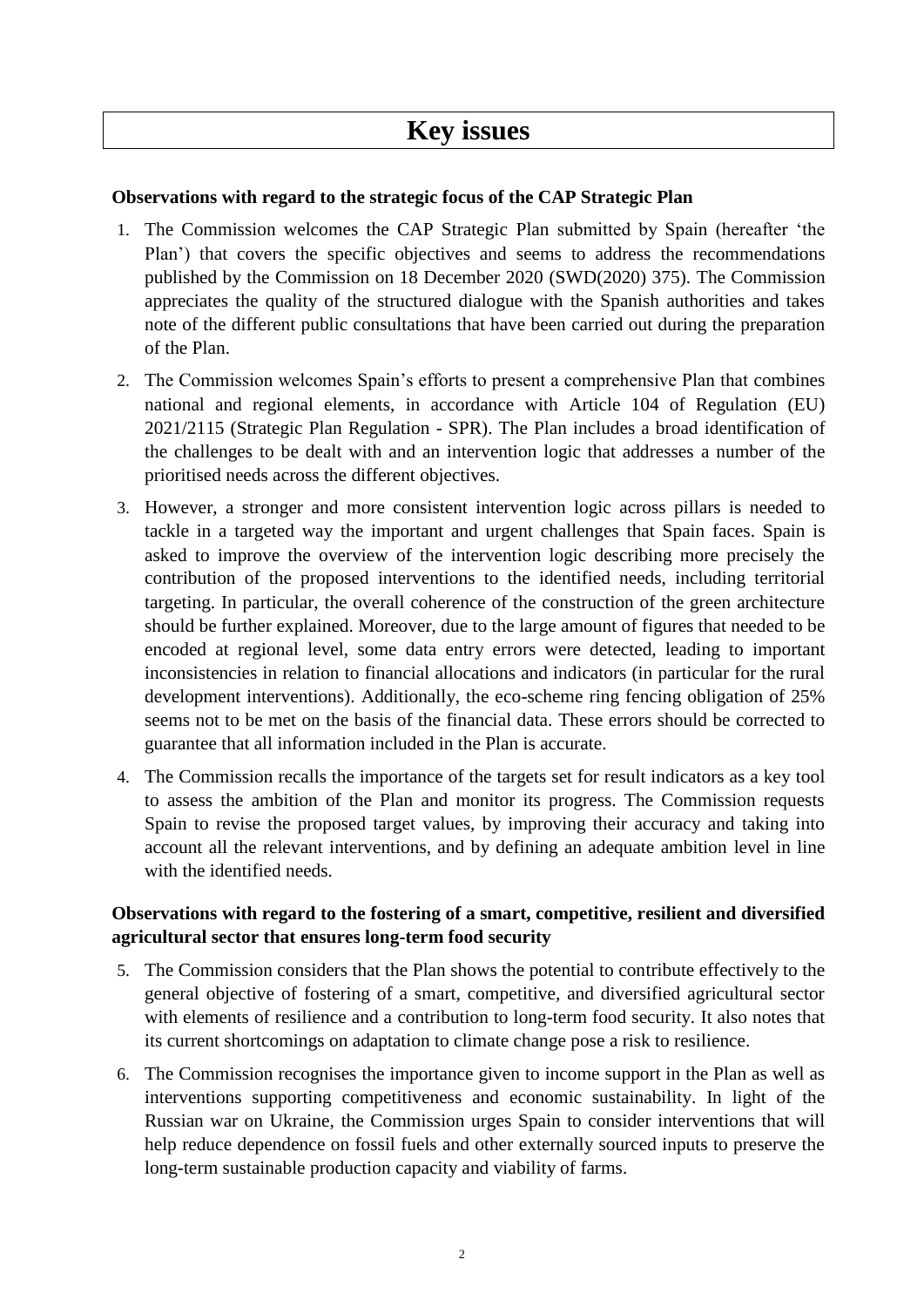- 7. The Commission welcomes that the model proposed for decoupled direct support advances on the internal convergence process and differentiates support between groups of territories based on agronomic conditions. At the same time, Spain aims to reduce income gaps among different farm sizes by redistributing support, using for the first time the complementary redistributive income support and the reduction of payments. The Commission welcomes the efforts made by Spain towards removing the links to historical references and building a more targeted and fairer system of decoupled direct support, in particular the introduction of a mechanism to cap very high payments. Spain is invited to complement explanations received so far, in particular by a quantitative analysis showing the combined effects of all proposed income support tools on redistribution.
- 8. The Plan holds potential for boosting farm competitiveness and consolidating viable market-oriented farms while encouraging greater integration of primary producers. The Commission welcomes the efforts to address the import dependency in some sectors, such as protein crops.
- 9. However, the strategy proposed does not justify sufficiently certain choices, in particular when addressing the needs of the specific sectors. The needs of certain sectors have to be addressed by a consistent intervention logic, with more targeted and tailored tools that allow the different sectors in difficulties to cope with the current and future challenges.

# **Observations with regard to the support for and strengthening of environmental protection, including biodiversity, and climate action and to contribute to achieving the environmental and climate-related objectives of the Union, including its commitments under the Paris Agreement**

- 10. The Commission has doubts about the effective contribution of the Plan to this general objective, requiring for its approval the modifications specified in this letter.
- 11. Spain is requested to better demonstrate the increased ambition of the planned green architecture as regards environmental and climate related objectives using qualitative and quantitative elements such as financial allocation and indicators.
- 12. It is necessary to better integrate the tools across the pillars in a more consistent, efficient and targeted green architecture. This would lead to a better ability of the Plan to deliver an enhanced environmental ambition (as required by Article 105 of the SPR) and ensure a better contribution to and consistency with key pieces of legislation (Directive 2000/60/EC (Water Framework Directive (WFD)), Directive 2009/147/EC (Birds Directive), Directive 92/43/EEC (Habitats Directive), Directive 91/676/EEC (Nitrates Directive), Directive 2016/2284 (national emissions of certain atmospheric pollutants Directive – (NEC Directive)) and Directive 2008/50/EC (Ambient Air Quality Directive), and the planning tools arising from that legislation.
- 13. The Commission considers that, despite these being highlighted in the recommendations provided to Spain, the designed specific interventions do not sufficiently address the urgent need to reduce greenhouse gas emissions (GHG) from livestock and land management, associated air pollutant emissions of ammonia, the urgent need to improve water management, reduce soil erosion, desertification, and revert biodiversity, habitat, landscape and connectivity loss in the Spanish agriculture and forest sectors.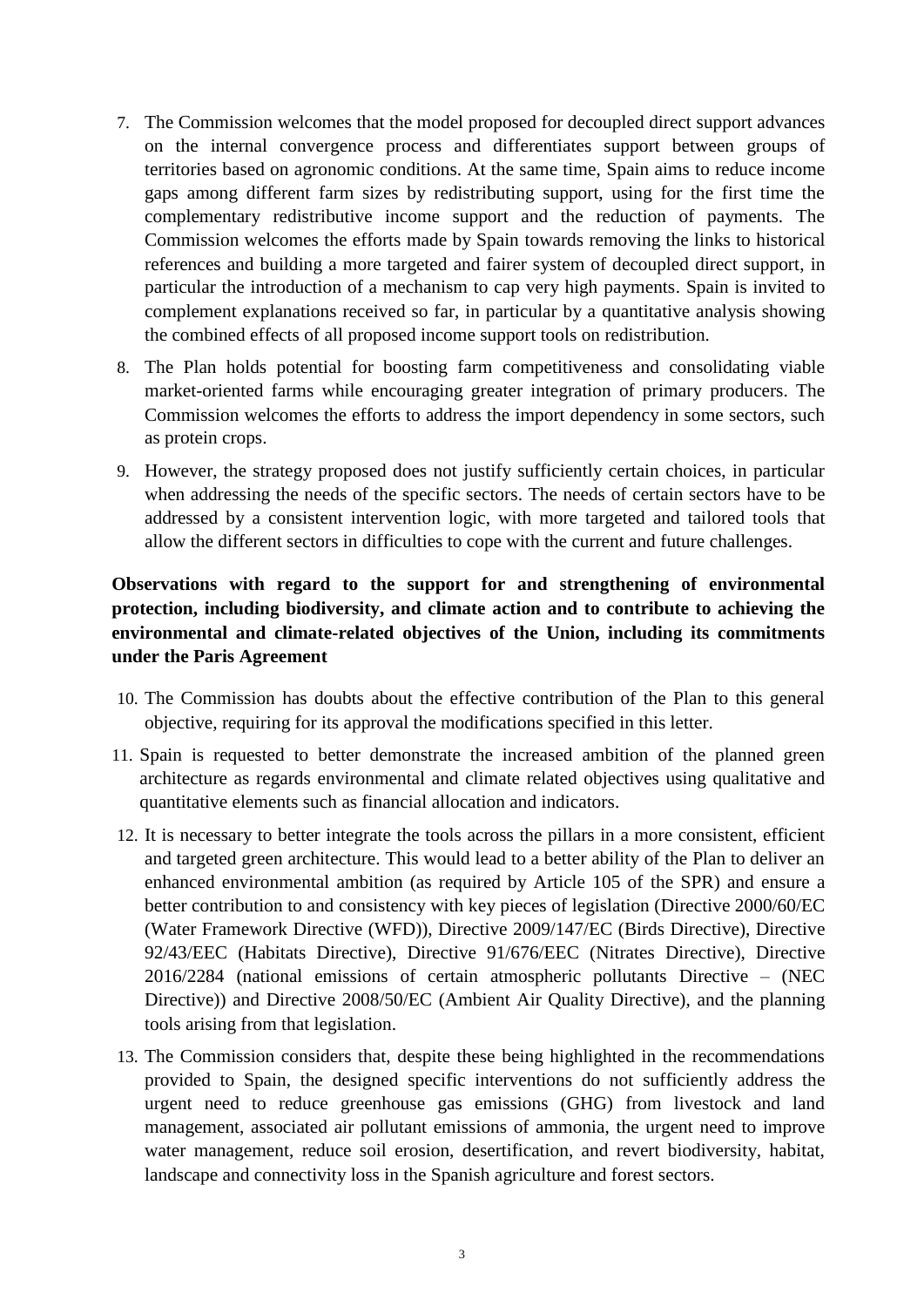- 14. Therefore, the Commission strongly encourages Spain to: 1) enhance the level of effort requested for agricultural practices, in particular under agri-environmental commitments within rural development, taking into account the new more demanding baseline, to address specifically localised environmental concerns; 2) adapt the eco-schemes to build on fully compliant good agricultural environmental conditions (GAEC) standards and ensure transition to more sustainable practices; 3) reformulate with more ambition the targets proposed and modify the corresponding financial allocations, if needed; and 4) better define the linkages between CAP interventions and the different complementary regulatory approaches addressing the identified needs.
- 15. The Commission requests Spain to clarify and, if necessary, amend certain GAEC so they fully comply with the regulatory framework (see detailed comments below).
- 16. Spain should also make an effort to increase the potential for water saving and focus on the effective reduction in water use in areas of higher water pressures. Spain is requested to further elaborate on how the interventions linked to water management will significantly contribute to achieving the objectives of good status of the WFD by 2027 at the latest, notably reducing the water demand, as well as coherence with other measures supported under the Plan beyond irrigation. Further explanation on how the Plan interplays with other national or EU funding and legislation to address the needs which are considered relevant are also needed.
- 17. The measures foreseen to combat desertification and soil erosion are also limited, and given the scale of the challenge in Spain, there could be a more comprehensive set of actions to prioritise and implement nature-based solutions to halt and reverse these trends.
- 18. Climate-relevant impact indicators for example, in relation to irrigation demands, a need identified in the National Adaptation Strategy – have not been fully used in the needs assessment and intervention strategy of the Plan and therefore it is not possible to assess the contribution to and consistency with such targets. The Commission requests that these indicators are described and considered in the analysis and intervention strategy. Without these, the Plan remains vague on how the interventions will contribute to and be consistent with the regulatory obligations laid down in Annex XIII such as greenhouse gas emission reductions, and climate targets and commitments, namely for Regulation (EU) 2018/841 (the Regulation for the Land Use, Land Use Change and Forestry (LULUCF)).
- 19. Spain is is strongly encouraged to take into account the future national targets of the Effort Sharing Regulation (Regulation (EU) 2018/842) and LULUCF (which are currently under consideration by the co-legislators) in view of the legal requirement to review the plan after their application.
- 20. The Commission welcomes the efforts proposed concerning renewable energy production and strongly encourages Spain to fully benefit from possibilities for interventions under the SPR by using them to increase sustainable domestic generation and use of renewable energy, including biogas, thereby strengthening what has already been programmed in their National Energy and Climate Plan. Moreover, the Commission calls on Spain to plan interventions that improve nutrient use efficiency, circular approaches to nutrient use, including organic fertilising as well as further steps to reduce energy consumption.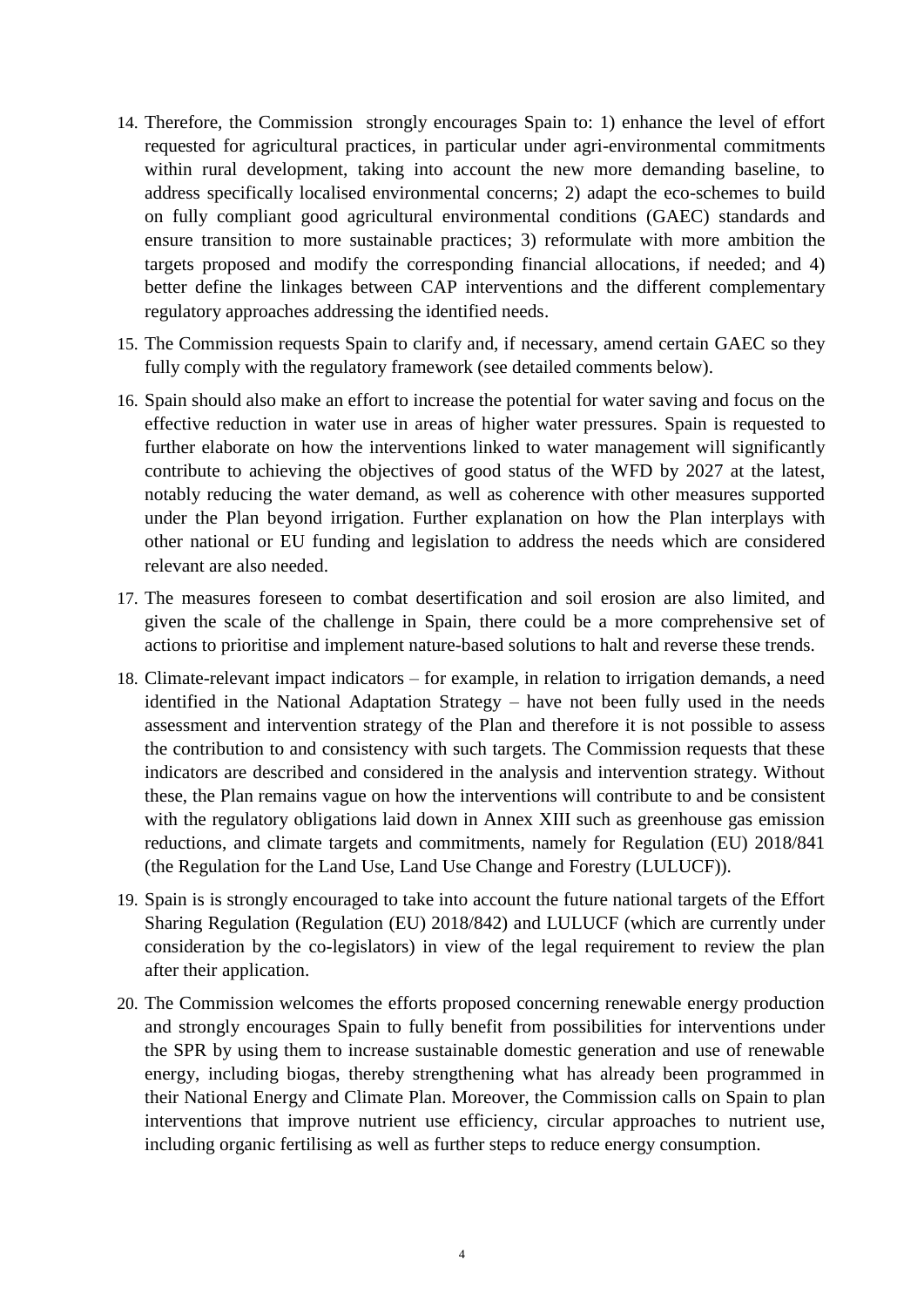- 21. With regard to reverting the biodiversity loss, the Commission invites Spain to reflect on the limited territorial coverage of the European Agricultural Fund for Rural Development (EAFRD) interventions proposed to cope with the negative trends in biodiversity and those focused on improving biodiversity in the Natura 2000 network.
- 22. Spain is requested to take better account of the Spanish Prioritised Action Framework (PAF) for Natura 2000 and further align the proposed interventions with it.

# **Observations with regard to the strengthening of the socio-economic fabric of rural areas and address societal demands**

- 23. The Commission considers that the Plan shows the potential for contributing to the general objective of strengthening the socio-economic fabric of rural areas, including reversing the depopulation trend in Spain. The Commission particularly notes the ambition with regards to support to young farmers and the community-led local development (LEADER) approach (by doubling the minimum financial requirement).
- 24. However, Spain is invited to provide further information to ensure a clear and targeted support towards the rural areas, beneficiaries and sectors that are most in need, based on the SWOT (analysis of the situation in terms of strengths, weaknesses, opportunities and threats) and specific national and regional needs. The Commission welcomes the innovative approaches to address gender balance in the Spanish rural areas (with new specific mechanisms to stimulate the incorporation of women to farming) as well as generational renewal (with new tools addressed to accompany succession in the farms and support new entrants).
- 25. As regards animal welfare, the Commission invites Spain to extent the intervention to promote the keeping of laying hens in non-confined housing systems to sows and calves. In addition, the action proposed on pigs should be more ambitious to promote the keeping of pigs with entire tails.

# **Observations with regard to fostering and sharing of knowledge, innovation and digitalisation in agriculture and rural areas**

26. The Commission acknowledges the effort in organising and structuring the Agricultural Knowledge and Innovation System (AKIS), which will help farmers and rural areas increase their resilience via better access to knowledge and innovation. However the Commission considers that the risk of a fragmented system remains, at least partially, and invites Spain to further elaborate on the actions and coordination mechanisms foreseen to fully address such risk.

#### **Information with regard to the contribution to and consistency with Green Deal targets**

27. The Commission thanks Spain for the information provided regarding its contribution to the Green Deal targets included in the Farm to Fork Strategy and the Biodiversity Strategy. The Commission regrets that national values are only provided for two of the targets (organic farming and broadband). Nevertheless, the information provided concerning antimicrobial resistance, pesticide use, nutrient loss, and high-diversity landscape features is appreciated. The Commission requests Spain to set ambitious national values for the EU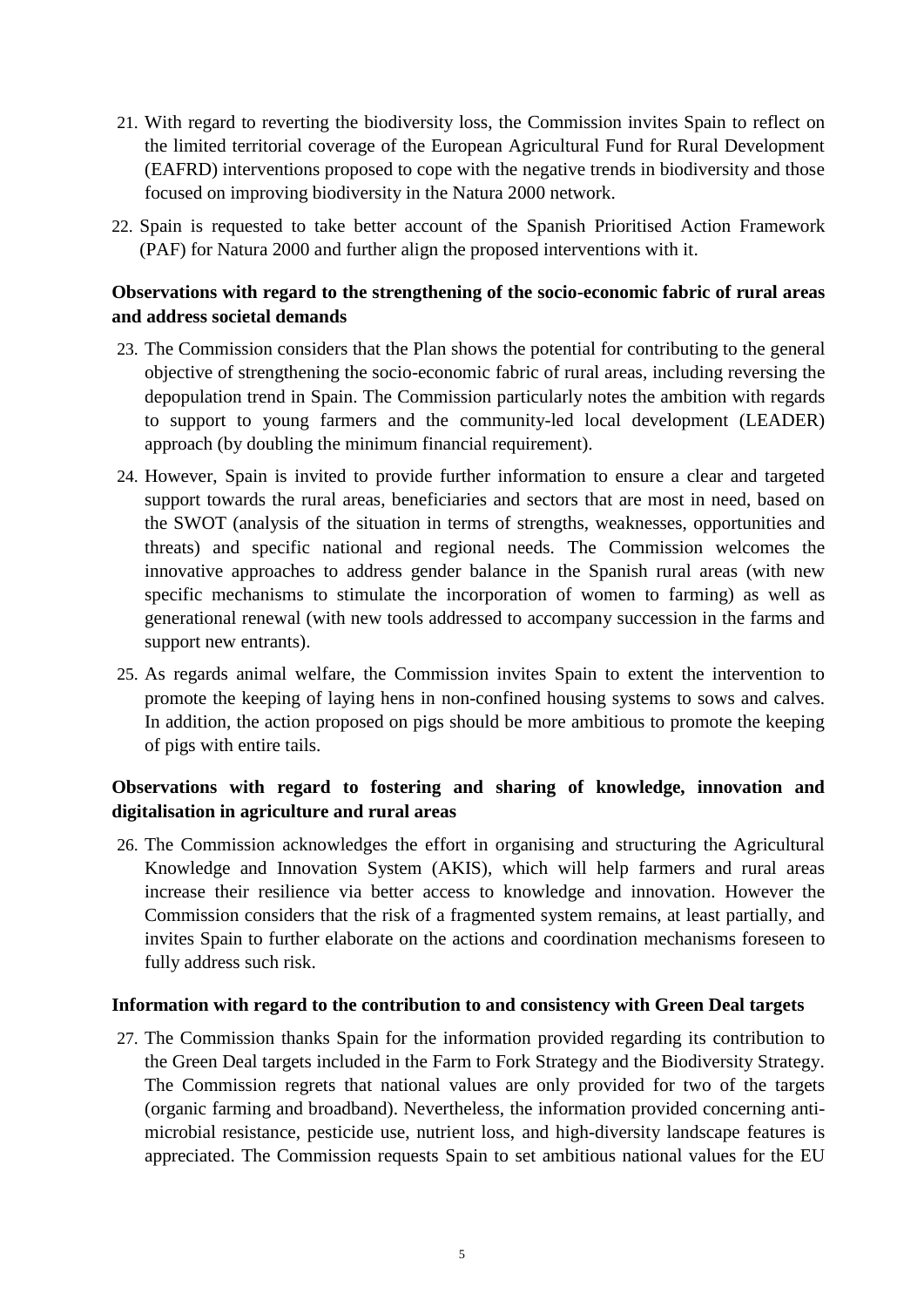Green Deal targets, and, if needed, to adapt the relevant interventions and their financial allocations accordingly.

- 28. As regards the organic target, the Commission welcomes the ambition to reach 20% of the Spanish utilised agricultural area (UAA) by 2030. The Commission also welcomes the increase in financial allocations and the other actions proposed to stimulate organic farming but invites Spain to better clarify how the proposed actions will effectively contribute to the foreseen ambition.
- 29. The Commission notes Spain's determination to improve water quality, reduce the use and risks of pesticides and antimicrobials through the implementation of several legal acts outside the scope of the Plan. The Commission invites Spain to better explain the contribution of these actions towards the Green Deal targets as well as the interlinkage between these legal initiatives and the different interventions, and their potential to maximise the impacts.
- 30. The Commission welcomes the efforts to increase the surface with non-productive features and areas.
- 31. The Commission welcomes the willingness of Spain to reach the EU connectivity objectives in 2025 and 2030 and to use other EU funds to cover these objectives. However, further details on the national intervention strategy for broadband is requested.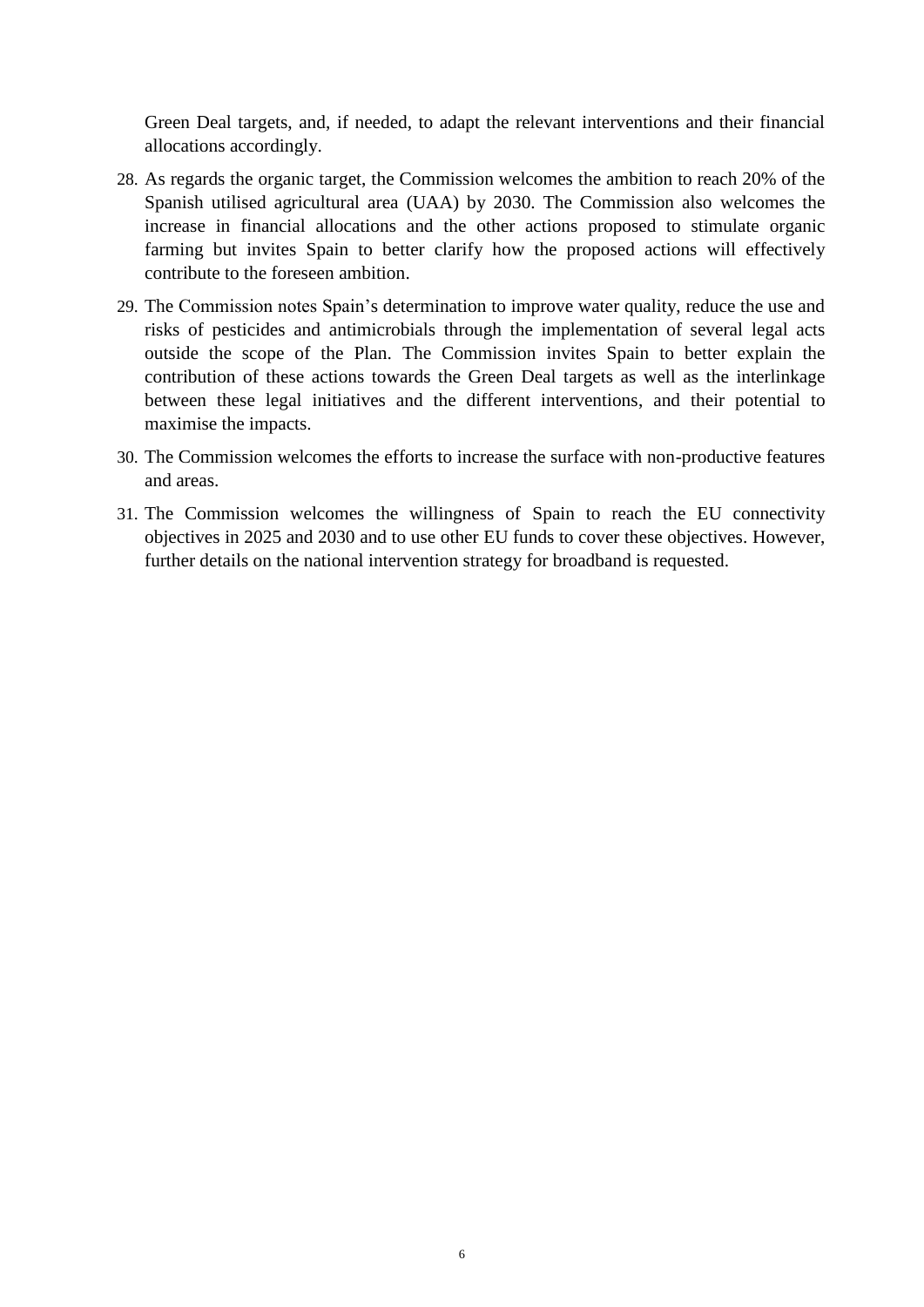# **Detailed observations**

#### **1. STRATEGIC ASSESSMENT**

32. The Commission welcomes the detailed analysis and other explanations assessment provided by Spain in relation to different specific objectives with regard to the background situation, the needs to be addressed, and the responses to those needs. It considers that the Plan contains relevant material in this respect, which could however benefit from additional clarification, and holds potential, after its revision, for contributing effectively to achieving these specific objectives. However, the following key issues presented hereinafter need to be addressed.

## **1.1. To foster a smart, competitive, resilient and diversified agricultural sector ensuring long term food security**

## *1.1.1. Strategic assessment of Specific Objective 1*

- 33. More evidence is needed to justify the strategy to apply the complementary redistributive income support for sustainability (CRISS) by groups of territories and through 2 ranges of unit amounts, given the overall objective of a national redistribution of support from bigger to smaller and medium-sized farms. The strategy does not provide either enough explanation on the effects of the strategy for small farms (e.g. minimum requirements, payments for small far, etc.).
- 34. As regards the overview of how the aim of distribution from bigger to smaller and medium-sized farms and more effective and efficient targeting of income support is addressed ("redistributive strategy") under section 3.4 (Fairer distribution): this should not only indicate that the redistributive needs have been addressed, but also that they have been addressed sufficiently. To justify the sufficiency of the strategy and the consistency of all income support tools, a quantitative analysis showing the combined effects of all relevant income support tools on Direct Payment per hectares and income per work unit by physical size, at national level is requested (e.g. using the Farm Accountancy Data Network (FADN)).
- 35. Agricultural risk management tools may address the growing risks that the changing climate represents in agriculture. Spain is invited to consider incentives for farmers to take proactive measures reducing their vulnerability and increasing their adaptive capacity to climate change.

## *1.1.2. Strategic assessment of Specific Objective 2*

- 36. The SWOT summary should clearly identify those sectors (weaknesses/threats) that, based upon the identified needs for additional support, the interventions strategy targets with additional aid (e.g. coupled income support (CIS)). The SWOT summary currently provides only general references to the handicaps (e.g. the most extensive sectors), which should be completed to enhance clarity.
- 37. In order to address efficiently difficulties and improve the competitiveness and sustainability of the sector and to avoid that the proposed CIS interventions lead to a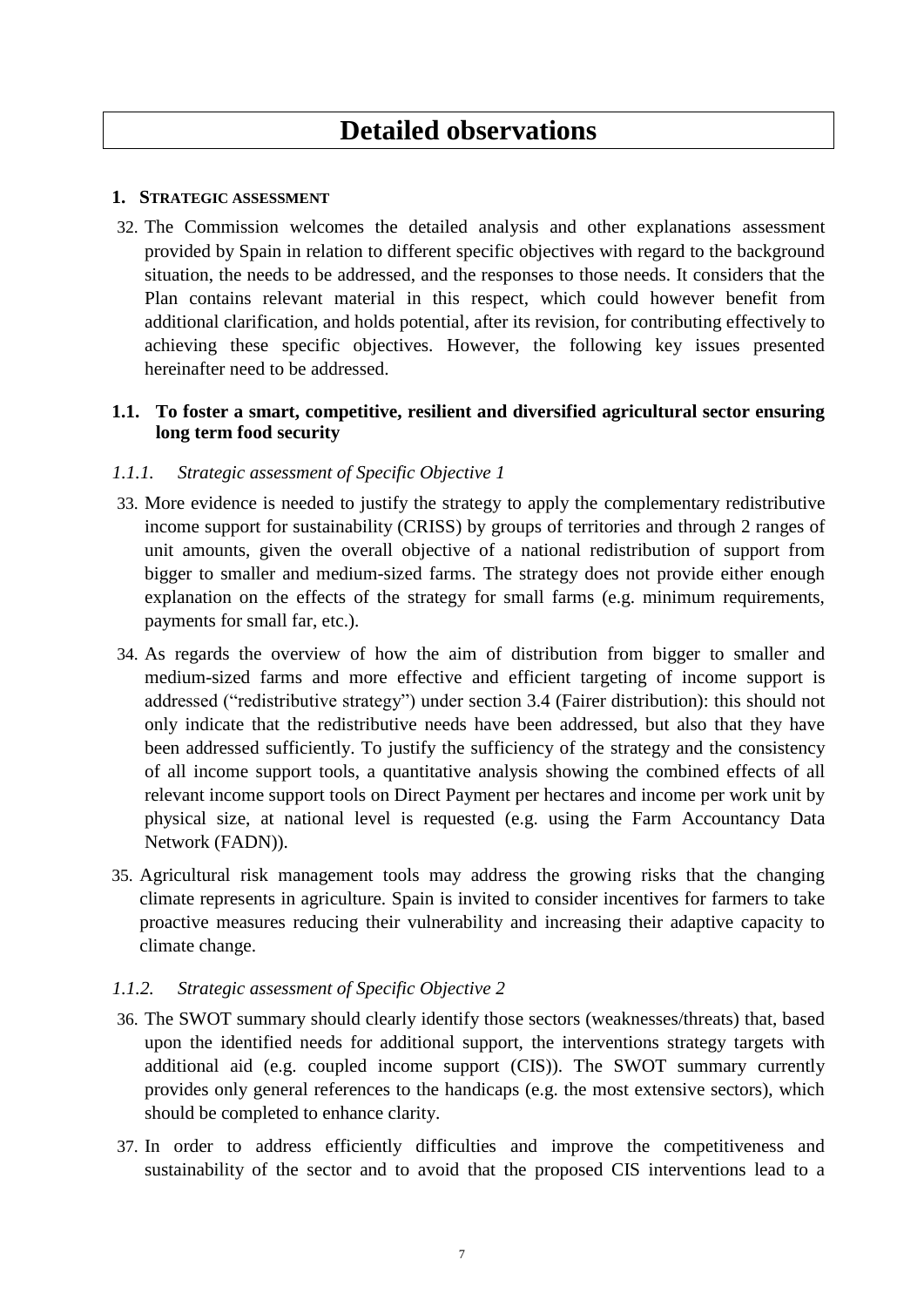deterioration of the environmental and climate situation (e.g. resulting from intensification of livestock farming, or increased water use in water scarce regions), Spain is requested to clarify the interplay between CIS and other support decisions under the Plan and to improve, if relevant, the CIS interventions' targeting (e.g. eligibility conditions for specific types of farming within a sector and CIS adapted to different local context). The complementarity between interventions related to a certain sector should be assessed not only in a 'technical' sense (i.e. list of interventions targeting the same sector and potential accumulation of support), but also in a broader, 'strategic' perspective. Accordingly, Spain should reinforce the explanation how the combination of the relevant interventions will achieve the intended objective and thus fulfil the need(s) identified for the sector concerned.

- 38. The description of the coherence between the CIS interventions and the WFD should include more details (e.g. the timeline envisaged for the proposed Spanish legislation about livestock). For irrigated crops, the text should be clear that the measures under the relevant River Basin Management Plans (RBMP) and other applicable plans (e.g. drought plans) are respected.
- 39. Furthermore, Spain is requested to further justify the selection of the result indicator(s) for this specific objective. In particular, Spain is requested to develop the contribution of 35% of wine interventions to R27, according to the study carried out in the 2019-2023 Support Programme for the Spanish wine sector (PASVE).

## *1.1.3. Strategic assessment of Specific Objective 3*

- 40. Spain is invited to justify how the Plan will contribute to improving the concentration of supply in the sectors not specifically supported by sectorial interventions. At the same time, the information provided does not clarify to which extent the Plan interventions that are financed by the EAFRD will also contribute to a better functioning of the food chain in the country.
- 41. The assessment of needs identifies the low membership of farmers in producer organisations (PO). Spain is invited to review the prioritisation of needs in order to strengthen the farmers' positions in the supply chain and to improve the competitiveness of certain sectors. Spain is requested to explain and, if needed, adopt interventions to the sectors and regions with the greatest needs.
- 42. Also, given the low concentration of POs, could Spain explain why it does not plan interventions in sectors other than fruits and vegetables, apiculture, wine (sectors where sectoral interventions are compulsory) and olive groves (supposedly under other sectors interventions). Given that the sectoral interventions are largely channelled through POs, planning a budget for sectoral interventions would incentivise the setting-up of POs and seeking recognition for these. In addition, since POs plan and co-finance their interventions themselves, they would address the competitiveness issues, which Spain has mentioned under SO2 weaknesses.
- 43. Spain includes a rural development cooperation intervention to promote producer organisations and/or groups. At the same time Spain points out that a number of national initiatives are being developed as part of the promotion of sectoral cooperation. Spain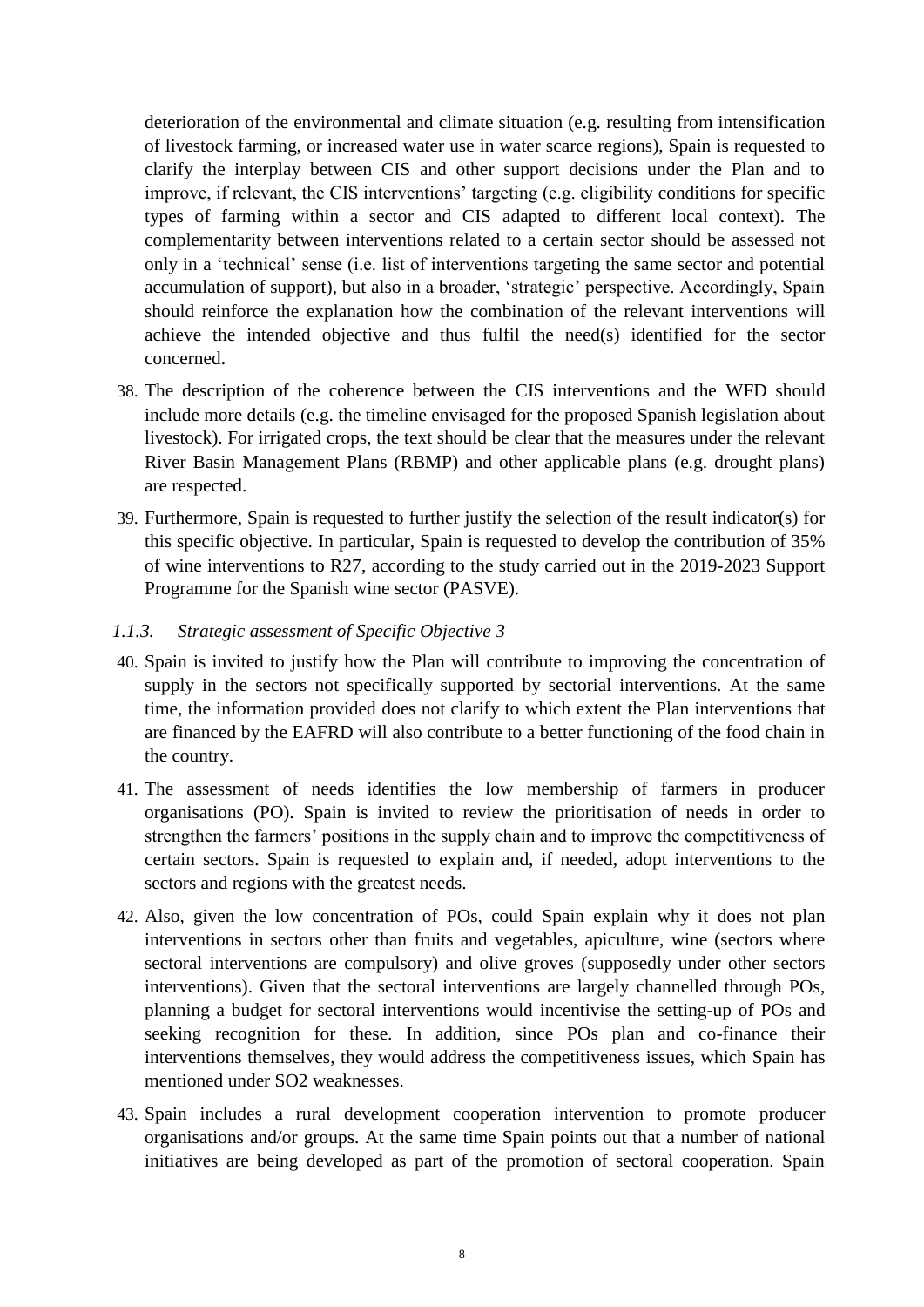should explain the complementarity between the Plan and the national measures to promote sectoral cooperation. Would any of those measures also aim to support the establishment of short supply chains?

#### **1.2. To support and strengthen environmental protection, including biodiversity, and climatic action and to contribute to achieving the environmental and climate-related objectives of the Union including its commitments under the Paris Agreement**

## *1.2.1. Strategic assessment of Specific Objective 4*

- 44. Spain is asked to reinforce the SWOT summary and to improve the overview of the intervention logic describing more precisely the contribution of the proposed interventions to the identified needs and to the relevant result indicators.
- 45. Regarding renewable energy, relevant interventions are listed, but the link between the overall objectives set for energy efficiency, renewable energy generation and consumption and the interventions are not well described. The Commission suggests to improve the design of the interventions to strengthen the contribution to R15 (investments in renewable energy production capacity). Spain is advised to consider inclusion of specific incentives for agricultural holdings to consider agro-photovoltaic (or agro-voltaics), which combine agriculture and solar energy generation on the same land. Spain has the right conditions for this double use of land to flourish.
- 46. Spain should also describe the links and complementarity of the CAP interventions with the RED II) and Directive 2012/27/EU (energy efficiency directive - EED) in term of increasing renewable energy and improving energy efficiency and to which extend it will do so.
- 47. The National Energy and Climate Plan (PNIEC / NECP) sets out a list of objectives with the aim of decreasing emissions by energy savings and renewable energy generation from the agricultural sector. However, the needs assessment does not clearly reflect this priority, in line with Article 108 of the SPR. In particular, the potential of biogas production does not seem fully addressed. Spain should better align the needs assessment and the PNIEC. A description on how the Plan contributes to the objective: "Achieve additional removals of 0.96 MtCO2-eq in forest and agricultural sinks by 2030 compared to the trend scenario" should be included as well.
- 48. The need to reduce vulnerability to climate change effects (N04.03) is not addressed in a satisfactory manner. The level of priority is not stated and the actions are not well identified. Increasing resilience and adaptation seems to be mainly covered indirectly, through GAEC and actions towards carbon sequestration. A more systematic approach to adaptation of forests to climate change is also missing. A decline in climate action (mitigation and adaptation) related to forests, afforestation and agroforestry has been observed despite the fact that this has been identified in the needs analysis. Spain is invited to provide more information concerning adaptation measures and how the identified need will be covered. The links between the need to improve farmers' knowledge about mitigation and adaptation (N04.9) and the cross-cutting advice, knowledge exchange and guidance interventions that are envisaged should be strengthened. A description on how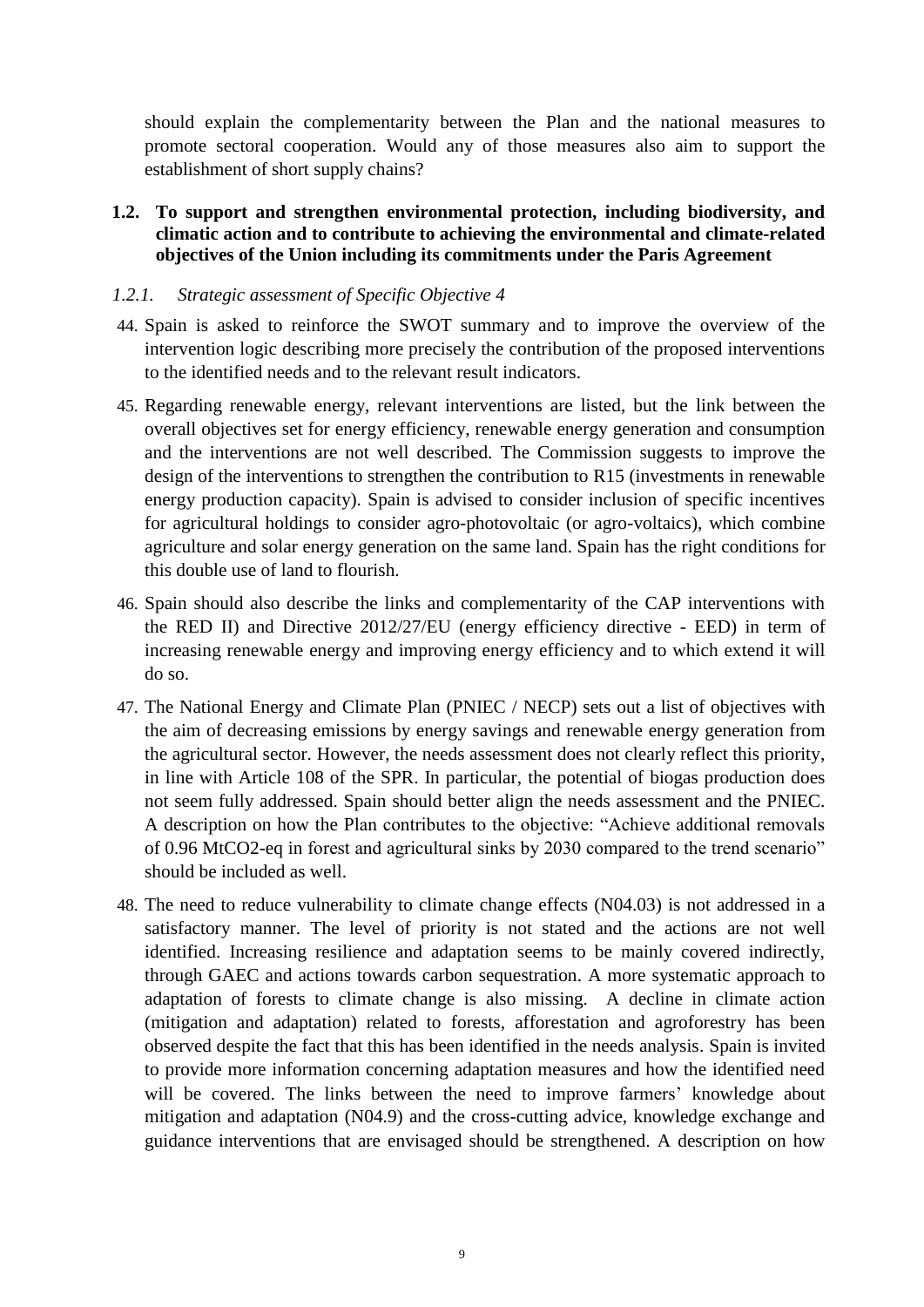the Plan contributes and is consistent with the National Climate Change Adaptation Plan (PNACC) is considered necessary.

- 49. Spain is invited to provide an estimate of the mitigation potential under the concerned interventions.
- 50. Spain is at medium risk not to comply with the commitments of the national emissions reduction Commitments by 2030 of the NEC Directive. Spain is therefore requested to reinforce specific actions addressing the reduction of GHG emissions through the interventions, in particular eco-schemes, agri-environmental commitments or investments. Those actions might include the revision of feeding system (low-protein the animal diet; feeding strategies to reduce methane emissions), investments for low-emission manure and slurry storages notably in big pigs and poultry farms or additional support in precision agriculture, thereby also maximising the benefits for air pollution reduction. Result Indicator R13 (reducing emissions in the livestock sector) is recommended to be included in the Plan, so that the ambition in terms of emission reduction in the livestock sector can be properly monitored.
- 51. Moreover, Spain is invited to explain the interlinkages between the actions proposed within the Plan on reduction of GHG emissions and the national regulatory measures mentioned in the Plan, including national livestock management regulations and the development of the register of Best Available Techniques in Livestock Farms.
- 52. The Commission welcomes the Spanish proposals to increase soil carbon sequestration and soil protection, including GAEC and eco-schemes with, for instance, specific requirements on green covers, improved rotations including leguminous crops and support for conservation agriculture. The relevant result indicators, R14 (carbon sequestration) and R19 (soil protection) show encouraging target values.
- 53. For SO4 Spain is invited to explain the complementarities and articulation between interventions under the Plan and the other EU funds. For example, other EU funds, (namely the Recovery and Resilience Plan) will invest in measures that contribute to mitigation and adaptation, including sustainable forest management, fire prevention, measures to address soil erosion and desertification. This request applies also to SO 5 and 6, as for instance the Recovery plan includes reforms and investments related to biodiversity (e.g. protection, conservation and restauration of ecosystems and their biodiversity, conservation of protected habitats and species and invasive alien species), irrigation and environmental management of livestock farms.
- 54. The Commission notes that it is important to ensure that actions foreseen do not undermine the resilience and adaptation of forest stands. Plans to draw abandoned and wild forested areas into economic production should ensure that this does not result in a reduction of the carbon stock in the soil nor in the biomass, nor in biodiversity, and the Plan should clarify this principle.

#### *1.2.2. Strategic assessment of Specific Objective 5*

55. The needs assessment is quite complete and reflects the challenges in soil, air and water. Nevertheless, the Commission invites Spain to reinforce the SWOT summary and to consider hydromorphological changes in the SWOT and needs assessment and consider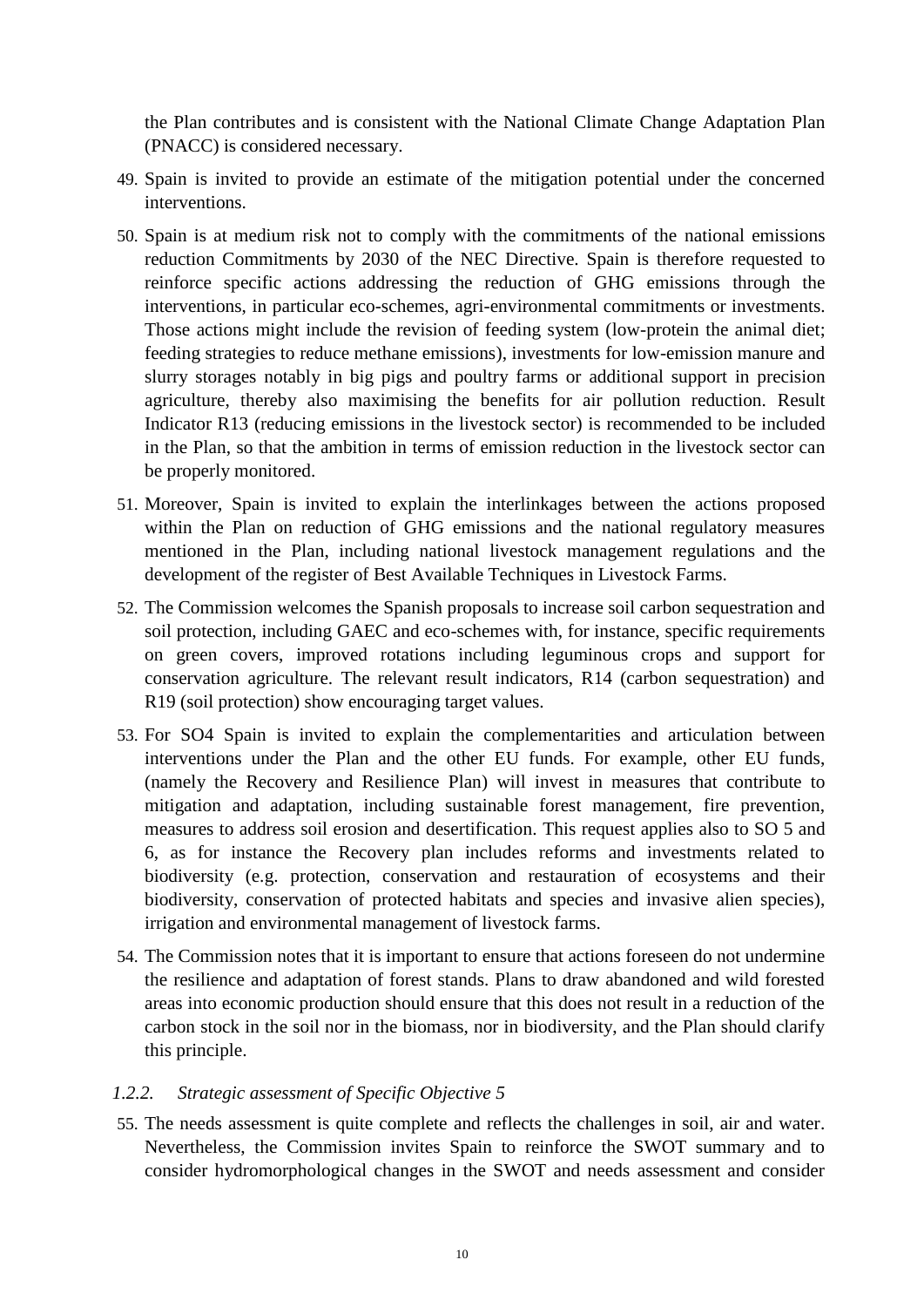how the intervention strategy could respond to the needs identified. Moreover, the description of the needs should be clarified and avoid any reference to potential interventions.

- 56. Spain is asked to improve the overview of the intervention strategy describing more precisely the contribution of the proposed interventions to the identified needs, including territorial targeting.
- 57. Against the background of very significant water abstraction pressures from agriculture, Spain is invited to elaborate on the targeting of the interventions on irrigation, the link with the needs identified and the coherence with the WFD objectives (closing the gap to good status) and the 2nd RBMP. Spain should also consider the analysis performed under the 3rd RBMPs when available. Moreover, Spain should strengthen the intervention strategy and specify how the interventions designed beyond the investments on irrigation (e.g. irrigation plans in the eco-schemes) focus on measures to increase the availability of water at farm level and the reduction of agriculture water demand, in a context of higher expected water stress in the future. The measures oriented to increase soil water retention has positive effects on other aspects like reduction of soil erosion that should be reinforced.
- 58. The Commission welcomes the efforts by Spain to address the problems related to the losses of nutrients. This issue is tackled by various interventions, including GAEC 4 (proposed to be implemented in an ambitious manner), GAEC 10 (an additional GAEC proposed by Spain on sustainable fertilisation), and some rural development measures and eco-schemes. Nevertheless, R24 (nutrient management) is quite low and in order to assess the ambition of Spain in addressing the important challenges regarding nutrient surplus, Spain should clarify the timing and content of the actions envisaged in the currently applicable and upcoming national mandatory rules (Royal Decree) and how this will be integrated in the GAEC 10. Finally, Spain should also clarify if there are other programmes and measures that will contribute to address the problems related to the water quality, in particular in the most affected regions. If this is the case, Spain is expected to explain how these interrelate with the interventions under the Plan.
- 59. Similarly, Spain is invited to explain the interlinkages between the interventions linked to air quality proposed within the Plan, like ammonia emissions, and the national regulatory measures, in force or under development. Practices of low-emission manure management/storage and fertiliser/manure application to the field (e.g. rapid incorporation and precision fertilisation) should be further promoted in order to raise ambition in addressing a highly ranked need while providing synergies with other objectives in SO4 like reduction of methane.
- 60. The Commission encourages Spain to explain the links with the Best Available Techniques (BAT) conclusions including BAT-associated emission level (BAT-AEL) notably in the context of reduce emissions of pollutants from installations (e.g. ammonia).
- 61. The Commission welcomes the efforts made by Spain to stimulate organic production and the development of roadmap to promote organic food production and consumption. The Plan provides for an increase of the surface specifically supported by the EAFRD, but support to commercialization is only specifically mentioned in few regions. The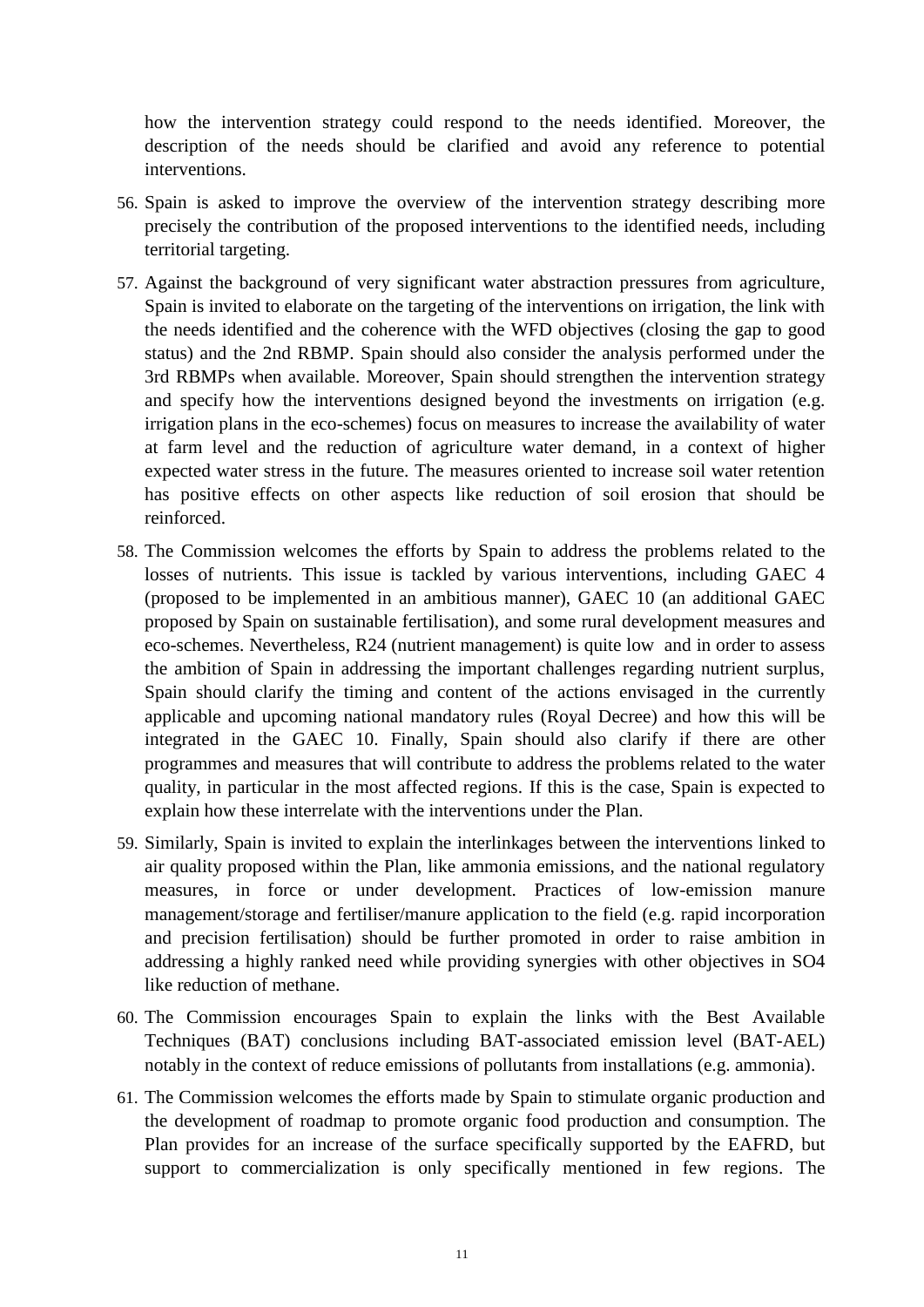Commission invites Spain to clarify whether the supported area counted in the target (R29) covers both support for the maintenance of organic farming and support for the conversion to organic farming (or only the latter). Moreover, the relationship between the level of the target and the estimated national value needs to be further clarified.

62. Potential inconsistencies have been detected regarding the contribution of the interventions programmed under this SO and the indicators retained which do not fit the intervention logic. Spain only considered direct and significant contribution from intervention in result indicator calculation but activated R10 (Better supply chain organisation) and R11 (Fruit and Vegetables - Concentration of supply) under SO5. Spain is invited to justify this choice and to consider the possibility of contributions to R23 (Sustainable water use), R20 (improving air quality), or R21 (protecting water quality) when the needs with the highest priority are water good status, water pollution and ammonia emissions. The value of R27 (Environmental or climate-related performance through investment) need to be verified.

#### *1.2.3. Strategic assessment of Specific Objective 6*

- 63. The SWOT summary needs to be reinforced as it is too concise (also compared to the other specific objectives), making better use of the comprehensive information provided in detailed SWOT analysis that were made during the preparation of the Plan.
- 64. The section "Overview of the intervention logic" needs to be improved by better explaining the links and consistency between the needs identified and the interventions proposed. The target values of the result indicators should be justified and the contribution of each intervention to the target value should be identifiable. For example, it is unclear how 16% of the utilised agricultural area has been calculated to contribute to the conservation or restoration of biodiversity, supporting indicator R31. In view of the apparently low ambition level of indicators, R30 (supporting sustainable forest management): 0.2%, R31 (preserving habitats and species): 16%, R32 (investments related to biodiversity):1,5% and R34 (preserving landscape features): 1,5%, Spain is invited to assess whether the Plan addresses sufficiently the related needs. In addition, Spain is invited to include indicator R33 (share of total Natura 2000 area under supported commitments). Interventions of the farmers or foresters in Natura 2000 areas related to agri-environment-climate commitments or to eco-schemes would potentially contribute to this indicator.
- 65. Spain rightly refers to the planning tools relevant for biodiversity, including the Habitats and Birds Directives (together HBD) and the PAF. However, the Commission requests Spain to provide an overview of the measures identified in the PAF that will be financed by the Plan and those that will be covered by other EU or national instruments, in particular the conservation and restoration of habitats of EU importance, conservation and recovery of protected species associated to agrosystems, grasslands and forests and other than birds, control of invasive species, and ecological connectivity. The contribution of the Plan to halt biodiversity loss and improving the status of protected habitats and species seems limited and Spain is encouraged to explore possibilities of further ambitious commitments.
- 66. With regards to the status and trends in agricultural birds (N6.2), habitats maintenance and recovery (N6.3) and Natura 2000 network (N6.4), the Commission asks Spain to better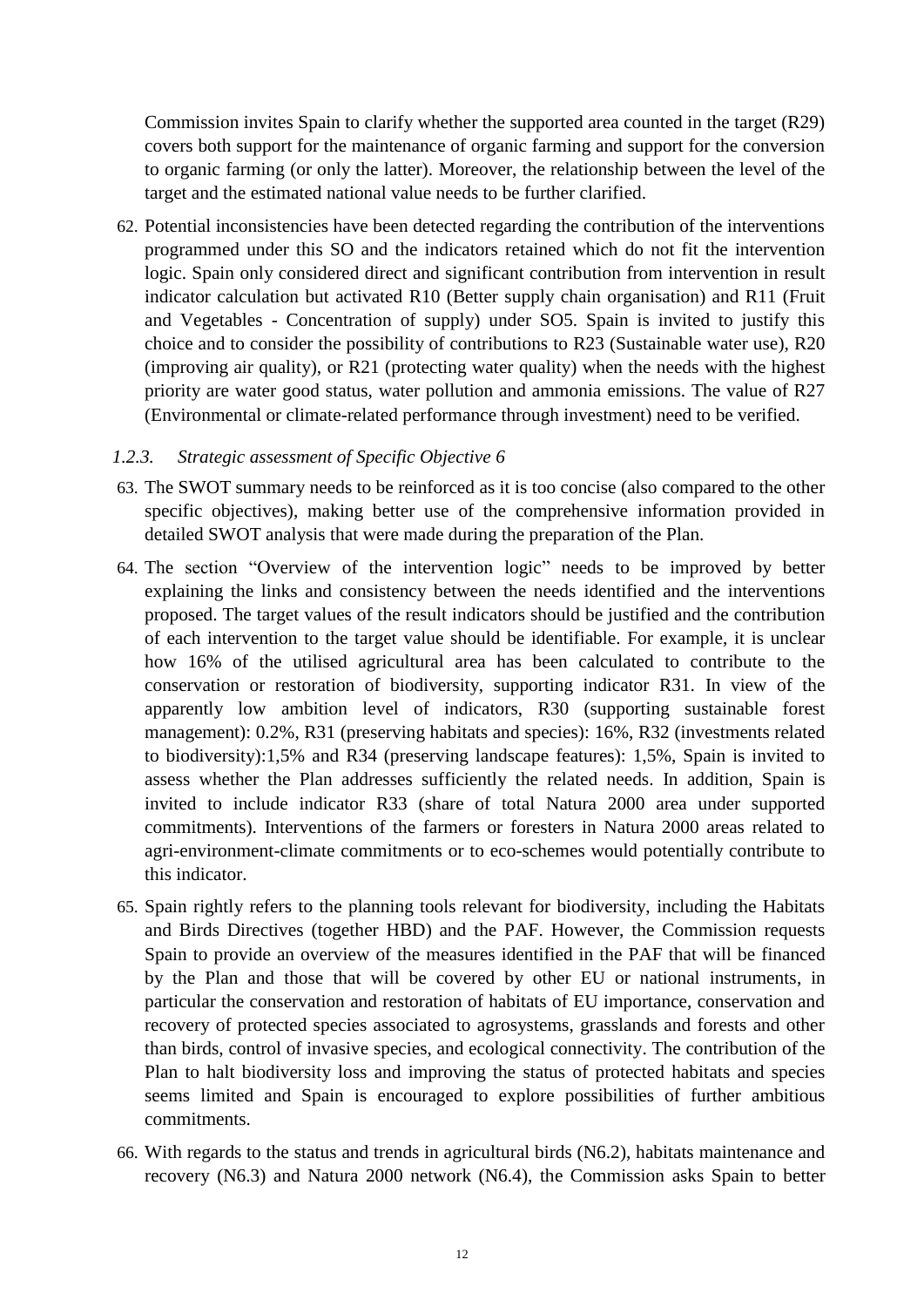explain complementarity between interventions towards these needs and consider improving the proposed contribution and strategy, particularly under rural development.

- 67. Spain presents a good integration of forests and agroforestry in the intervention logic, addressing forest' multi-functionality, biodiversity, provision of ecosystem services (water, soil, mitigation, energy) and forest fire prevention and restoration. Nevertheless, no clear needs related to forest biodiversity or to ensure good forest status are identified in the Plan. The Commission expects that interventions on forest management, afforestation and agroforestry systems are improved, planned in more regions and cover more extensive areas. Strengthening support to these actions and other possible would contribute to address forestry biodiversity and maintenance of high nature value (HNV) ecosystems.
- 68. Spain is also invited to explain how the key drivers of pollinator decline that result from agricultural activities, such as the loss of habitats and the application of chemical pesticides will be addressed.

#### *1.2.4. Green architecture*

- 69. The overall Green architecture seems well conceived, with GAEC supplemented with ecoschemes at national level, and topped-up with rural development interventions, all on top of a national legislative package (though some pieces to be adopted). There is a comprehensive summary of the main building blocks of the green architecture (i.e., definition of eligible area, conditionality and interventions) with a list of corresponding key practices and actions in relation to soil, climate and biodiversity objectives.
- 70. Overall, the eco-scheme descriptions do not provide sufficient explanations on how the design will help to meet the various needs, it only points out what need each scheme is designed to meet. The Plan does not make a clear link between the most urgent needs and the design of the proposed eco-schemes. As the rural development interventions are implemented on a regional level, and as the budget for eco-schemes is significant compared to that for agri-environmental and climate interventions (AECI), the design of eco-schemes is the opportunity to ensure the homogenous application of measures of relevance for meeting challenges related to climate and environment. However, the Plan fails to depict how the design of the eco-schemes is of relevance in meeting the most urgent environmental and climate challenges. Spain is invited to improve the articulation of the logic of intervention.
- 71. Moreover, certain shortcomings have been identified both in the eco-schemes, which would need adaptations to build on fully compliant GAEC standards and ensure transition to more sustainable practices, and in the design of the rural development interventions that will need to be adjusted as well in view of simplifying their territorialisation design, and strength the established links with the national strategic approach and ensure a better coverage of the local environmental problems.
- 72. Whereas some GAEC standards represent an improvement compared to the current conditionality, there are some GAECs that need to be revised to be fully in line with EU legislation (see specific section on conditionality) or to be fine-tuned to provide the expected environmental benefits.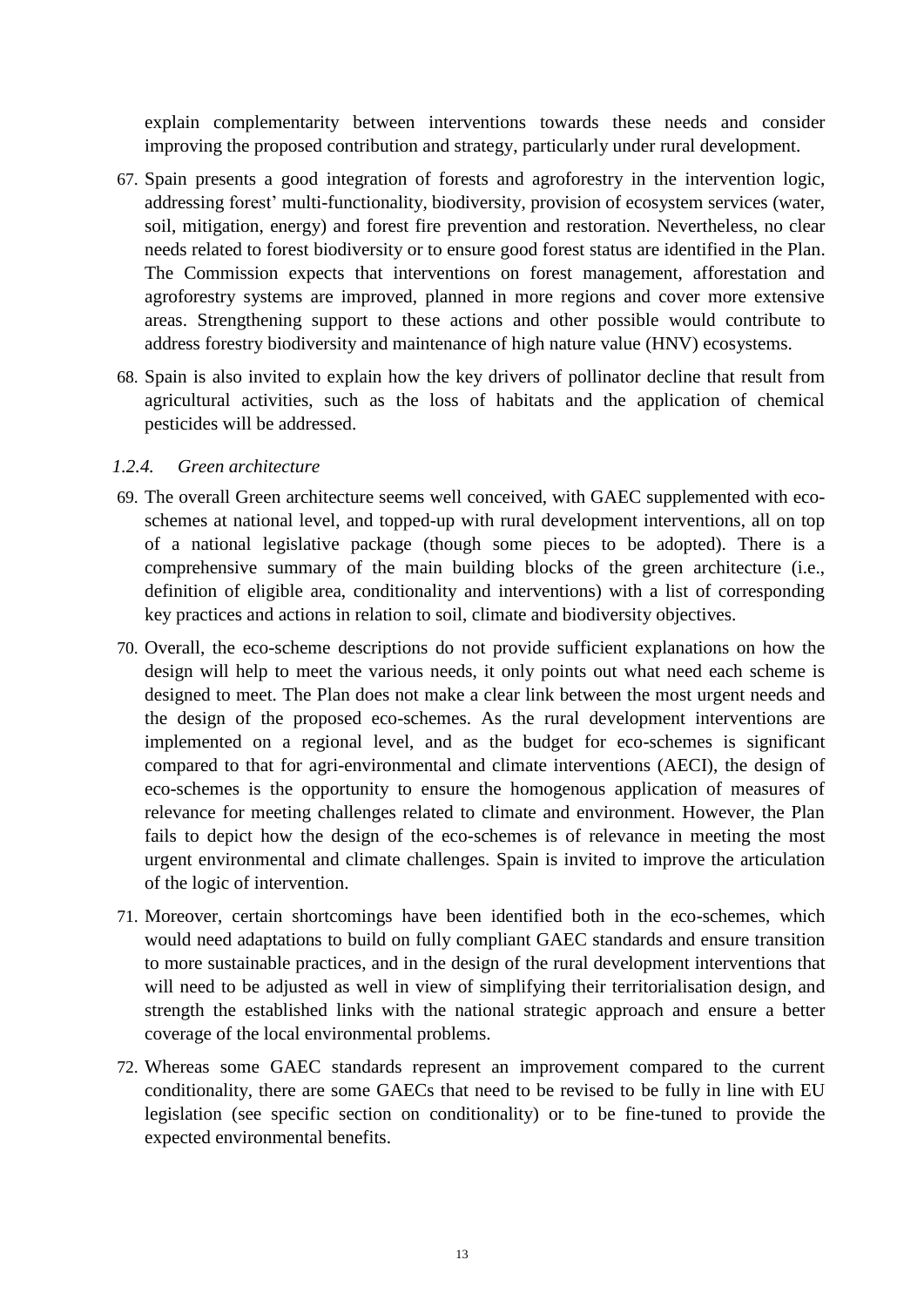73. Additionally, the Plan lacks a clear overview of the complementarity, synergies and possible demarcation between eco-schemes and environmental, climate-related interventions under rural development. Spain is therefore invited to define a more consistent articulation of the overall interventions under the Green architecture and ensure that the more local interventions under rural development properly complement the interventions designed at national level.

# **1.3. To strengthen the socio-economic fabric of rural areas and addressing societal demands**

## *1.3.1. Strategic assessment of Specific Objective 7*

- 74. The generational renewal strategy and intervention logic presented are quite comprehensive. The Plan offers a combination of the already existing types of support (top-up to direct payment (DP), installation grants) with more innovative approaches to generational renewal, such as succession agreements, support to the new farmers and incentives to women.
- 75. Spain is invited to integrate better the needs related to access to land and capital into the intervention strategy, in particular by better justifying the different approaches presented by the different regions. Also, there is a need to explain better the interplay with national measures outside the Plan contributing to generational renewal under section 3.2.

## *1.3.2. Strategic assessment of Specific Objective 8*

- 76. A high number of needs are identified under this specific objective, including infrastructure, access to services, bio-economy, agro-food and forestry systems, innovation, social inclusion, increased opportunities for women in agriculture and business development, establishment of new residents, young people and women, etc. LEADER is associated to all of them. Spain is invited to reflect on whether the instruments proposed are in line with the high number of needs and challenges to be addressed by the Plan under SO8. Please also explain which of those needs are addressed by instruments outside of the Plan and how they are addressed.
- 77. Spain may want to consider being more ambitious for R39 (developing the rural economy) taking into account the analysis done under SO8.
- 78. In terms of depopulation and social inclusion of groups in disadvantaged situation, the SWOT analysis, notably under the section 'opportunities' states that the social inclusion of non-native population including EU-and non-EU population could be a way forward to counter balance rural exodus. However, the interventions do not provide much information on how the social inclusion of this group will be implemented under the Plan in Spain. Spain is therefore invited to address this point. The target value R42 (Promoting Social Inclusion) is very low.
- 79. The Commission welcomes the introduction of the social conditionality mechanism in 2024.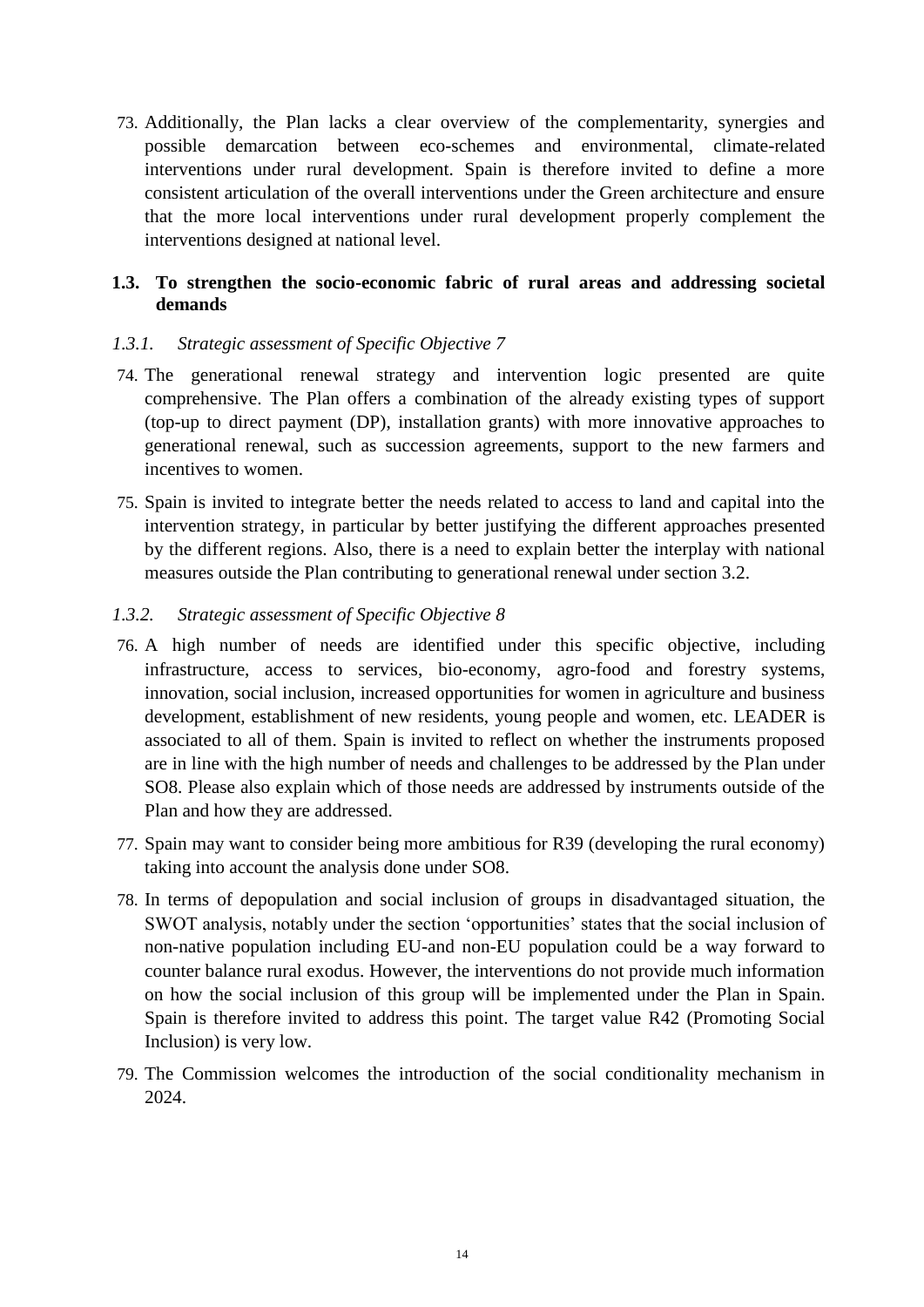#### *1.3.3. Strategic assessment of Specific Objective 9*

- 80. Spain is invited to better justify how the different needs under specific objective 9 will be met, as well as the targets.
- 81. The Commission notes that the Plan describes actions outside the CAP that should reduce the use of antimicrobials. Furthermore, the Commission is aware that the increased effort to promote organic livestock also contributes to this objective. However, given the high levels of antimicrobial use still reported in Spain, the Commission invites Spain to consider reinforcing its Plan with measures specifically targeting the use of antimicrobials or gathering the contribution of other interventions like organic farming and improved animal welfare practices. To allow for a better assessment of the impact of the measures, the Commission also invites Spain to provide a target for result indicator on use of antimicrobials (R43).
- 82. The Commission welcomes the different actions described in the Plan to advance towards a sustainable and reduced use of pesticides. However, these actions do not appear sufficient to promote sustainable farming practices, in particular, integrated pest management. R24 (sustainable and reduced use of pesticides) is quite low.
- 83. The Commission also welcomes the fact that Spain aims to implement a data collection system to calculate the harmonised risk indicator per hectare for each crop and holding and to set annual targets for these from 2026. However, there is insufficient detail provided in the Plan regarding the measures proposed and regretfully Spain has not taken the opportunity to provide a national target for the expected impact of these measures on reducing the use and risk of pesticides and in the use of more hazardous pesticides. Nevertheless, the Commission estimates that the measures proposed are likely to make positive contribution.
- 84. The Commission invites Spain to provide further information concerning its intention to restrict the exceptional authorisation of active substances of Group 4 (including the criteria and administrative tools expected to be used). In addition, the Commission invites Spain to specify clearly the expected impact of the measures proposed in achieving reductions in the use and risk of chemical pesticides and the use of more hazardous pesticides.
- 85. The Commission notes that the intervention on animal welfare promotes better practices for laying hens (non-cage systems) but should consider extending such practices also to sows and calves. However, the action proposed on pigs allows an undesirably high level of tail docking (up to 60%) at the end of the sufficient commitment period when such practices are forbidden by EU rules (apart from in exceptional circumstances). Furthermore, the proposed increase in space allowances are marginal. The Commission requests Spain to address these issues in the Plan.
- 86. Concerning the reduction of food loss and waste, although the Plan explains that it partially addresses the need identified on food waste, it is unclear which specific interventions are linked to this need. Therefore, the Commission invites Spain to clarify how it intends to address food loss and waste prevention, as well as the reduction of plastics and how the objectives of national waste prevention policy are coordinated with the measures proposed under the CAP (if any).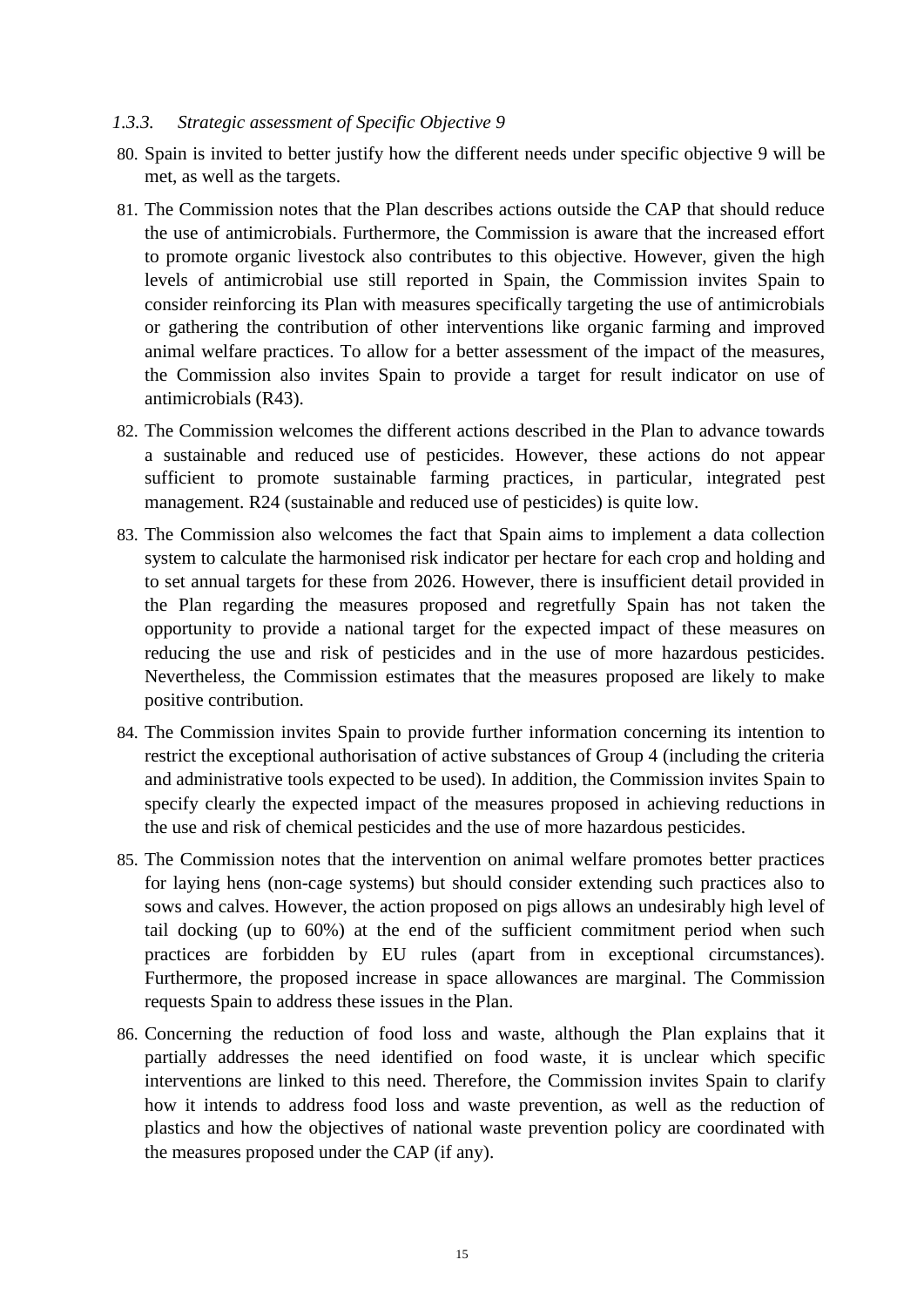- 87. Regarding the shift to healthier diets, the Commission notes that the Plan has included actions, such as promotional activities for fruit and vegetables aimed at raising consumer awareness, to support the shift towards healthy sustainable diets. However, the extent to which it addresses the issue of healthy sustainable diets is very limited. The Commission therefore invites Spain to better explain how the shift towards healthy, more plant-based and sustainable diets will be achieved.
- **1.4. Modernising the sector by fostering and sharing of knowledge, innovation and digitalisation in agriculture and rural areas, and encouraging their uptake by farmers, through improved access to research, innovation knowledge exchange and training**

## *1.4.1. Strategic assessment of the Cross-cutting Objective*

88. The reinforcement of the AKIS is underlined for Spain. Emphasis is placed on complete digitalisation of all the systems used in the management of the CAP, thus achieving a major qualitative progress in modernising the tools used by the administration for its relationship with farmers. Nevertheless Spain is invited to further elaborate on the actions and coordination envisaged to fully tackle the fragmentation of the system.

89. Spain is requested to provide further information regarding the Farm Advisory Services:

- the organisation of the national and regional coordination of the Farm advisory services;
- description of how the provisions of Article 15 of the SPR are met;
- identification of the starting situation.
- 90. Spain is invited to provide further information about coordination, demarcation and complementarities between EAFRD and the other Funds active in rural areas in relation to digitalisation in agriculture and rural areas, including the Recovery and Resilience Plan. The value of R3 (digitalising agriculture) seems low.
- 91. The Commission invites the Spain to: (a) provide further details on the national intervention strategy for broadband (calendar of milestones, targets, planned investments), to reach the EU connectivity objectives in 2025 and 2030 in rural areas; (b) provide some details on the quality of service of rural 4G mobile, and to share how the target of 5G in all populated areas in 2030, in particular rural populated areas, will be reached.
- 92. Spain is invited to describe synergies and complementarities with other funds and initiatives on research and innovation, including the Horizon Europe programme, Missions and the Partnerships.

## **1.5. Simplification for final beneficiaries**

93. Spain is invited:

- to provide further details in the envisaged modernisation strategy it refers to in point 3.9 of its Plan, in particular on the timing and organisation of such strategy and the linked systems;
- to further detail the tools supplied to the beneficiary to submit the Single Application and to withdraw a parcel applied for.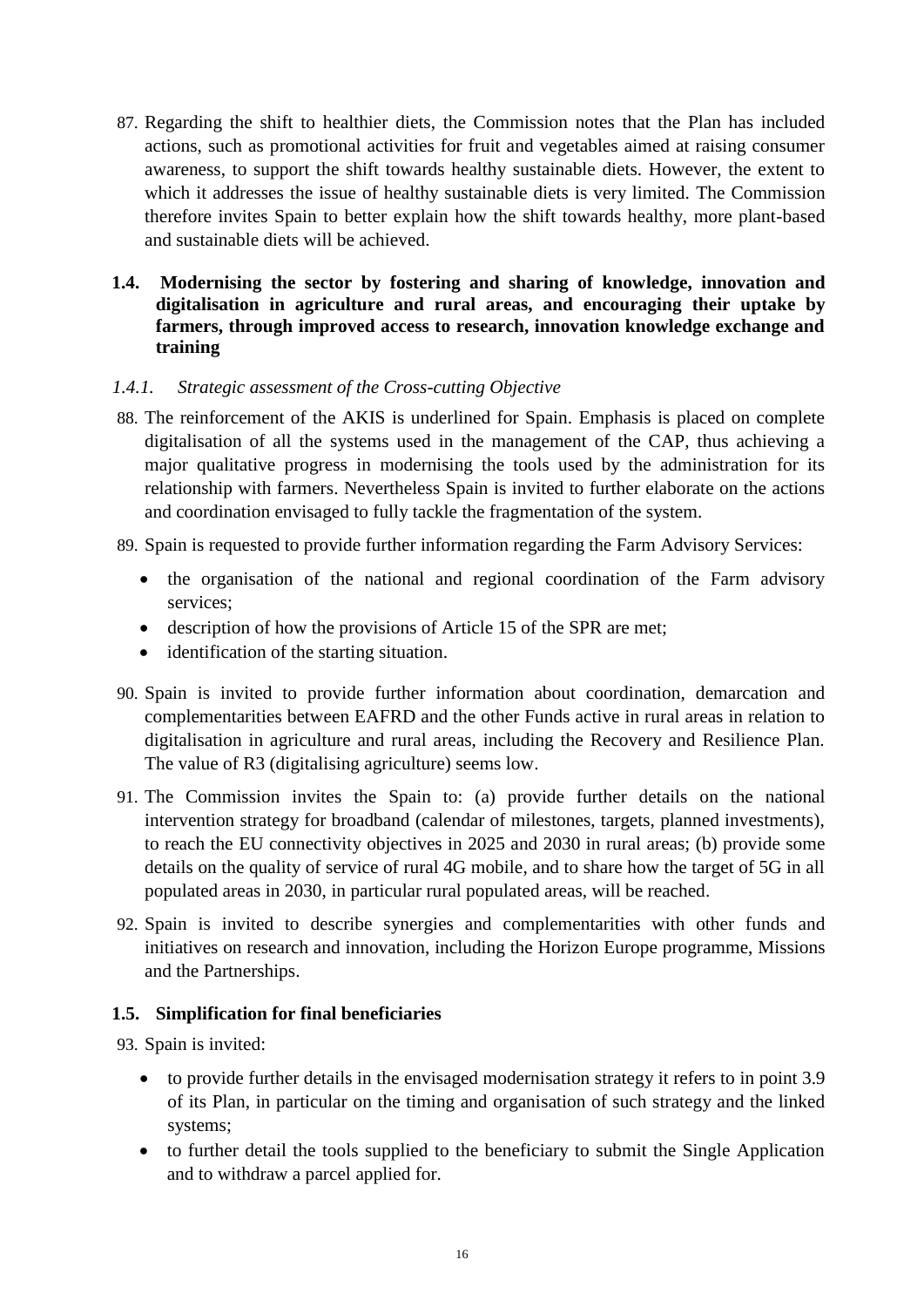# **1.6. Target plan**

- 94. In addition to relevant observations in other sections of this letter, Spain is invited to verify and better explain the link between interventions and output and result indicators, ensuring consistency with different sections of the Plan. The following aspects should be addressed and adjusted, where relevant:
	- $\bullet$  the contribution of interventions planned for SO 4 to 6 to the relevant RI (notably R12) on adaptation to climate change, R22 on nutrient management, R31 on habitats and species) needs to be reassessed in order to better capture the multidimensional nature of several interventions;
	- in addition, the result indicator R11 should be reconsidered as its contribution to this objective is not demonstrated;
	- all eco-schemes need to select and provide a contribution to results indicators R4 (area covered by conditionality), R6 (redistribution to smaller farms) and R7 (farms in areas with specific needs). The two last RIs do not reflect the environmental contribution of eco-schemes but they do provide information on key objectives for direct payments, which are redistribution of support towards small and medium holdings and contribution to support to areas with higher needs (defined under Articles 71, 72 and possibly 22 of the SPR);
	- result indicators for the Direct Payments (R4, R6, R7, etc.) should be set from 2024 to 2028 because the target plan is in financial year (2023 and 2029 shall remain null);
	- R4 (Linking income support to standards and good practices): the target value (21.1) million ha) is the same as the planned output for O.4: Spain is requested to confirm that the determined area before entitlements has been used for planning R4;
	- R5 (Risk management) and R25 (Environmental performance of livestock sector): the numerator is constant throughout the period. This does not seem realistic, as it is likely that in the first year of implementation the value is lower;
	- R37 (growth and jobs in rural areas): the target value is 641 while in 2019 it was 7.290. In addition, R37 includes R36, therefore the values cannot be lower than R.36 (21.360);
	- R38 (Leader coverage Share of rural population covered by local development strategies): 294.00 %. Spain is invited to revise the value;
	- R42 (Promoting social inclusion): Spain is invited to adjust the value once LEADER strategies are adopted;

R44 (Animal welfare): target value is 3.26%. This target does not seem ambitious enough.

## **2. OPERATIONAL ASSESSMENT**

## **2.1. Minimum ring-fencing**

95. Based on the financial data in section 5, the rebate indicated in the financial overview table to respect ring-fencing for eco-schemes is not fully eligible. The total reduction is higher than the difference between EAFRD interventions under Article 70, 72, 73 and 74 (insofar as they address the specific objectives in Article  $6(1)$  points  $(d)$ ,  $(e)$ ,  $(f)$  and, as regards animal welfare, point (i)) and 30% of the total EAFRD contribution. (Article 97(2) of the SPR).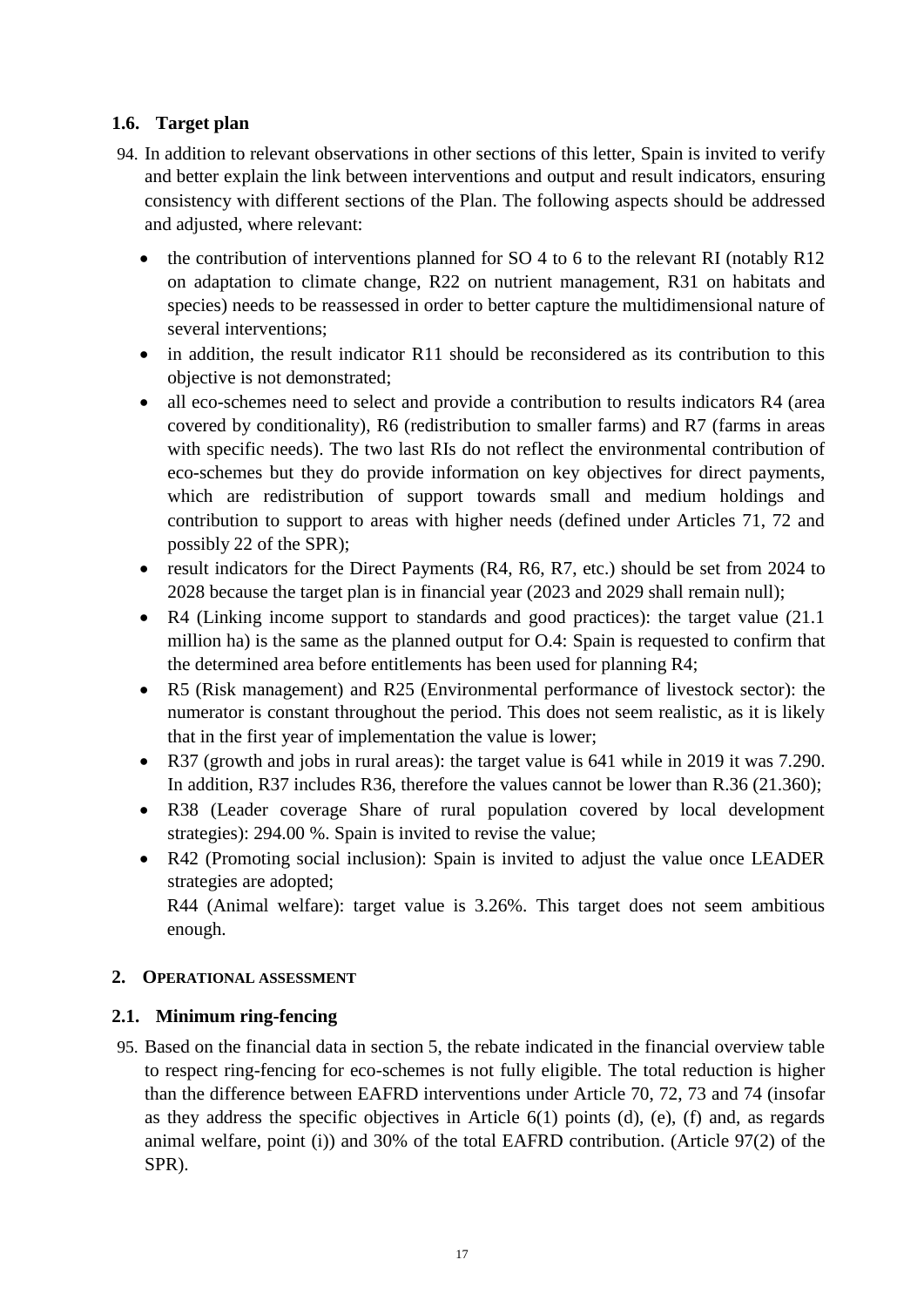- 96. Concerning the minimum EAFRD financial allocations for interventions addressing environmental and climate-related specific objectives, set in Article 93 of the SPR, Spain should ensure coherence between the financial allocations entered under section 5.3 for those interventions with the planned amounts in the financial overview table in section 6.
- 97. Concerning the minimum financial allocations for LEADER set in Article 92 of the SPR, Spain should ensure coherence between the financial allocations entered under section 5.3 for those interventions with the planned amounts in the financial overview table in section 6.
- 98. In line with the provisions of Article 50(7)(a) and (c) of the SPR, Spain should specify in their Plan that:
	- at least 15% of expenditure of each operational programme covers the interventions linked to environmental (Article 46(e) of the SPR) and climate (Article 46(f) of the SPR) objectives;
	- at least 2% of expenditure of each operational programme covers the intervention linked to the objective referred to research, development and innovation (Article 46(d) of the SPR).
- 99. This information / ring-fencing requirements should be encoded, where relevant, under Chapter 5.2 Sectoral Interventions Fruit and Vegetables sub-chapter Specific design, requirements and eligibility conditions of the intervention. Moreover, in section 5.2 it should be guaranteed that where the relevant environment, climate interventions and, respectively, research actions are planned and programmed by producer organisations in their operational programmes in respect of the requirements of the Delegated Regulation (EU) 2022/126.
- 100. As regards compliance with Article 60(4) of the SPR, Spain is invited to develop the strategy (types of intervention) through which it aims to achieve 5% of environmental expenditure in the wine sector (in addition to the restructuring and conversion of vineyards type of intervention).

## **2.2. Definitions and minimum requirements**

- 101.In sections 4.1.1.2.1, 4.1.1.2.2 and 4.1.1.2.3, Spain should explain how Article 4(2)(b) of the SPR will be applied with regard to arable land, permanent crops and permanent grassland to ensure that a parcel is not eligible for support if maintenance activity has been repeatedly declared for more than five consecutive years. In particular, Spain should indicate whether this provision will be applied as from 2023 and how they intend to verify the existence of the agricultural activity in the 6th year.
- 102.In section 4.1.2.1, Spain informs that further provisions specifying the agroforestry elements will be adopted at a later stage. The Commission requests Spain to submit this information without undue delay and to ensure that the definition guarantees a more sustainable use of the land.
- 103.Concerning section 4.1.2.3.2, the long harvest cycles do not seem to justify the qualification as coppice of short rotation, and the inclusion of Robinia pseudoacacia in the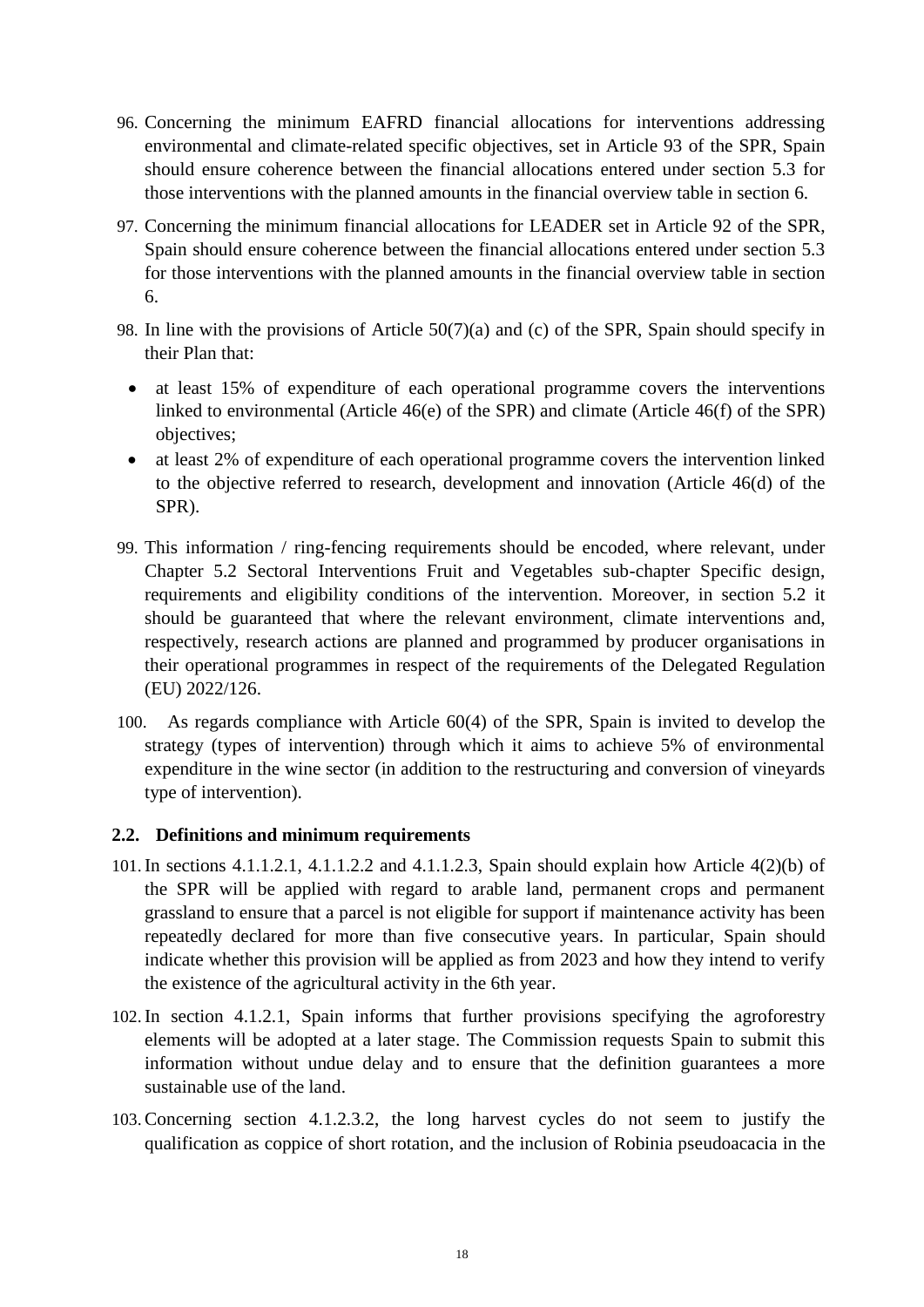list of plants qualifying as short rotation coppice in view of its potential invasive character raise concerns.

- 104.In section 4.1.2.4.4, Spain should clarify the criteria to use 'reseeding with different types of grasses'. Spain should explain, in particular, whether the different types refer to species, genus or another level.
- 105.In section 4.1.3.1, Spain should set general, objective criteria to determine the detrimental nature of the duration of the non-agricultural activities and to assess the predominance of agricultural activity. It would be useful to know whether Spain wants to assess on a caseby-case basis or set categories of non-agricultural activities.
- 106.In section 4.1.3.4, Spain should further justify the reason for limiting the possibility to include areas for agricultural activity every second year only for maintenance activities.
- 107.In section 4.1.4.1, Spain should confirm that the criteria to identify the active farmer do not penalise the farmers that do not perform productive activities.
- 108.In sections 4.1.6 and 5.1.5, the definitions of 'young farmer' and 'new farmer' respectively must be made clearer as regards the control over legal persons. Concerning the multiannual character of the training requirement, the integrated administration and control system (IACS) and penalties is suggested to be designed in such a way as to support such multiannual commitments in the first Pillar too.
- 109.In section 4.1.7.2, based on qualitative and quantitative information, Spain should also provide a justification as how the thresholds set ensure the reduction of administrative burden and contribute to the objective of supporting 'viable farm income'.

#### **2.3. Elements related to direct payments**

- 110. Additional explanations are requested as regards the definition of the groups of territories, notably as regards the criteria used for the definition of these groups and on how this differentiation contributes to a better targeting of income support to those who need it most.
- 111.In section 4.2.1.3, as regards the internal convergence, it should be explained in more detail how the reduction will be applied to payment entitlements with a value exceeding the target value and a justification should be provided for the maximum payment entitlement value.
- 112.In section 4.2.1.4, as regards the reserve, it should be clarified what is meant by "the additional 1% reduction in CY2024".
- 113. The category of farmers eligible for allocation from the reserve described as "farmers engaged in agricultural activity for 5 years and never having participated in the payment entitlements system" is very broad and requires further specification also in view of its WTO compliance.
- 114. Spain intends to apply a 30% reduction in the value of payment entitlements in case of transfer of payment entitlements without land. A change in the value of payment entitlements, other than what is explicitly provided for in the SPR, goes against the objective of internal convergence. As an alternative, Spain could apply a reduction in the number of payment entitlements.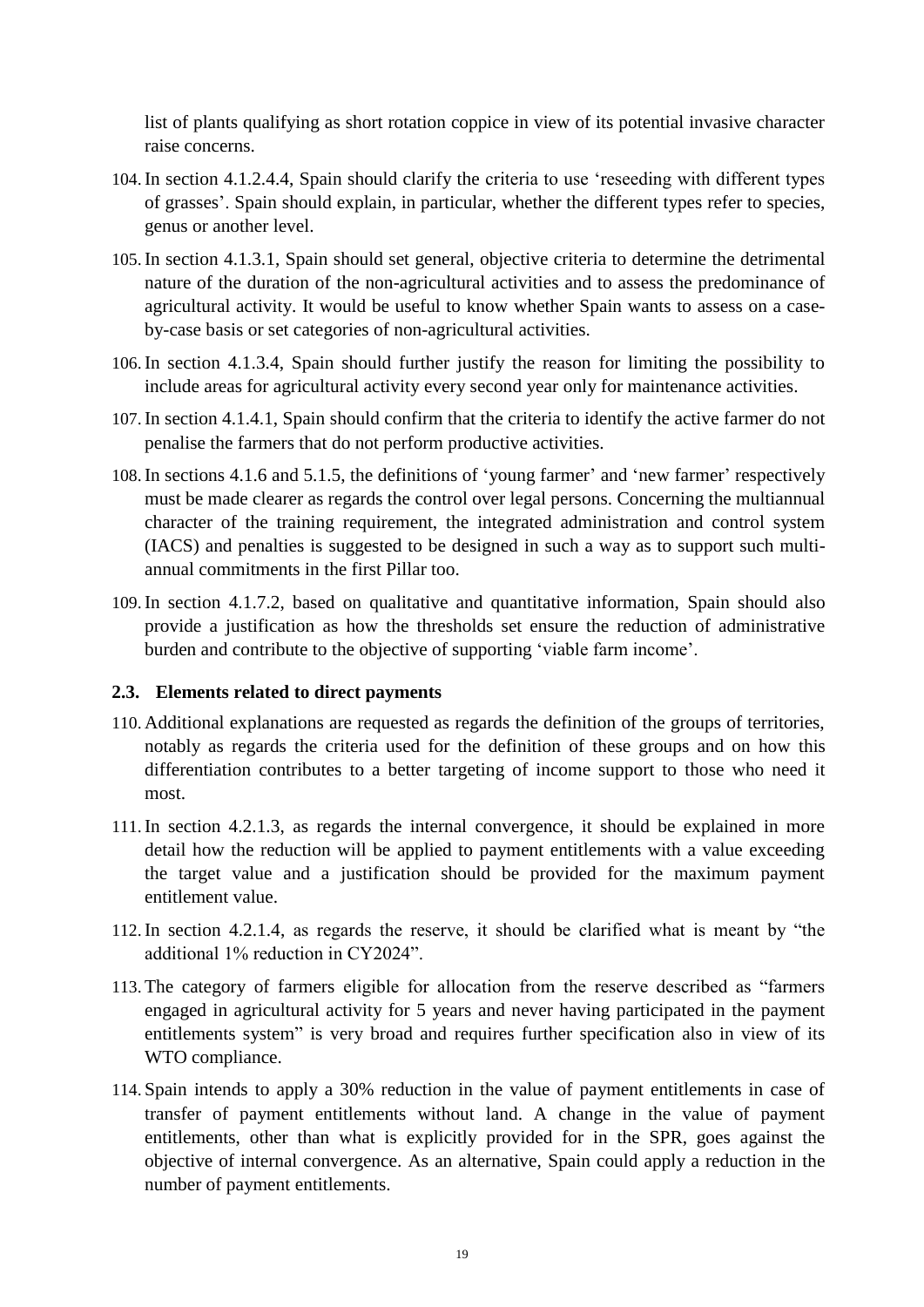## **2.4. Technical assistance**

115. Spain presents a non-exhaustive list of the activities to be developed with technical assistance, focussing on IT systems, monitoring and evaluation, CAP network and activities linked to publicity and information. Spain are invited to reflect on the possibility to also target administrative capacity (and to ensure a stable improvement over the time) and to take into account the need to coordinate, manage and control different tasks within the concrete context of the national administrative and regional organisation. Moreover, an indicative planning of activities is required.

# **2.5. CAP network**

- 116. A summary of the objectives and tasks envisaged for the National CAP Network in line with Article 126 of the SPR, is provided. However, activities proposed for tasks c) creation of platforms/fora and d) networking of funded structures are very much focused on AKIS actors, European innovation partnership (EIP) actors and operational groups (OG). Spain is invited to integrate other relevant and new stakeholders (Pillar 1) and to explore synergies and spill-overs from the knowledge and innovation collected through AKIS to all CAP network stakeholders.
- 117.Regarding the relation to the EU CAP Network, a more specific reference and/or description of related mechanisms for contributing to the activities of the EU CAP Network is needed, in particular on tools to disseminate actions and information from the EU CAP Network. In addition, concerning the structure and governance of the future CAP network, a more detailed information about the constitution and role of the regional relays in the governance is needed.
- 118.Concerning the planned financial allocation it is reminded that the scope of activities of the National CAP Networks is enlarged and shall encompass the full breadth of the CAP strategic plans (Pillar I and II). Spain is invited to check whether the financial allocation proposed takes into account this extended coverage of the National CAP Network.

## **2.6. Coordination EU funds**

- 119.In the overview of the coordination, demarcation and complementarities between the EAFRD and other Union funds active in rural areas, Spain made reference to the funds covered by the Partnership Agreement under Regulation (EU) 2021/1060 (Common Provisions Regulation CPR), as well as the national Recovery and Resilience Plans (RRP), the 2021 –2027, Connecting Europe Facility (CEF), Digital Europe Programme and the Programme for the Environment and Climate Action (LIFE).
- 120. Nevertheless, at this stage, the scope of actions of each funds and the mechanisms that will guarantee the demarcation, complementarity and synergies between funds are not yet defined pending the definition of areas of action within the Partnership Agreement.
- 121. Knowing that the drafting of the Partnership Agreement and some of the other relevant programmes is on-going, the Commission invites Spain to complement this section ensuring that EU Funds are implemented in a coherent and coordinated way among the EU and National Funds, including state aid, adding relevant details on complementarity, synergy and demarcation between the Plan and the other funds mentioned above.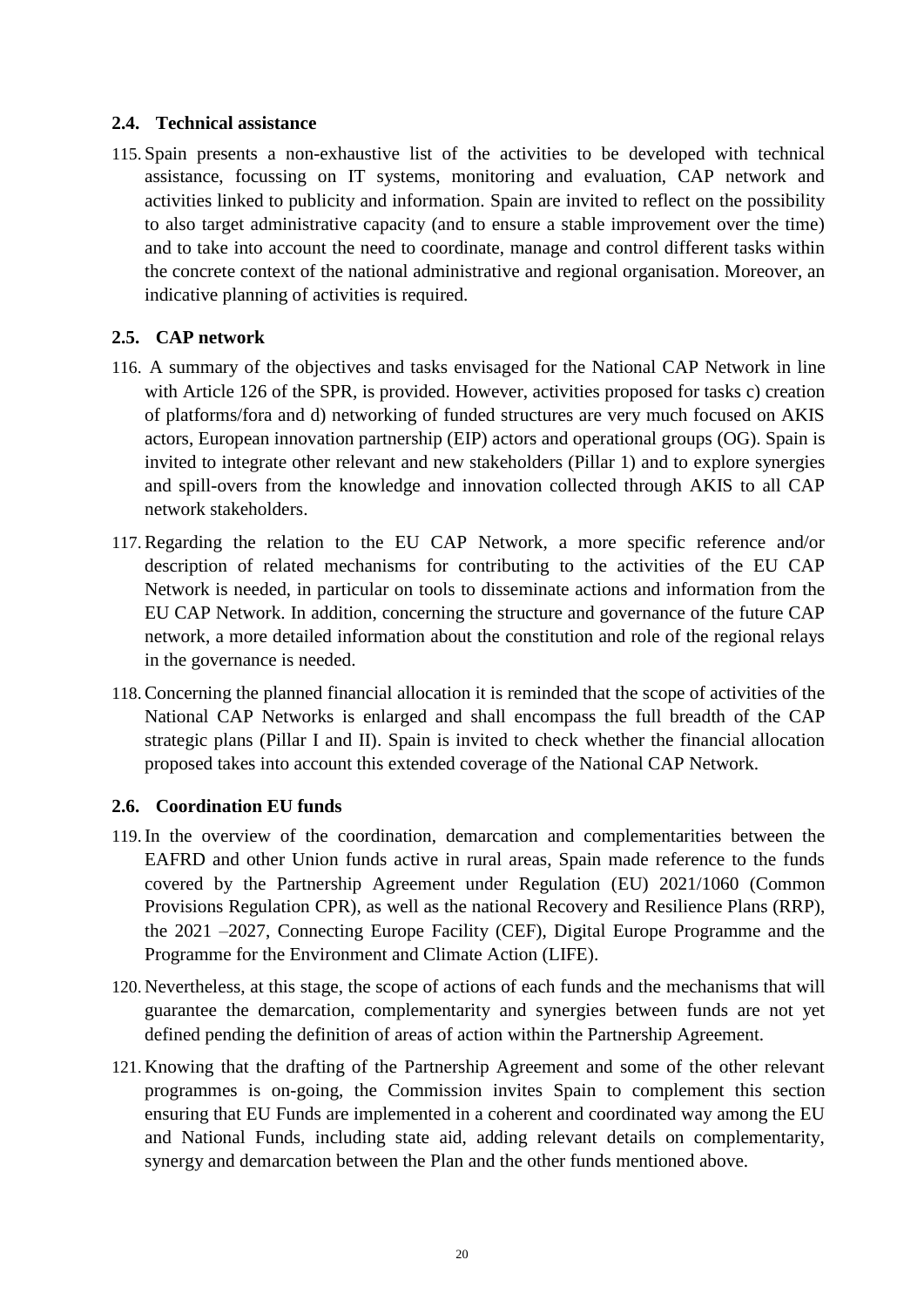- 122. Please consider as well including a description of the synergies with the Long-term Vision for the EU's rural areas (COM(2021) 345 final). Areas where coordination of EU funds in rural areas needs to be ensured include infrastructure, basic services to the population, support to SMEs, training, digitalisation, among others.
- 123. Spain is also invited to include an explanation of the demarcation between, on the one hand, the support provided by the POSEI programme for the Canary Islands and, on the other hand, the support granted under the Rural Development interventions and sectoral interventions for fruits and vegetables, wine, cochineal and for honey producers.

## **2.7. Interventions and baseline**

## *2.7.1. Conditionality*

## GAEC 1

- 124. Spain proposes to verify compliance with GAEC 1 at national level. However, permanent grasslands are valuable habitats, and decrease of permanent grasslands at regional level can have major environmental impacts that cannot be compensated by gains of permanent grasslands in other regions. Therefore, Spain is invited to set the ratio of permanent grassland in relation to agricultural area at regional level.
- 125. The Commission welcomes the early alert system proposed. However, the proposed approach (which would ask beneficiaries – in case the 5% limit is exceeded - to revert the change of permanent grassland) can lead to significant losses of carbon previously stored. For that reason, in order to improve the level of protection of grasslands, the Commission recommends the reinforcement of the proposed approach by setting a system of prior authorisation after a certain reduction of the reference ratio before reaching the 5% decrease.

## GAEC<sub>2</sub>

- 126. The Commission acknowledges the need to put in place the management system for applying this new GAEC. However, in light of the importance of protecting wetlands and peatlands for the protection of carbon-reach soils, the Commission invites Spain to envisage not to delay the application of the GAEC to 2025.
- 127. The Plan indicates that livestock grazing and traditional rice cultivation will be allowed on designated areas and that a maximum ratio of livestock units/ha will be set though this is not defined. Appropriate specifications for traditional rice cultivation should also be defined. Based on the provisions for this GAEC in Implementing Regulation (EU) 2021/2289, Spain should set out the requirements at the latest in the last Plan amendment before the application of the GAEC.

#### GAEC 4

128. The Plan mentions that "in areas with significant irrigation channels where percolation of harmful substances may occur, the width may be adjusted by the Autonomous Communities if it is duly justified and in accordance with specific local circumstances".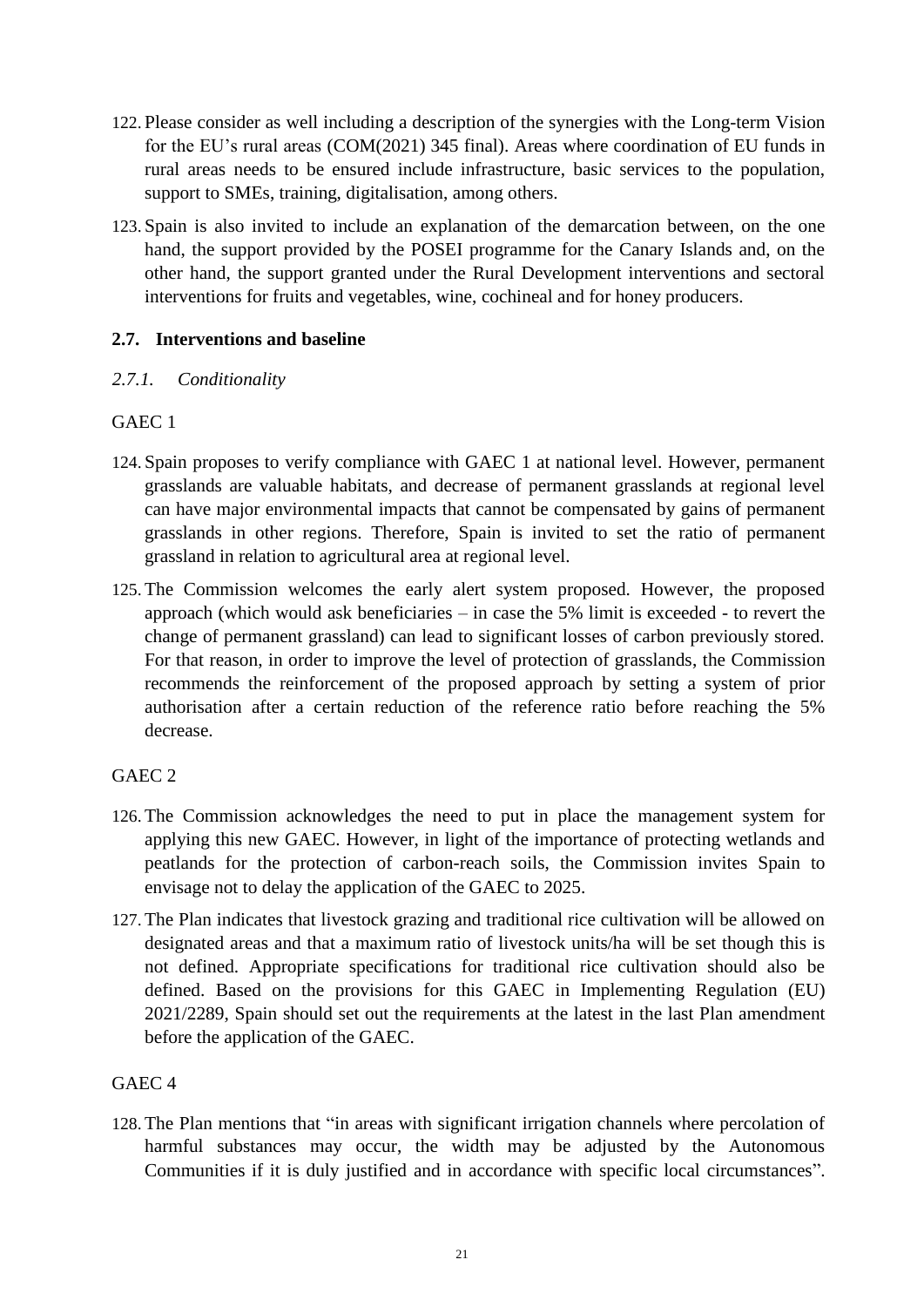The Commission invites Spain to better frame this provision by setting a minimum width for the buffer strips alongside irrigation channels, in line with footnote 2 to GAEC 4 in Annex III to the SPR.

## GAEC<sub>5</sub>

129. The Commission welcomes the proposal to set tillage rules for areas with a slope greater than 10%, i.e. a lower threshold than the current GAEC. Slope is one of the elements that needs to be taken into account but not the only one. In view of the desertification challenge that Spain faces, the Commission invites Spain to cover areas considered at high or very high risk of soil erosion according to the available mapping.

## GAEC 6

130. Article 13 of the SPR provides for Member States to choose the appropriate timing and type of the soil cover to ensure adequate coverage, though all concerned agricultural land (arable areas, permanent crops, fallow) are expected to be covered. Soil cover is essential to prevent erosion but also soil organic matter decline and to enhance the soil's structure and its water retention capacity. Given the low organic carbon content in Spanish soils as well as increasing temperatures, mineralising soil organic carbon, Spain is invited to extend the standards on soil cover to all permanent crops areas. Moreover, Spain is requested to specify the minimum duration of the green cover for permanent crops to avoid bare soils in the most sensitive periods and better frame the proposed adaptation of this requirement allowed to regions in cases where the green cover competes with the crop. Spain should ensure that this provision does not entail a derogation from the GAEC rules set out.

## GAEC 7

- 131. The Commission takes note of the approach to combine crop rotation and diversification to improve the contribution to environment of these two interrelated practices. However, the model of implementation of the rotation practice proposed by Spain is not fully in line with the GAEC definition in the legislative framework. As reflected in footnote 4 to GAEC 7 of Annex III to the SPR, this GAEC sets out that rotation requires a change of crops at least once a year at parcel level including the intermediate crops, except in case of multiannual crops, grasses and other herbaceous forage. Article 13 of the SPR lays down that, when setting the standards, Member States need to take into account, where relevant, the specific characteristics of the areas concerned, including soil and climatic condition, existing farming systems, land use such as farming practices, farm size and farm structures, land use, and the specificities of outermost regions. Based on these criteria, Member States might consider applying the standards to a part of the arable land of a farm. Member States should ensure that all parcels of arable area undergo the growing of different crops in succession across a sequence of two or three growing years. The Commission considers that summer and winter varieties of the same gender are not distinct crops.
- 132. Diversification requirements can only be set out as a complement to rotation or, as a derogation, within the conditions laid down in the legal framework. In light of these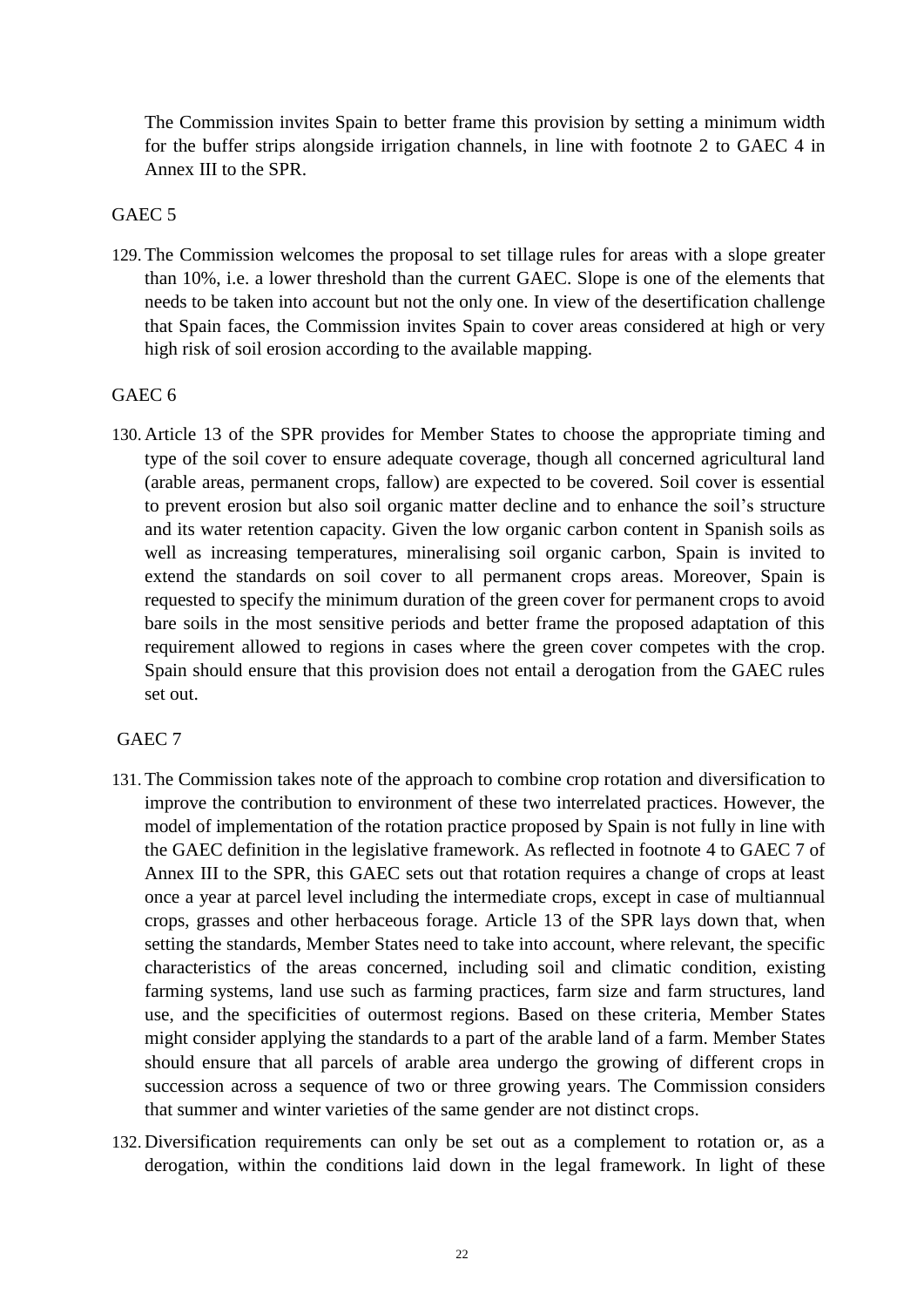considerations, Spain is requested to adapt this GAEC as currently proposed in its plan or to justify the choices made, to bring it in conformity with the Regulation.

# GAEC 8

- 133. Non-productive landscape features and areas included are described, limits of dimensions and weighting factors are according to those set out in Annex II to Delegated Regulation (EU) No 639/2014 of 11 March 2014. The weighting coefficients mentioned need to be included in the Plan (specific heading envisaged) as the mentioned Delegated Act will be repealed. Moreover, Spain could consider adding ditches, small wetlands and streams to the list of eligible landscape elements. In addition, the description of cultural features subject to the conditionality obligations should be included.
- 134. As regards the ban on cutting and pruning, the period envisaged (April to June) could be extended at least to August to respect the breeding season of a greater range of bird species. Spain is invited to clarify how non-productive areas are maintained (Article 4(2)(b) of the SPR) during the breeding seasons of birds, to avoid nest destruction.

# GAEC 9

135.In light of the requirements of the Implementing Act as regards this GAEC, an indication of the criteria to designate the "*pastos permanentes medioambientalmente sensibles*" is requested. Considering the importance of this GAEC (currently under greening) to protect the pastures of high natural value, Spain is invited to consider a large definition of these areas taking into account the current grassland status and trends in the recent report from the HBD Directives on the conservation of grasslands protected habitats<sup>2</sup>, and the objective to achieve a good conservation status of these valuable grasslands.

## GAEC 10

1

136. The Commission appreciates the inclusion of an additional GAEC focused on fertilisation management that draws on the future national legislation and would like to have confirmation that the GAEC standards described will apply from 2023 independently from the formal adoption of the Decree currently in preparation.

## *2.7.2. For direct income support*

- 2.7.2.1. BISS (Articles 21-28 of the SPR, section 5 of the Plan)
- 137. The unit amount for BISS cannot be justified as being the result from the division of the BISS envelope by the number of estimated eligible hectares. The planned unit amount should primarily be justified on the basis of the analysis of the income needs. Taking into account the number of estimated eligible hectares, the indicative financial allocation for BISS is the result of this exercise, not the starting point. The difference in unit amounts

<sup>&</sup>lt;sup>2</sup> The state of nature in the European Union – Report on the status and trends in [2013-2018](https://eur-lex.europa.eu/legal-content/EN/TXT/?uri=COM:2020:635:FIN) of species and habitat types protected by the Birds and Habitats Directives (European [Commission](https://eur-lex.europa.eu/legal-content/EN/TXT/?uri=COM:2020:635:FIN) report, October 2020).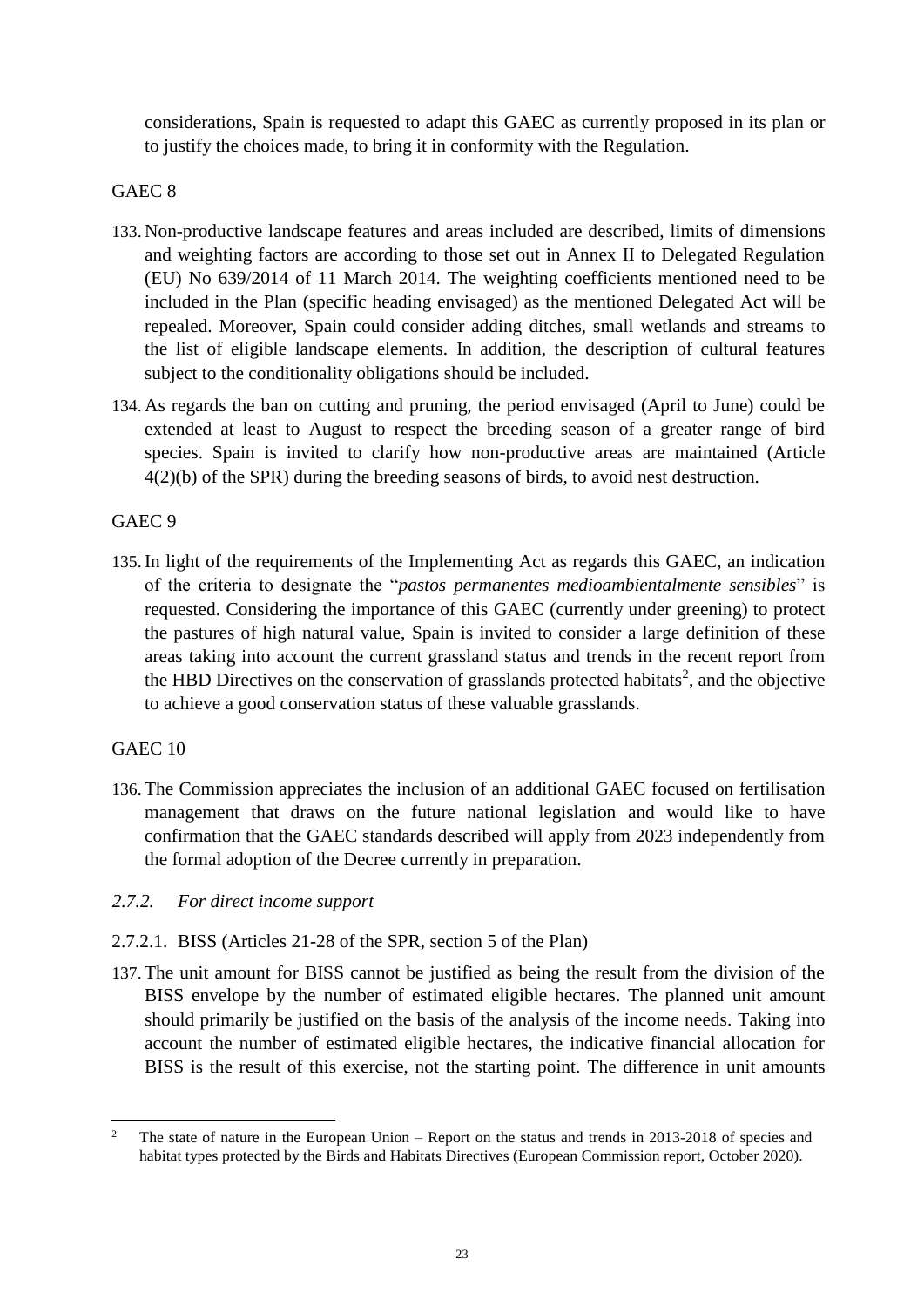between the different groups of territories should be justified based on data indicating a difference in income needs.

- 138. The Commission invites Spain to reconsider the variation of the unit amounts provided for BISS. The variation percentages are considered to be very high and are not adequately justified. The justification of the unit amounts, on the one hand, and of minimum and maximum unit amounts, on the other hand, should be linked. For each group of territories, these justifications should primarily be based on data related to the needs which the relevant interventions wants to address. Elements of uncertainty leading to a risk of unspent funds can be added to justify the variation. However, these elements must also be explained and where possible based on data, e.g. related to past experience related to under-execution.
- 139.CRISS (Article 29 of the SPR, section 5 of the Plan) For each group of territories, the justification of the unit amount, on the one hand, and of minimum and maximum unit amounts, on the other hand, should be linked and these justifications should primarily be based on data related to the needs which the relevant interventions wants to address. Elements of uncertainty leading to a risk of unspent funds can be added to justify the variation. However, these elements must also be explained and where possible based on data, e.g. related to past experience related to under-execution. The Commission invites Spain to further justify the relevance of the unit amounts being higher for the second range (the Plan does not demonstrate that this first range do have lower income needs) and the maximum thresholds in all the group of territories to demonstrate that it contributes to the objective of the intervention (very significant differences are observed among the territories). The aim to maintain past level of income support is not sufficient.
- 140. Please clarify how Spain will treat farms holding area in several different groups of territories to avoid overcompensation (the case of farms with areas in several territories).
- 141. Some CRISS unit amount (UA) are very high (e.g. 220/ha). Please ensure that Article 29(4) of the SPR is met (i.e. that UA for CRISS is lower than average amount of Direct Payment/ha).

2.7.2.2. CISYF (Article 30 of the SPR, section 5 of the Plan)

142. The Commission welcomes this initiative with regard to participation of women in farming and recalls that specific measure to improve the position of women in this regard shall be proportionate.

143. Spain is invited to:

- explain more comprehensively the need for territorialisation for CISYF, including the need for an increased rate to women in specific territories;
- link the territories and their codes with the general part of territorialisation;
- explain the unit amounts in view to achieve the objective of attract and sustain young farmers.

2.7.2.3. Eco-schemes (Article 31 of the SPR, section 5 of the Plan)

144. The Commission welcomes the eco-schemes proposed that can respond to a number of key concerns in Spain, particularly soil protection, increase of carbon sequestration and the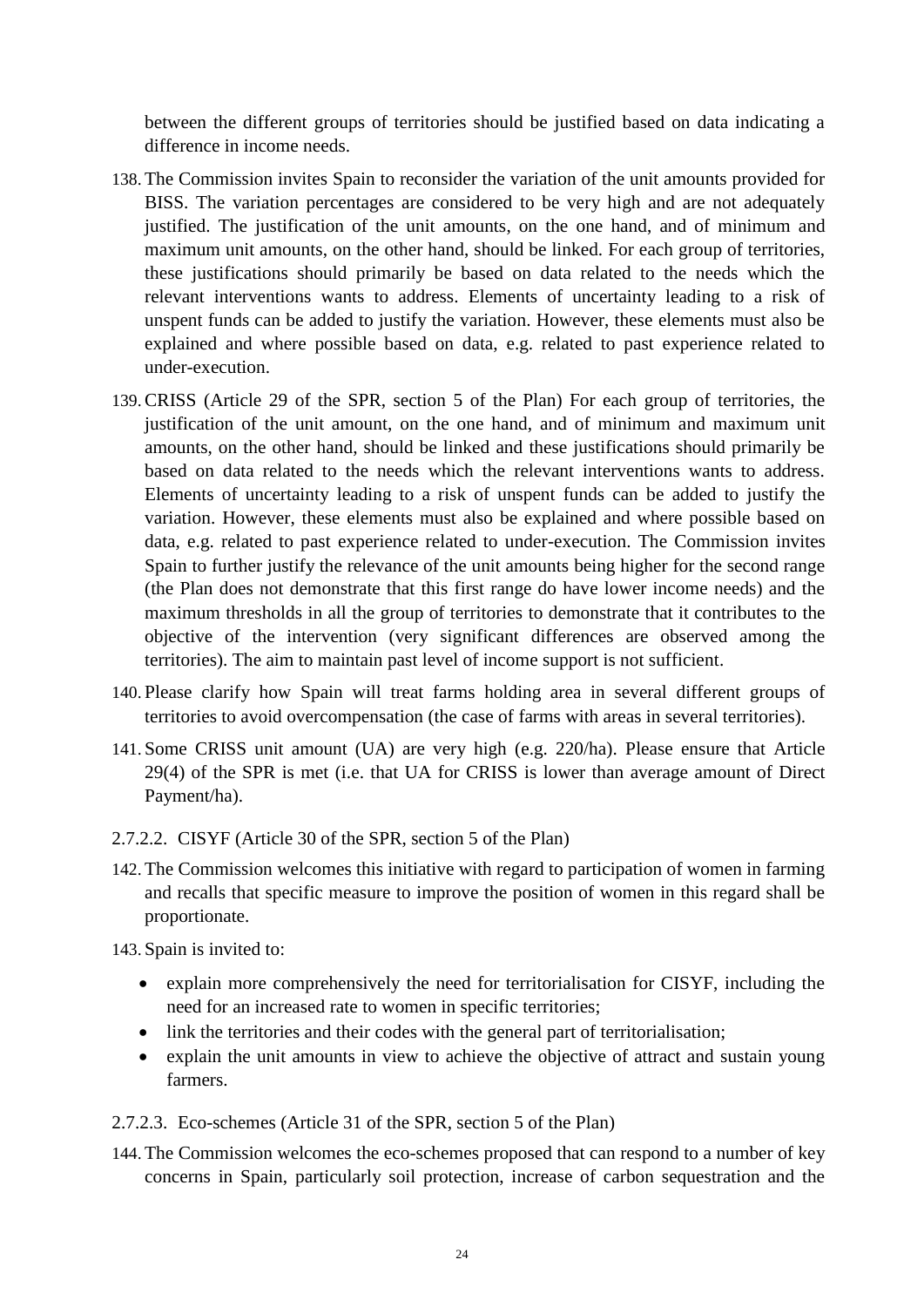promotion of landscape features and on-farm biodiversity. While the Commission understands the reasons for restricting the choice of practices in some eco-schemes to avoid overlap, Spain is invited to consider the design by allowing a larger uptake of practices that will significantly improve the areas covered. For instance, it could be envisaged to allow the subscription of eco-scheme on "biodiversity areas in arable land and permanent crops" together with the practices 3 (crop rotation) and 4 (conservation agriculture) regarding the management of arable areas.

- 145. The Commission has noticed that the Plan does not differentiate the planned unit amounts for a number of practices for which the premia (calculated on the basis of additional costs/income foregone) substantially differs. This concerns the practices on pastures and permanent crops. The approach of setting the unit amounts seems to focus more on the type of area supported than on the practice and would not encourage farmers to uptake the most demanding practices as the subscription is limited to one practice. Spain is requested to further differentiate the unit amounts as to better reflect the level of effort required by the farmer and ensure a sufficient uptake of all the practices included in the eco-schemes.
- 146. As regards tables in section 11, despite the explanations provided for the setting of minimum and maximum planned amounts, for most eco-schemes the variability envisaged is too high to provide enough incentives to farmers for uptaking the eco-schemes (due to the significant under compensation). The Commission would like to have confirmation that the degressivity system envisaged will at least guarantee that the first 65 ha of each holding (in the case of this specific practice) will receive the planned unit amount. Spain is invited to further explain why such a wide range of variation of the unit amount is necessary for the financial planning of eco-schemes. Moreover, pursuant to Article 82 of the SPR and point 5(e)(iv) of Annex I to Implementing Regulation (EU) 2021/2289, the annex on the certified method for calculating the amounts must be provided, including the additional unit amount envisaged for Baleares Islands.
- 147. Spain is invited to take into account the observations on result indicators made in the section about the target plan.
- 148. Spain is also invited to give more clarity on the articulation of eco-schemes and the agrienvironmental commitments within rural development by providing a table with the possibilities for cumulating the different interventions. The Plan should also ensure the coherence between eco-schemes and the newly introduced GAEC 10 (that does not seem to be addressed to irrigated agriculture only).
- 149. Finally, from a drafting perspective, the use of the term eco-schemes is slightly confusing throughout the document. Some sections refer to two eco-schemes "low-carbon agriculture" and "agro-ecology", including each some practices. However, the intervention chapter includes 9 eco-schemes covering different "farming systems" including each several practices (commitments), some of which are planned in more than one eco-scheme. It could be envisaged to refer to "low-carbon agriculture" and "agro-ecology" as two categories of eco-schemes.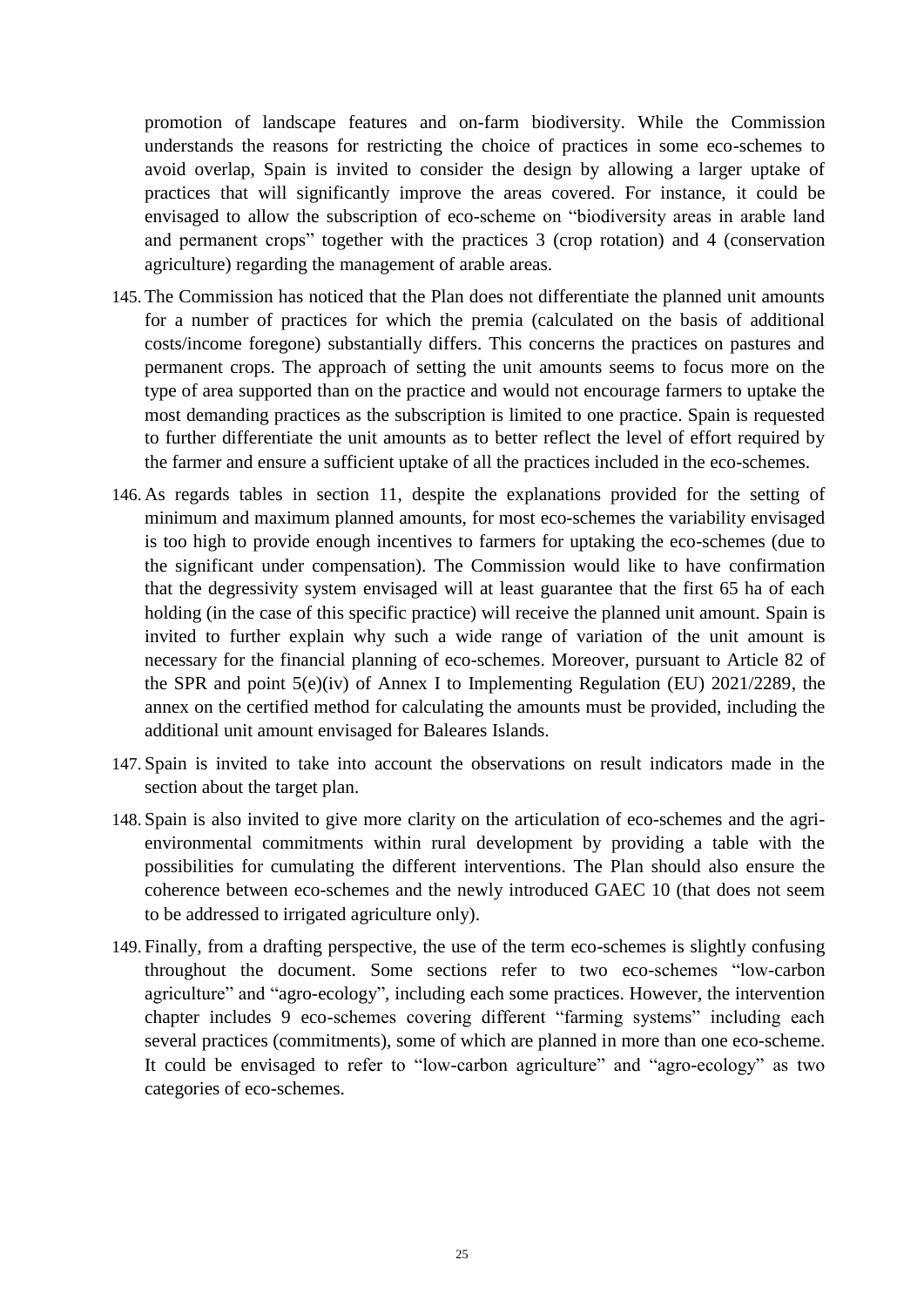Increasing carbon sink capacity and improving biodiversity in wet pasture areas (1PD31001801V1) and in Mediterranean pastures (1PD31001802V1)

- 150. These two eco-schemes represent an important step for preserving and enhancing extensive livestock and the environmental benefits it brings in view of the increasing abandonment of grazing areas, on one hand, and, intensification of the grazing practices, on the other hand. However, it is unclear whether the commitments setting a minimum period of animal grazing (at least 90 to 120 days a year continuously or 650 to 720 hours per year) and a minimum and maximum livestock density (set at 2 LU/ha for pastures in humid areas), mainly remunerate the maintenance of conventional agricultural practices or aim at changing agricultural practices, at least for a part of farmers. The Commission welcomes any background information that allows this analysis.
- 151.It is required that grazing takes place during at least 90 to 120 days a year continuously (or 650 to 720 hours per year) with cattle, sheep, goats, equine animals and extensive pigs. The Commission invites Spain to explain the rationale behind the selection of this time frame as it seems relatively short.
- 152. As regards the method of calculation for the mowing practice, the Commission would appreciate if the factors for income loss are mentioned.

Management of dry arable land (1PD31001803V1) and Management of wet dry arable land (1PD31001804V1)

- 153. This practice on crop rotation could make sense to the extent that it goes beyond crop rotation requirements defined in GAEC 7 (see comments on relevant section).
- 154. Without prejudice to the comments made to GAEC 7, Spain should justify the requirement of annual rotation to 40% of the area to get the eco-scheme payment instead of setting the requirement for the overall arable land. Moreover, the flexibility to consider rotation as the change of crop within the same growing year should be further explained. While the inclusion of an intermediate crop (catch crop) within the annual rotation is allowed within the context of GAEC 7, this appears less justified within the scheme.
- 155. The Commission takes note that in the Plan, the initially planned scheme on conservation agriculture has been integrated as an alternative to the three schemes related to the management of arable land. The Commission welcomes this practice as it addresses main concerns for Spain, which is the depletion of soil carbon, erosion and desertification in some areas of the country. However, the commitments for the direct sowing (no-till) (on at least 40% of the holding' arable land) are not specified in the relevant section (while mentioned in the description). It should also be specified that the soil needs to be covered (by the stubbles) throughout the year except the period needed for sowing the next crop (as explained in the section 6 (identification of the baseline)). Moreover, given that the carryout of no-tillage increases the risk of weeds presence in fields, this could potentially lead to additional herbicides applications. This could be minimized with the application of appropriate techniques within an integrated weed control strategy. It would therefore make sense to require an integrated pest management (IPM) strategy or to put a limit on the herbicides treatments to ensure that this practice leads to an overall environmental benefit. In light of the above, Spain is invited to explain how this practice ensures an overall benefit and coherence with all environmental objectives of the SPR.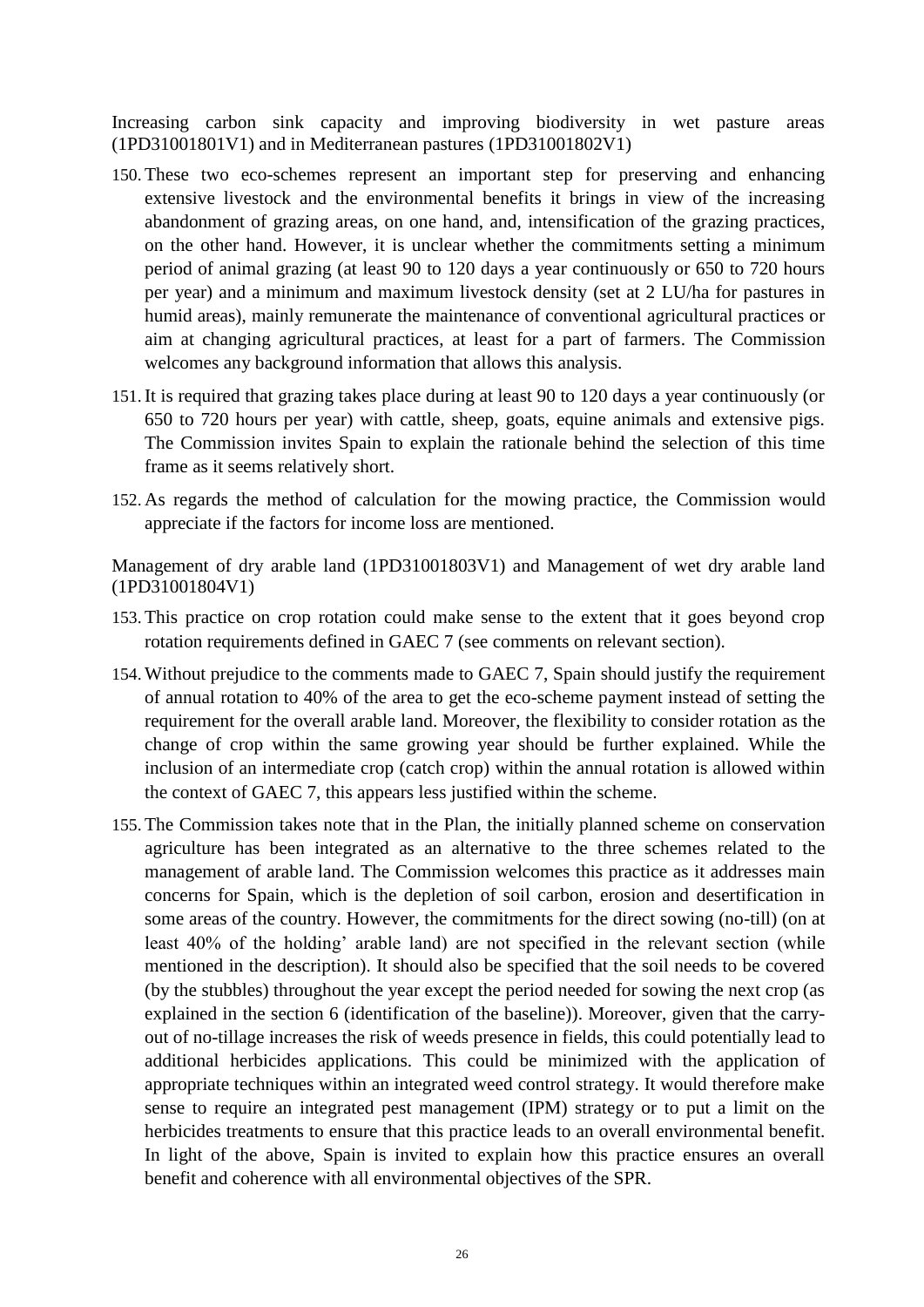Management of irrigated arable land (1PD31001805V1)

- 156. Spain is requested to clarify, and correct if necessary, whether the specific commitment of preparing and complying with a fertilisation plan entails additional requirements compared to the new additional GAEC 10 (sustainable fertilisation). It could be envisaged to add the RI relative to R22 (sustainable nutrient management) if the requirements for irrigated areas go beyond GAEC 10.The comments related to GAEC 7 for Management of dry arable land (1PD31001803V1) and Management of wet dry arable land (1PD31001804V1) apply also to this eco-scheme.
- 157. The link with SMR2 as regards nitrate vulnerable zones should be further elaborated, notably the indication that "las autoridades competentes deberán establecer los requisitos adicionales necesarios que permitan alcanzar los objetivos de recuperación medioambiental fijados para estas zonas". This observation applies to all the eco-schemes that include this sentence.
- 158. Spain is also invited to review the Section 6 on the baseline and the section 11 (description of method of calculation of unit amount), to ensure coherence with the newly established GAEC 10 that imposes the preparation and compliance with a fertilisation plan for all agricultural areas.

Management of permanent crops on flat areas (1PD31001806V) on medium slopes (1PD31001807V1) and on high slopes (1PD31001808V1)

- 159.In the Commission view, the previous title of the eco-schemes on permanent crops mentioning, "green covers" reflected better the scope of these interventions. The Commission invites Spain to provide additional information allowing assessing the extent to which the scheme will change current agricultural practices.
- 160. As regards the commitments, a minimum period of maintenance of the green cover should be specified in the Plan. Also, the commitment on the extent of the green cover needs to be specified as the current text is rather vague ("the cover should occupy a [significant part] of the canopy projection") while the setting of a "technical" margin could be acceptable. To fully reap the potential benefits of this eco-scheme, the vegetal cover should cover the entire treetop projection ('anchura libre de la proyección de copa') and not just a part of it. See comment on GAEC 6 as regards the minimum requirements for permanent crops.
- 161.In the case of inert plant cover, it is unclear whether the eco-scheme requests a permanent coverage of soil with the pruning residues (mulching). GAEC 6 requires already a soil cover of 1 m width for woody crops in an area with  $> 10\%$  slope. To go beyond the baseline, the eco-scheme requires 1 m additional width of soil cover. The eco-scheme should be amended as this requirement seems very close to conditionality, especially if the application of plant protection products (PPP) is allowed.
- 162. As indicated in the overall observations, the planned unit amount is the same for the two practices (green cover and mulching) while the premium calculated according additional costs/income foregone is very different. This would not encourage farmers to uptake the sowed green cover practice that is more demanding and costly than the mulching. Spain is requested to reconsider the unit amount in order to provide adequate incentives to the most demanding practices with a higher environmental benefit.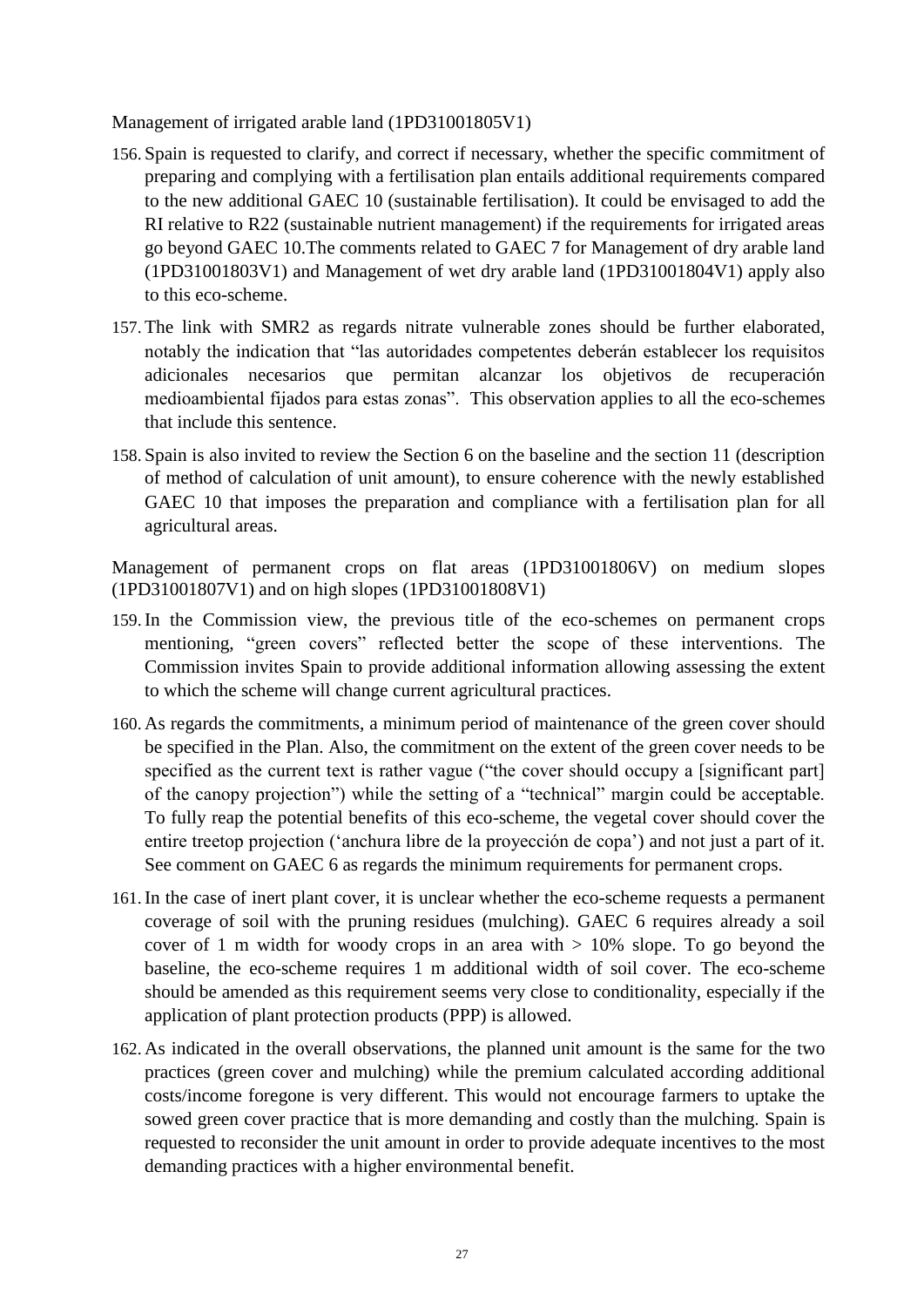Biodiversity areas on arable land and permanent crops (with sustainable management of irrigated inputs) (1PD31001809V1)

- 163. The fact that potential beneficiaries will only be compensated for one scheme, and will have to choose between implementing this scheme or other eco-schemes (depending on land use), will likely reduce the uptake of this practice and as such the environmental benefits from it. Spain is invited to consider allowing the uptake of this scheme together with one practice of the other schemes targeting different land uses.
- 164. The commitment for rice areas as regards the sustainable management of water layer needs to be further specified. Moreover, for crops under water, the share of non-productive areas and elements (beyond GAEC 8) should be at least 3% to provide any tangible benefits for biodiversity. To ensure the benefit for biodiversity, the application of fertilisers on nonproductive areas and elements should be forbidden.
- 165. The difference of requirements for dry areas (7%) and irrigated areas (4%) should be further justified, for instance, on the basis that the unit amount is identical while the practice is more demanding for irrigated areas because of their higher profitability.
- 166. Spain is invited to review the Section 6 on the baseline to ensure coherence with the newly established GAEC 10. The section 9 on WTO compliance can indicate that the scheme concerns only non-productive areas.
- 2.7.2.4. CIS (Article 32-35 of the SPR, section 5 of the Plan)
- 167. Spain should consider including its CIS interventions also into R4, R6 and R7.
- 168.Regarding the justification of the difficulties encountered by the sectors and productions or specific types of farming:
- the justification of all CIS interventions should mention need 2.10 ("Support to sectors in difficulty"), given that CIS may only target sectors that undergo difficulties;
- the justification of economic difficulty should be primarily based upon a low/negative profitability and/or a declining number of hectares/animals in recent years. Other considerations (e.g. volatile yields/prices/income; increasing input costs; price comparison vis-à-vis other EU Member States; import dependence) are also useful for further clarity, in particular because they may explain the reasons behind the low/negative profit and/or shrinking production. However, such secondary arguments by themselves do not sufficiently justify the difficulty (e.g. high volatility only justifies the sector's difficulty, if it reduces profitability strongly and frequently enough to risk shift/abandonment of production). The justification of certain interventions (tomato for processing and almond in particular) should be reinforced accordingly;
- certain arguments currently indicated under the sector's difficulty actually rather justify its importance (e.g. environmental benefits; strong link with processors; contribution to employment, etc.).

169.Concerning the aim of the support:

 several interventions only aim to give compensation for the sector's difficulty for the duration of the Plan with no apparent intention to address it in the longer run. The aim should thus be further elaborated and, if needed, certain elements of the support decision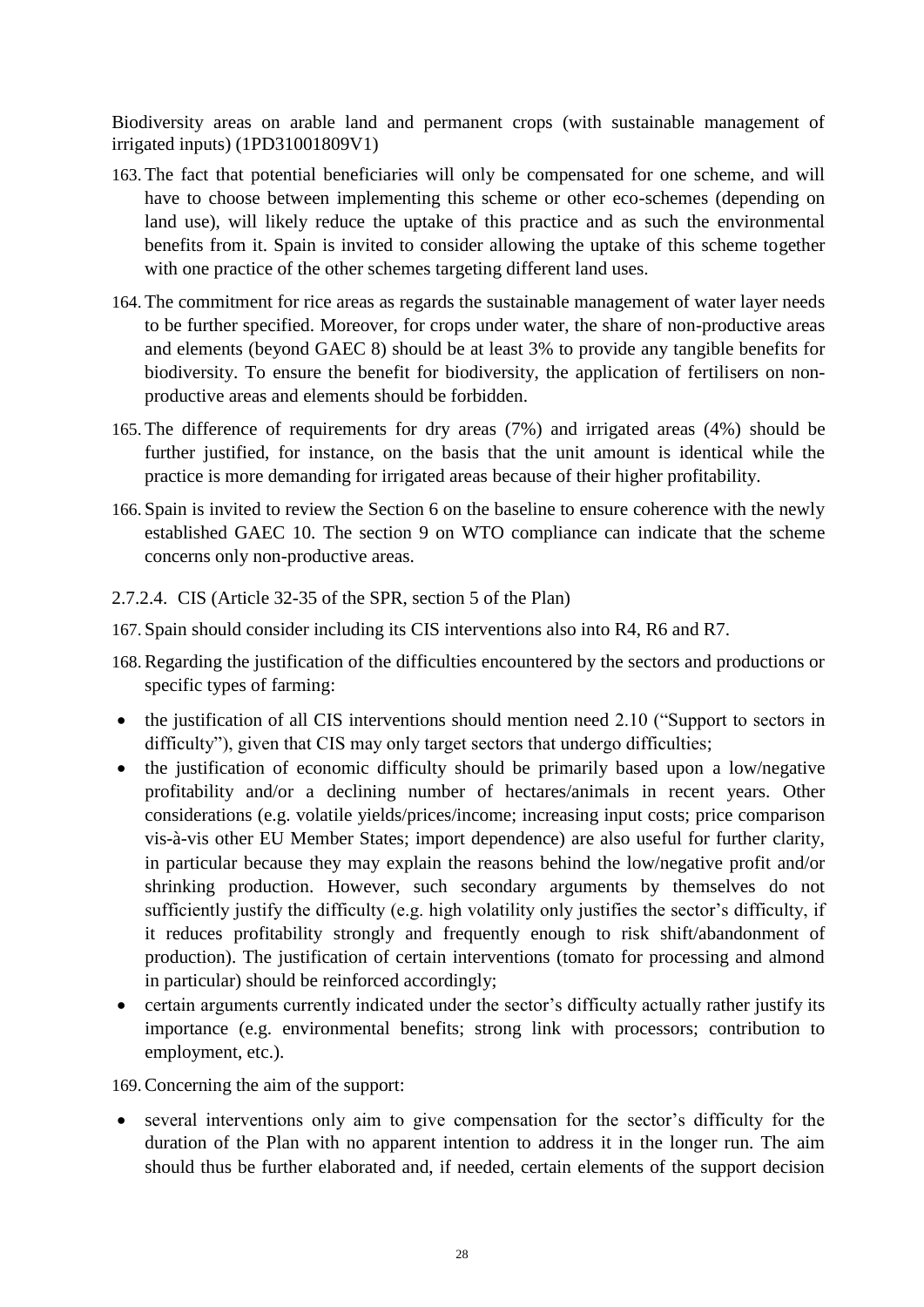(e.g. targeting/eligibility conditions, unit rate modulation) might also have to be reconsidered in order to incite improvement in terms of competitiveness, quality, and/or sustainability in the longer run;

 other interventions have elements that could trigger long-term improvements (e.g. encourage beneficial agronomic practices (e.g. drip irrigation in tomato production to reduce water and pesticide use), or higher added-value (e.g. organic; PDO/PGI); or, focusing rather on environmental sustainability, the fertiliser and irrigation plan required under several interventions). These could provide relevant benefits in view of addressing the sector's challenges in the longer run. But the explanation should be further clarified/reinforced to enhance focus on these requirements and their expected longer term benefits for the targeted sector.

170. Spain is invited to elaborate further on targeting/eligibility conditions:

- the targeting of specific crops/plants within sectors should be indicated (e.g. within oilseeds, legumes vs 'other legumes', etc.);
- certain targeting related decisions should be further explained in light of the specific support need based upon the difficulty and the support's aim (e.g. fattening calves on vs outside the farm of birth; sheep and goat with vs without own land; various eligibility thresholds, where applicable);
- not clear how, where relevant, exclusive targeting of extensive/semi-extensive types of farming is ensured (e.g. no maximum livestock density in the eligibility conditions);
- degressivity applies in some interventions, but not in others despite that it would also appear justified (e.g. sheep and goat). Besides, degressivity ceilings are rather high (e.g. 600/1418 animals) without actual exclusion of the largest farms despite their apparently smaller difficulties. Nor is it clear, why the Balearic Islands are excluded from degressivity;
- access to additional funding for protein crops (increase of maximum 2 percentages points) must be in accordance with Article 96(3) of the SPR. How will Spain ensure that this support contributes to alleviating the protein deficit of the EU (e.g. requirements with regard to use/processing; in the case of these mixtures predominance of protein crops; etc.)?;
- confectionary sunflower seed is excluded from the CIS scope (in accordance with the EU WTO schedule on oilseed (Blair House)), which should be clarified in the eligibility conditions of the intervention that targets (inter alia) oilseeds, also including sunflower;
- the intervention that targets traditional grape production with an additional eligibility condition that, in light of the difficulties of this specific type of farming and the aim of the support, requires a minimum share of the produced fresh fruit being further processing (dried). In light of the CIS eligibility rules, please confirm that proof about the grape being sold/delivered to a relevant processor would also fulfil this eligibility requirement.

171. Spain is invited to consider the following issues on the unit amount:

• the planned unit amount (also including the various top-ups, where applicable) and the minimum/maximum variations should be determined in light of the targeted sector's actual support need, also taking into account potential impact on the single market. Given the uncertainties about the a sector's actual support need, it is appropriate to actually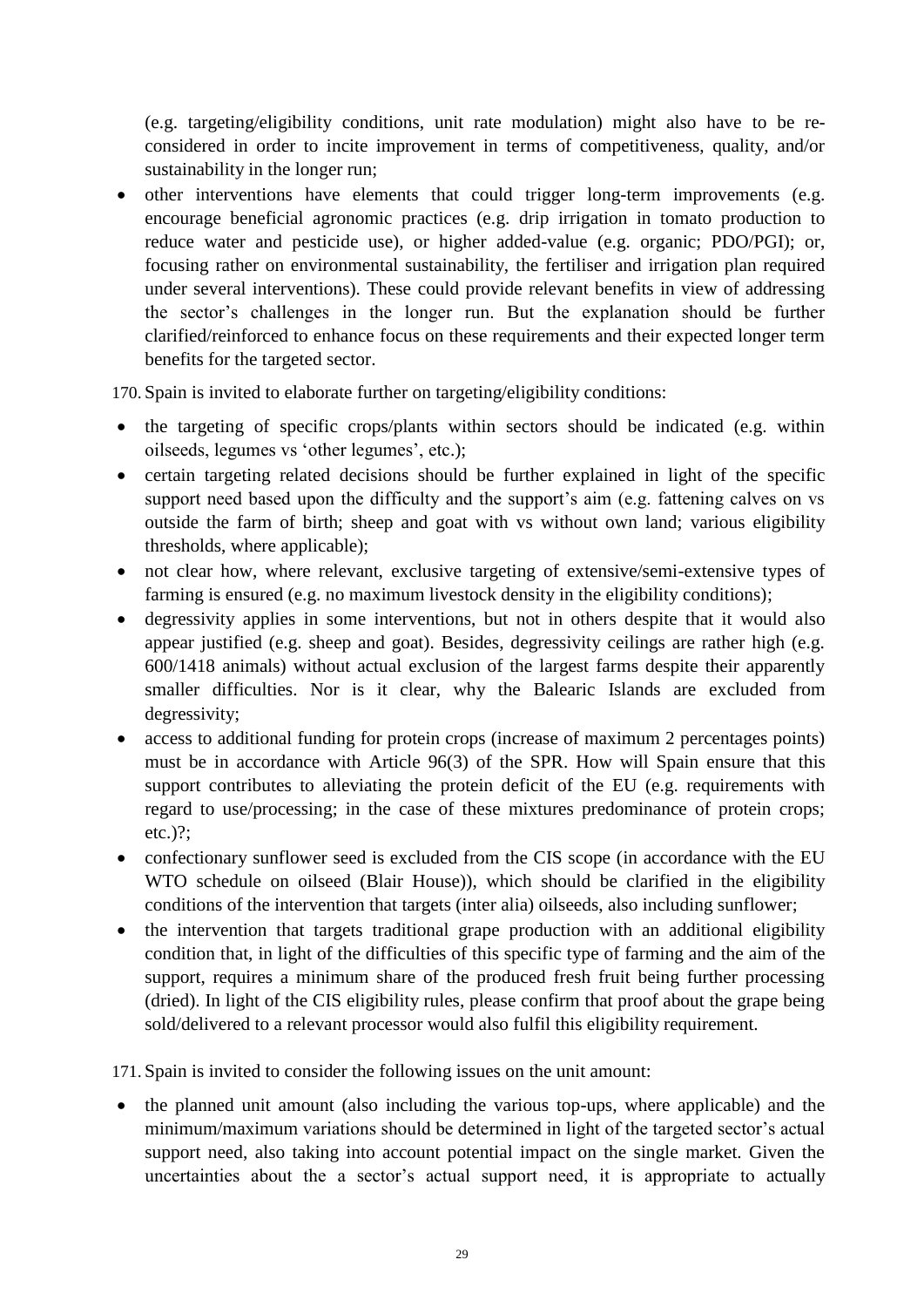determine the planned amount as a (limited) range of values, which in turn would also allow fixing and justifying the planned unit amount and its variation;

In fact, the respective mechanics of several interventions (mostly the animal based interventions, in particular their minimum and maximum values) were clearly outlined, but the fixing of the planned unit amount between these min/max values is less clear (only includes a rather vague reference that it was also fixed based upon analysis of the targeted sector's profitability). Besides, the similar mechanics for other interventions (in particular the area based interventions) remains still to be clarified;

- the variation is extremely high in some cases (up to  $+200-300$  % in some interventions), which may risk proper functioning of the variation thresholds.
- 172. With regard to consistency between CIS and the WFD, Spain is invited to clarify, how the various river basins' different situations were taken into account in their assessment and, if needed, in their coupled support decisions in terms of access to the support in vulnerable areas. Given that all interventions provide for stable output indicators till 2027 (i.e. no production increase), the focus should be on those river basins, where 'good status' has not yet been reached based upon the respective RBMP. In terms of sectors, the most sensitive interventions are apparently rice, sugar beet, tomato and potentially irrigated protein crops such as alfalfa (water use - the fertilizer and irrigation plan, where applicable, will likely play important role, but the impact in vulnerable areas and the additional responsibilities of the local authorities' remains unclear) and those animal based sectors that more generally use intensive production technics (pollution – the expected impact of the national rules still under preparation is not clear).
- 173. The Commission should inform Member States about reduction coefficients, if any, related to the EU WTO schedule on oilseed (Blair House) in the observation letter. However, the Commission has not received all the information needed yet. Once all Member States have submitted their Plans, the Commission will inform Member States, if such coefficient is needed.

#### *2.7.3. For sectorial interventions*

#### 2.7.3.1. Fruit and vegetables

- 174. Spain is invited to explain how it is ensured that the maximum and minimum expenditure requirements for sectoral interventions contributing to certain objectives, as laid down in Article 50(7)(a) to (d) of the SPR, are respected.
- 175. The Commission noticed the absence of the link to specific objective SO3 Improvement of farmers' position in the value chain for certain fruit and vegetable interventions in accordance to Article 46 of the SPR.
- 176. Spain is invited to verify and correct, if necessary, the correlation between the type of interventions described and the result indicators linked to the specific objectives, for instance, INVRE(47(1)(a)) investments in tangible and intangible assets, research and experimental and innovative production methods and other actions. The Commission noticed the absence of the link to SO4 and result indicator R16 in relation to irrigation actions.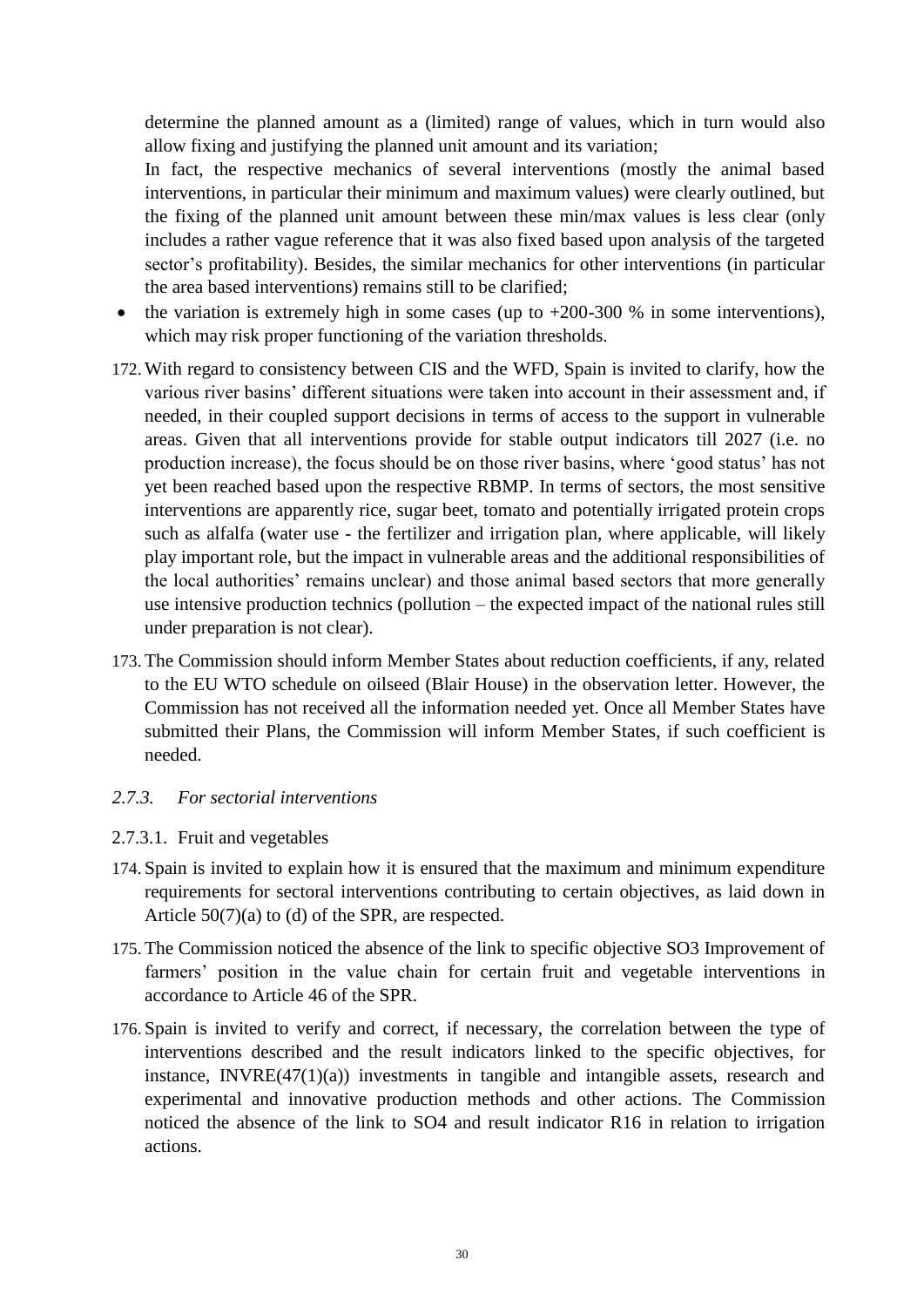- 177.Commission invites Spain to add result indicator R.1 (knowledge and innovation) where relevant, for instance,  $TRAINCO(47(1)(c))$  - training.
- 178. The Commission remarks the very detailed content of certain types of interventions and invites Spain to check it and harmonise the level of details. The Commission believes that significant part of the current description of types of interventions could form part of the national legislation of a given Member State.
- 179. Spain is invited to verify and properly describe in the Plan how all additional requirements set out in Regulation (EU) 2022/126, for instance, the percentage for minimum water saving (Article 11(4)(a) of Regulation (EU) 2022/126) are to be addressed.
- 180. Spain should ensure that operational programmes include three or more actions (80% of member of producer organisation rule) linked to the objectives referred to in points (e) (environment, pest diseases, animal health, reduction of waste, biodiversity and natural resources) and (f) (Climate change mitigation and adaptation) of Article 46 of the SPR (see Article 50(7)(b) of the SPR).
- 181. Spain should make sure that the interventions within the types of interventions referred to in Article 47(2), points (f), (g) and (h) of the SPR, do not exceed one third of the total expenditure under operational programmes (see Article 50(7)(d) of the SPR).
- 182. The Commission takes note on national financial assistance for certain regions in Spain and would like to remind Spain that requirements of Article 52(2) [degree of organisation] and (3) [reporting] of the SPR should be respected.

## 2.7.3.2. Apiculture

183. Annual indicative financial allocations under Section 5 (description of interventions) do not correspond to the planned amounts in the Financial Overview table under Section 6.

184. Spain is invited to:

- include under section 3.5.2 (overview apiculture products), a description of the reliable method for determining the number of beehives in the territory ready for wintering from 1 September – 31 December as required under Article 37 of Delegated Regulation (EU) 2022/126;
- improve the description in section 3.5.2 with a more detailed analysis of the sector, which leads to the identified needs of the sector and justification of the interventions chosen to address them;
- name the interventions according to the support provided and type of intervention they refer to, rather than using the same name;
- improve the description of the interventions providing a more comprehensive explanation of the intervention, outlining how they contribute to the sectoral and specific objectives, followed by a description of supported interventions/actions and eligible expenditure (at least a few examples for each), which go beyond replicating the text of the legislation under Article 55(1) of the SPR. The relevant beneficiary/ies need to be defined for the different interventions/actions;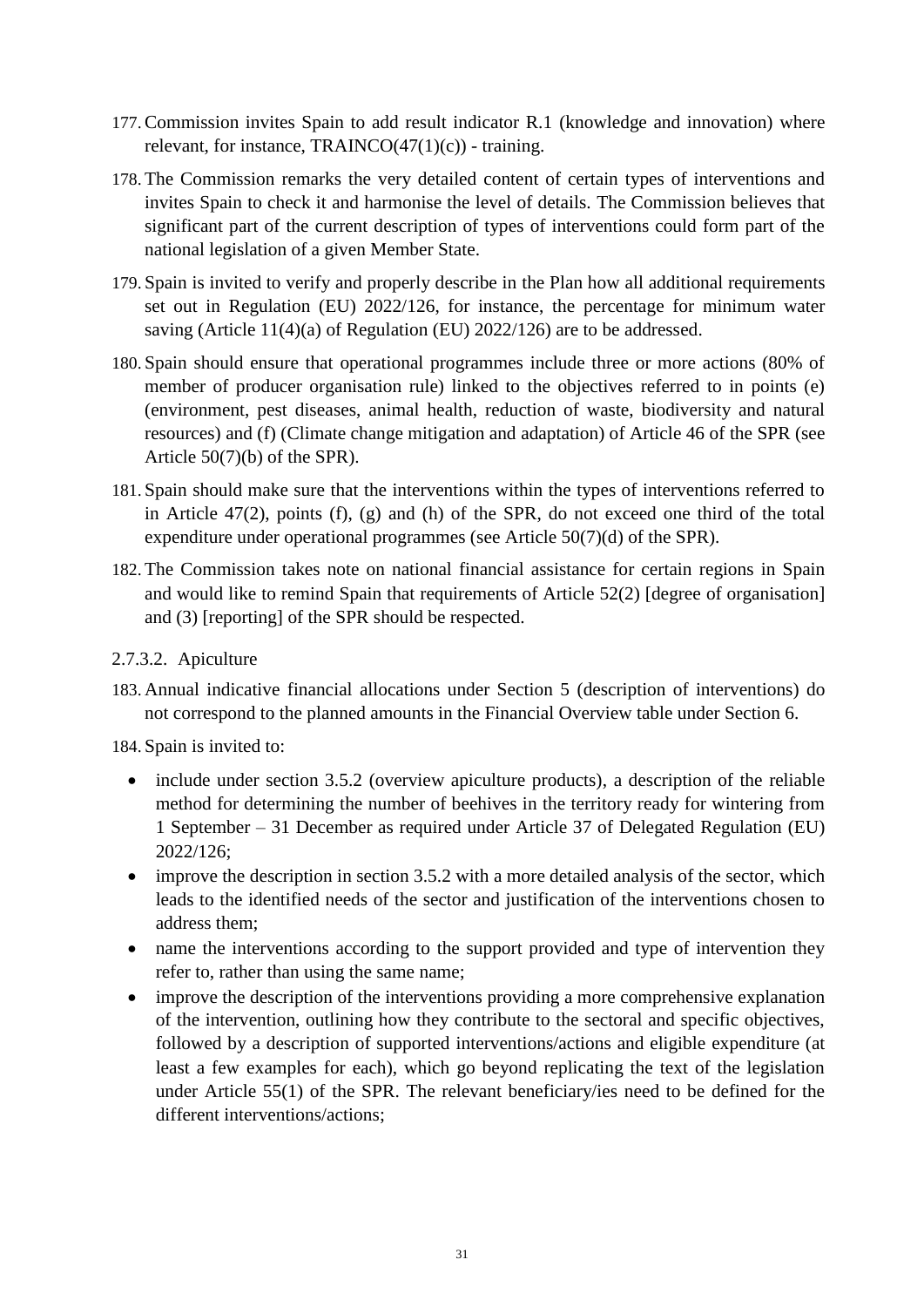- streamline the information provided in section 5 and 6 to what is required in the CAP SP avoiding repetition or too detailed provisions on eligibility which belong to national legislation;
- see that the planned unit amounts and related outputs are explained and justified, and that they are consistent with the information provided in section 6 (financial plan). Also planned unit amounts should be provided for the different actions described in so far as possible. The name of the planned amount should refer to support/cost per hive, beekeeper or action as the case may be, rather than average unit amount line 1, line 2 etc. and that it is clear what the outputs refer to and how these were determined. Make sure that the output units in Table 10 (planned Unit Amounts - financial table with output) are consistent with the description of the Planned Unit amounts as well as with those in the sectoral table 6.2 (financial information);
- ensure that the indicative financial allocation for 2023 takes into account any planned expenditure for the implementation of measures under the National Apiculture Programme 2020-2022 during the extension period from 1 August – 31 December 2022;
- revise the information in Table 5.2.10 (planned Unit Amounts financial table with output) for each intervention and sectoral table 6.2.2, to include the Total Public expenditure for the Planned unit amounts and Indicative financial allocations in the updated tables. The minimum Union contribution to the interventions needs to be set for the Plan and not left as between 30 and 50%;
- provide a clear demarcation with EAFRD funded interventions particularly with Agrienvironmental commitments in agricultural areas, beekeeping for biodiversity (6501.4 IACS).

## 2.7.3.3. Wine

- 185. Spain is suggested to complete the innovation strategy for the wine sector. Spain should better explain the link between innovation and environmental objectives, given that the type of intervention on innovation, for the wine sector, is not proposed.
- 186. Please note that with the next version of the SFC, it will be possible to enter allocations for financial year 2023.
- 187. Spain is requested to provide a short explanation regarding WTO compliance for each intervention.

Investments in tangible and intangible assets (01IS581802V1)

188. Spain is invited to expand the list of eligible investments. Please note that financing under this type of interventions cannot be supplemented by national payments. Please express the output indicator O36 in number of actions or units supported (instead of hectares).

By-product distillation (01IS581807V1)

189. Spain is requested to correct the units of output indicator O.36 (instead of hectares, hectolitres of distilled by-products).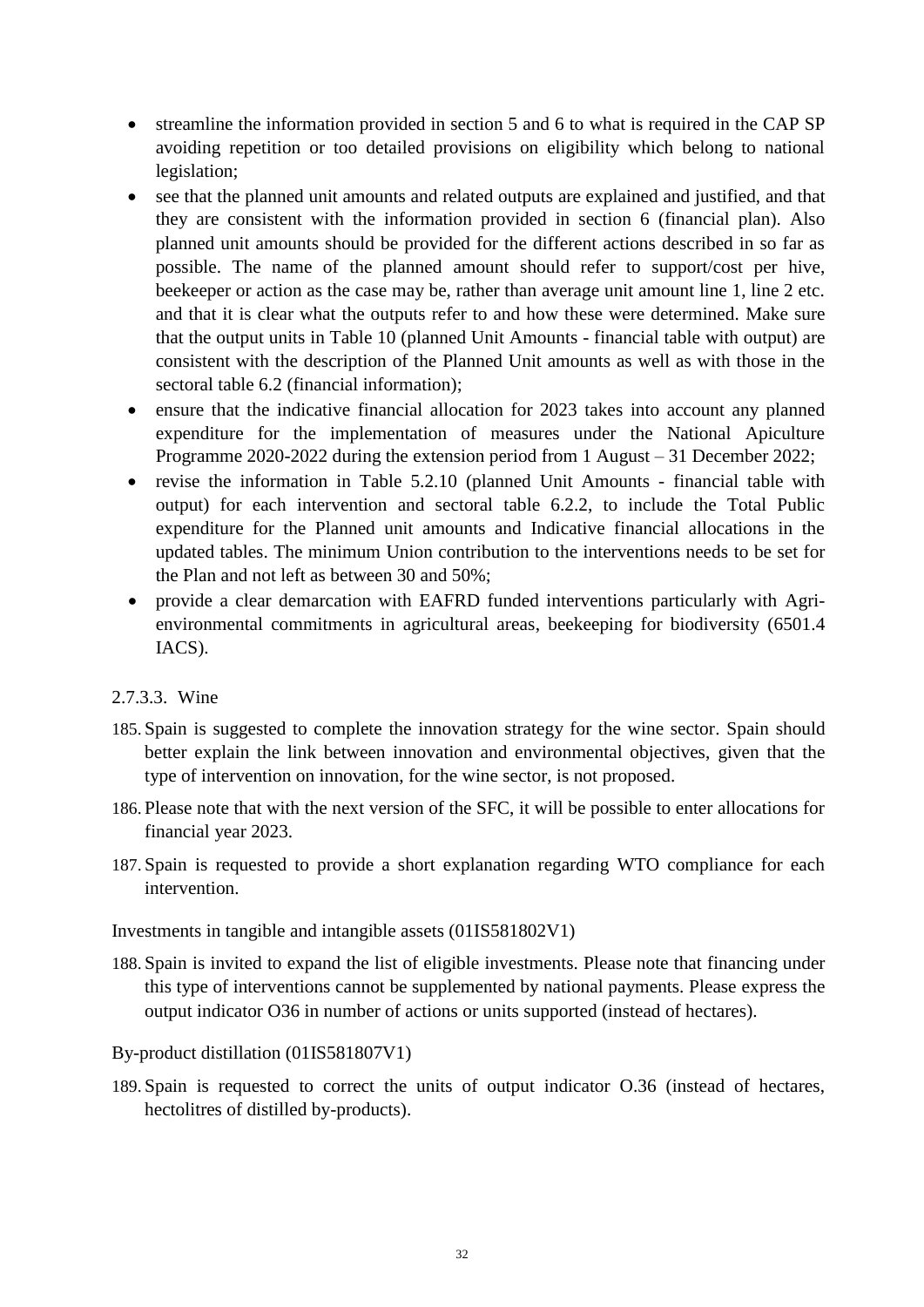Promotion in third countries (01IS581811V1)

- 190. Please correct the units of output indicator O.36 (instead of hectares, EUR per promotion operation).
- 191. Spain is invited to clarify whether national payments are envisaged.
- 2.7.3.4. Other sectors Olive oil and tables olives
- 192.It is assumed that Spain planned these interventions under the Other sectors under Article 42(f) of the SPR as Spain has no financial allocations under Article 88(4) of the same Regulation for the olive oil and table olives sector but it can be financed via transfer from direct payments (Article 88(6) of the same regulation).
- 193. The period indicated (financial year 2023-2027) in the annual indicative financial allocations under Section 5 (description of the interventions) is not correct and it should be financial year 2024-2028 as shown in the period planned in the Financial Overview table under SFC Section 6.
- 194. The Commission is analysing the legal basis regarding whether the proposed intervention can be eligible since it limits the intervention to some products linked to specific growing conditions. Indeed, sectoral interventions refer to products as referred to in Article 42 of the SPR and Article 1(2) of Regulation (EU) No 1308/2013 (Common Market Organisation Regulation – CMO). As far as olive oil and table olives are concerned, the products are listed in Annex I, Part VII to the CMO, without making any distinction between products cultivated in a 'traditional' way and other ways of cultivation.
- 195.In addition, the Commission invites Spain to provide clarification on the following observations:
- information needed on the concentration of supply for the production from traditional olive groves, as well as relevant figures (number of producers, areas, final production, etc.) of the traditional olive groves sector;
- the intervention fiches do not include any specific objectives which are included in the description of the intervention in section 3.5.11, except SO3 (for example SO2, SO4, SO5, SO6). Also the sectorial objectives chosen (among those in Article 46) would relate also to other SOs of the CAP. Spain is invited to further elaborate on the choice of objectives and the types of intervention chosen among those indicated in Article 47 of the SPR;
- Spain has not defined the specific conditions for each type of intervention/actions intended under each type of intervention chosen. Spain informs that these will be developed in the national legislation and that can be further developed by the regions. Spain is invited to provide an indication of the interventions intended for each type of intervention chosen, and how these will support only producers/production in traditional olive groves, including the conditions that will ensure this purpose;
- to further clarify the conditions for eligibility, in particular on the scenario where the eligibility is based on a producer organisation that includes a differentiated legal entity, meeting the condition of at least 50% of the value of the market production from traditional olive groves;
- to further elaborate on the definition of producer groups as per Article 67 of the SPR;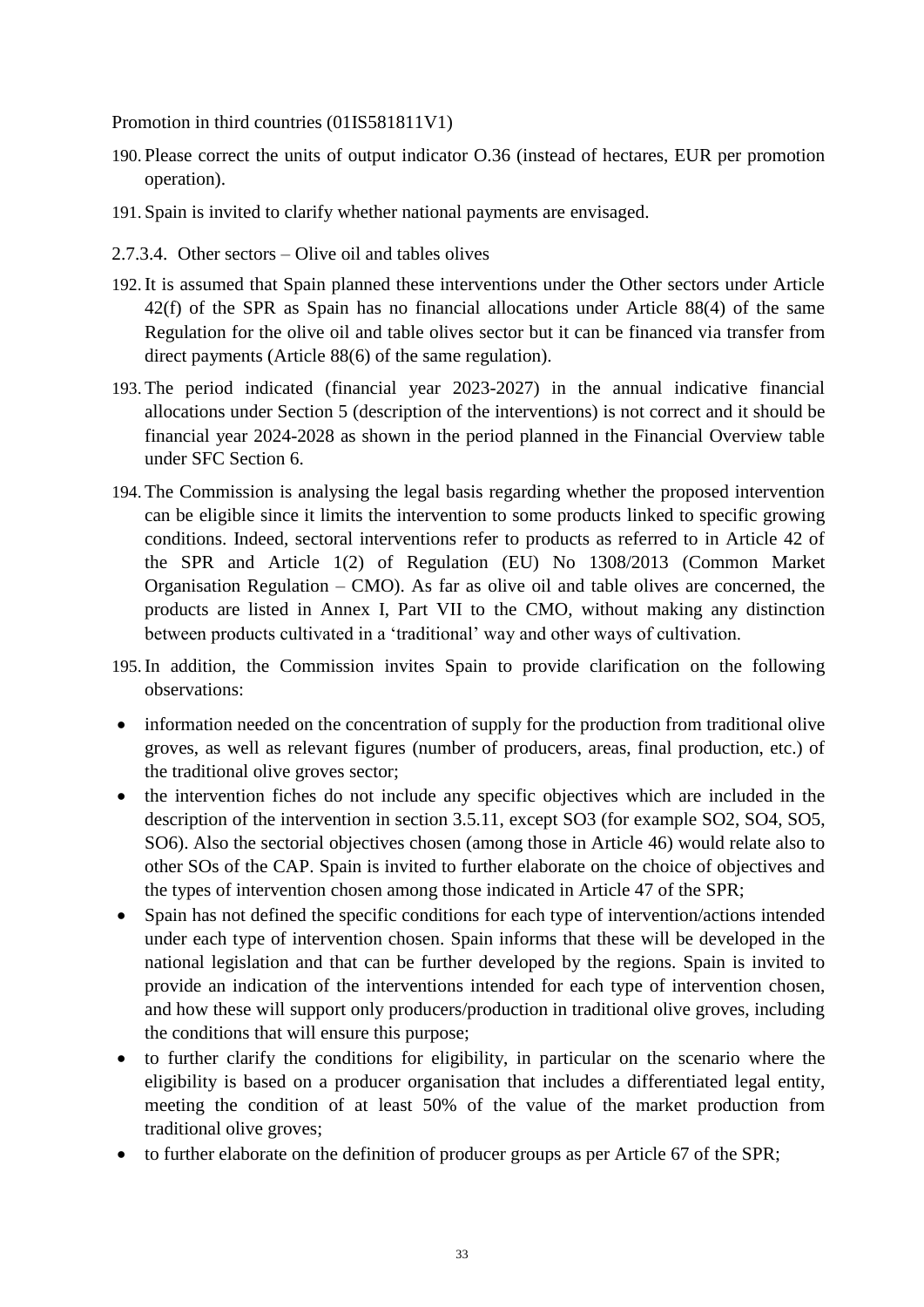- to provide a more precise definition of traditional olive groves. In particular, as to whether the condition non-irrigated "*secano*" applies to all situations, and whether a maximum width is being applied for terrace cultivation;
- For varieties intended for table olives, the regions can define different thresholds for the criteria defining traditional olive growing, apparently with no limitation to increase/decrease these thresholds. Spain is invited to provide details explaining how it will be ensured that the objectives of the intervention are being achieved also for varieties intended for table olives. In addition, the conditions laid down by the regions must be also provided;
- to clarify how the value of marketed production (VMP) will be calculated;
- to verify the consistency of the figures in the table "Planned Unit Amounts financial table with output".

## *2.7.4. For rural development*

Observations common to all rural development interventions

- 196.In section 4.7.3 of the Plan, for activities falling outside the scope of Article 42 of the Treaty on the Functioning of the European Union (TFEU), there must be an exclusion of undertakings in difficulty or companies still having a pending recovery order following a Commission decision declaring an aid illegal and incompatible with the internal market, except in the cases mentioned in the applicable State aid rules.
- 197.In the same section, Spain is requested to consider introducing a general eligibility requirement for an assessment of the expected environmental impact in accordance with the applicable legislation for the type of investment concerned, where an investment is likely to have negative effects on the environment.
- 198. For EAFRD co-financed interventions, it should be noted that when using planned average unit amounts (UA), there is a certain flexibility to assign maximum planned average unit amount. The maximum average shall represent an average of maximum UAs for all beneficiaries considered and not a maximum support level per beneficiary. In case planned average and or maximum planned average UA are used, an explanation needs to be provided.
- 199. Spain is reminded that in line with Article 102 of the SPR, for types of interventions for rural development, maximum planned average unit amounts may be established only when using planned average unit amounts. Spain is invited to remove maximum unit amounts established for IACS rural development interventions where only uniform amounts are defined. It should be noted that where financial instruments are used, a separate unit amount should be provided.
- 200. Spain submitted a national Plan with regional elements, in accordance with Article 104(2) of the SPR and, in line with the provisions of this Article, it is expected that Spain shall ensure coherence and consistency of the regional elements with the elements established at national level. However, in the current version of the CAP Strategic Plan, information on regional elements is uneven and the level of detail differs too much among regions and it is often repetitive or incoherent with information at national level. This hampers the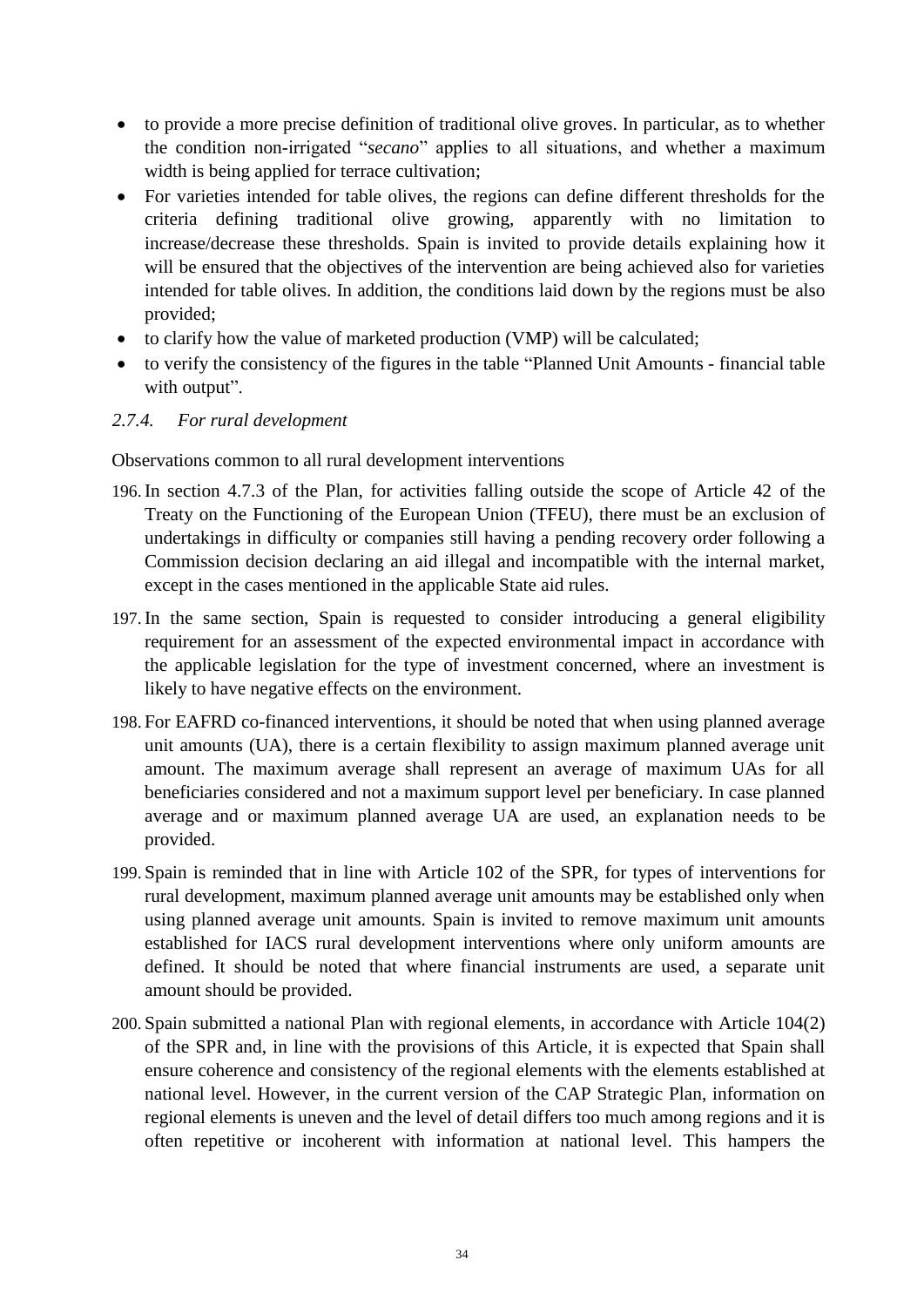readability of the document, its accessibility to the potential beneficiaries and also its assessment in terms of coverage and ambition.

- 201. Spain is therefore invited to revise the rural development interventions looking for as many common elements as possible while ensuring that regional specificities and conditions are visible and present a similar level of detail. The information provided must be structured as required (mainly sections 5 and 7), streamlined (e.g. form of support, objectives of the intervention can be defined in the common part, no need for repetitions) and completed (e.g. empty tables, references to missing information).
- 202. Spain is reminded that for all activities falling outside the scope of Article 42 of the Treaty on the Functioning of the European Union, State aid rules apply and a clearance instrument should be indicated.
- 203. Legal references should be updated according to the SPR. References to measures included in the 2014-2022 rural development programmes should be avoided, except where relevant, for instance in case of explanations about the calculating methods on planned unit amounts.
- 204.Concerning certain forest interventions, the presentation of the relevant information from a forest management plan or equivalent instrument is mandatory for holdings above a certain size (Article 73(2) of the SPR). The threshold has to be determined by the Member States in their CAP Strategic Plans. This information needs to be provided either at national or regional level. Moreover, those interventions should contribute to the implementation of the 'New EU Forest Strategy for 2030' and should build on the commitments stemming from the LULUCF Regulation (interventions 6881 and 6883).
- 205. Spain is invited to verify the consistency of the EAFRD contribution rate per region, as defined by Article 91 of the SPR, for all rural development interventions, e.g. forest productive investments.
- 206.Concerning interventions designed under Articles 70, 71 and 72 of the SPR, Spain should briefly explain the calculation method for the planned unit amounts of support, including the principles underlying it, in order to ensure compliance with Article 82 of the same Regulation. The annex on the certified method for calculating the amounts must be provided as well. Moreover, the amounts of support and, for interventions under Article 71 and 72 of the SPR, the indication as to whether the payments are granted fully or partially, for costs incurred and income foregone resulting from commitments or mandatory restrictions, are to be provided in the Plan. Where degressivity is mentioned, an explanation needs to be added. It should be noted that the details on calculations are not approved by the Commission.
- 207.Concerning interventions in Article 70 of the SPR, it is reminded that section 9 of each intervention should include the exact duration of the specific intervention in order to assess its ambition and potential impact, in accordance with Article 70(6) of the SPR. For new commitments under Article 70 of the SPR, the possibility of yearly extensions or provisions for new commitments directly following the commitments performed in the initial period, which can be shorter (Article  $70(6)(b)$ ) of the SPR might be mentioned as well.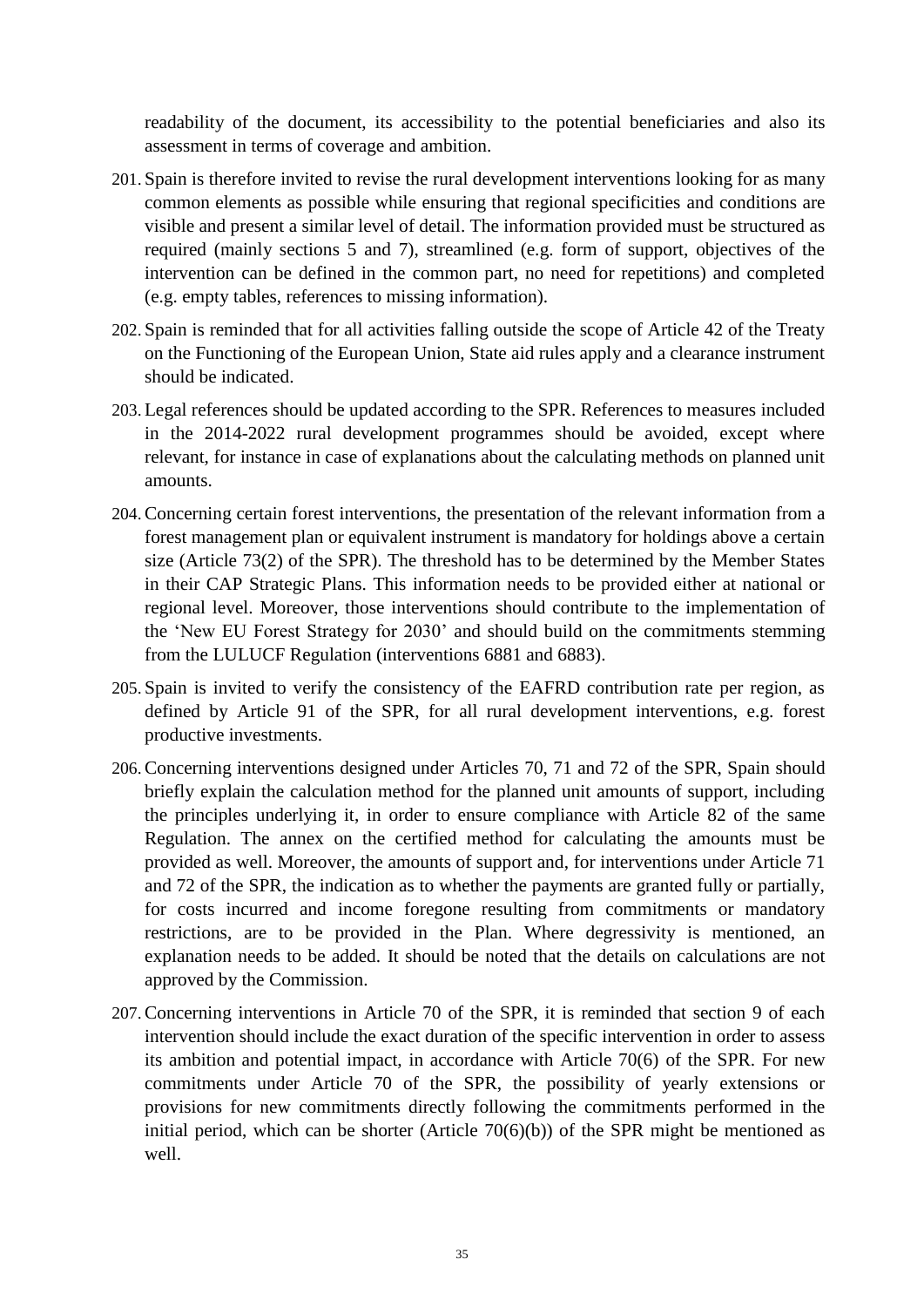- 208. According to Article 70(7) of the SPR, a revision clause must be provided for interventions on environmental climate-related and other management commitments, in order to ensure their adjustment in case of amendments to the relevant mandatory standards, requirements or obligations beyond which the commitments have to go. Besides, Article 70(9) of the SPR sets an obligation for the Member States to ensure the necessary training and expertise to farmers, where considered necessary. These two requirements seems not to be properly described in several interventions, including, for example, organic farming, forest management commitments or genetic resources.
- 209. Lots of inconsistencies or missing information have been detected in section "Planned Unit amounts – Financial tables with outputs" for many rural development interventions. Spain is invited to revise this section taking the following observations into account: (i) the physical output should be planned in the year when they are expected to receive the first payments (ii) physical output must include top-up, which is not the case of the unit amount; (iii) total EAFRD and total public expenditure does not match the financial regional annexes and the detailed financial information and breakdown per intervention and planning of output (table 6.2 of the Plan) is inconsistent with overview table of the financial plan; (iv) a clear title of unit amount is required in order to make possible the link to section on form and rate of support; (v) the explanation and justification of unit amount needs to be further detailed in case of average of maximum amount and degressivity; (vi) a separate unit amount must be set in case of the use of financial instrument, which are not suitable for non-productive investments.
- 210. Spain is invited to complete the information provided regarding principles of selection, which is often missing or not sufficiently developed, in order to understand the targeting of support.
- 211. The use of simplified cost options is highly recommended respecting the provisions of Article 83 of the SPR.
- 212. Spain is requested to provide a short explanation regarding WTO compliance for each intervention.
- 2.7.4.1. Management commitments (Article 70 of the SPR, section 5 of the Plan)

#### Animal Welfare

- 213. Spain is invited to assess the possible contribution of animal welfare to result indicator R43 on limiting the use of antimicrobials, in addition to R44 on animal welfare, in order to allow for a better assessment of the impact of the measures.
- 214. The intervention needs to be clearer regarding eligibility and commitments to comply with, under each of the two operations mentioned, i.e. animal welfare and animal health.
- 215. Spain is invited to explain the complementarities between the proposed eco-schemes (extensive grazing), sectoral interventions and Article 70 of the SPR interventions.
- 216. Spain is reminded that the cost to participate in certification as quality scheme is eligible only under Article 77 of the SPR (quality schemes) but not under Article 70 of the same Regulation (management commitments).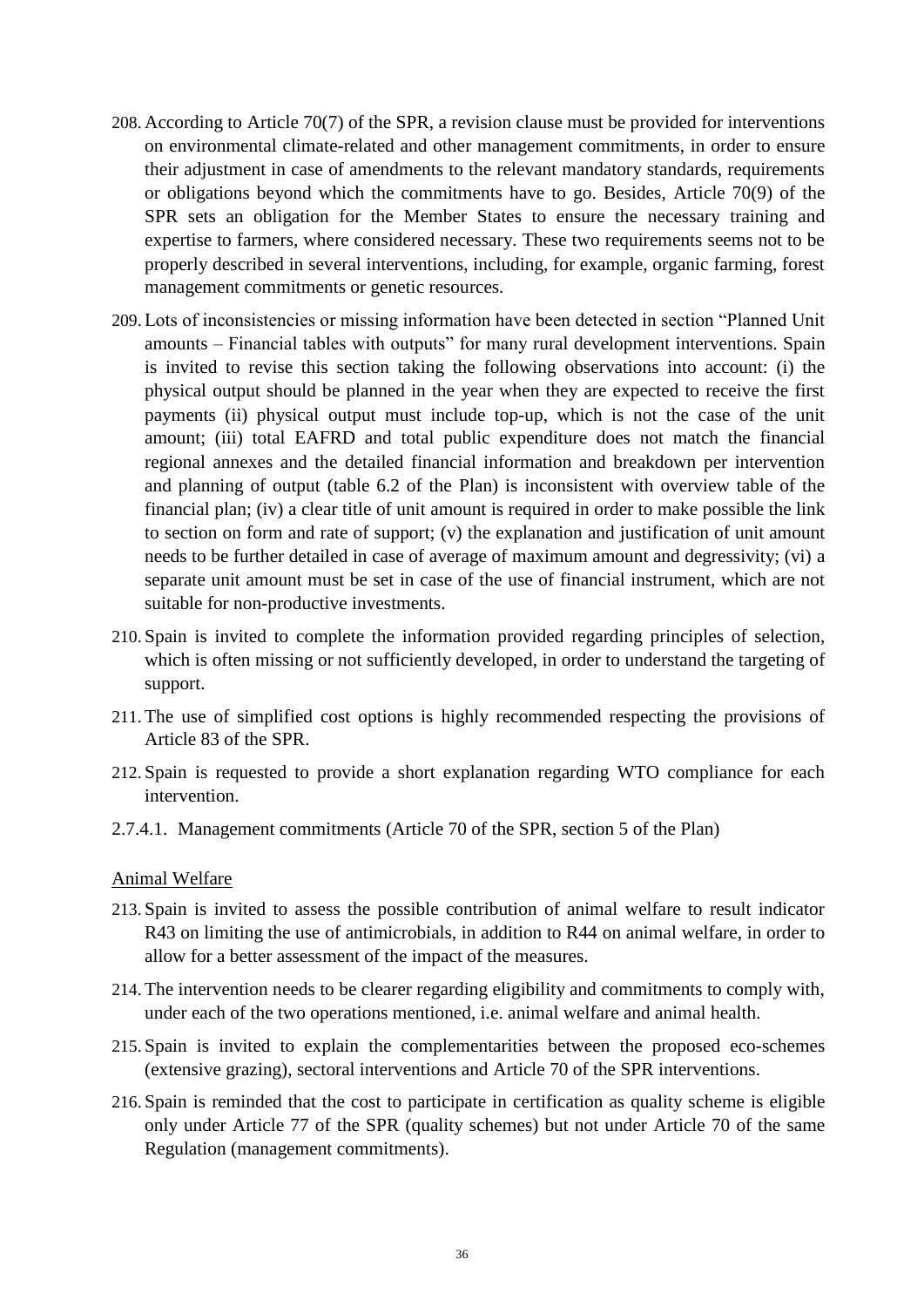217. Spain is invited to ensure coherence among the proposed interventions related to animals under interventions 6501.4 'organic farming' and 6504 'animal welfare' so that there is no overlapping of commitments and double funding is avoided. In case of organic poultry in Navarra, it should be clear that the intervention for organic farming supporting maintenance/conversion of organic farming does not take the additional costs incurred and income foregone of the animal welfare/antimicrobials reduction requirements for poultry in the organic regulation into account. In organic farming, animal welfare requirements are higher and this contribution to animal welfare can be measured through result indicator R44 if quantified in livestock units (LU).

#### Agri-environment-climate interventions

- 218. As indicated before, the overall coherence of the construction of the green architecture merits to be further explained. The eco-schemes in particular are a novelty whose design impacted the content of the AECI. The Commission invites Spain to make sure that there is no risk of overlapping between these two instruments in the Plan and to explain precisely the genuine added value of any agri-environmental and climate commitment compared to the eco-scheme supposed to meet the same needs. A simple statement that agri-environmental and climate commitments are complementary with other comparable instruments is not enough; a sound analysis is awaited. In this respect, Spain is invited to provide information on the possibilities of combination of the different interventions, including possible combination of different agri-environmental and climate commitments with support for organic farming and provisions to avoid double funding of equal elements.
- 219. Spain is also encouraged to explore adding specialized new commitments for issues significantly different from those addressed by the eco-schemes. For instance, the PAF could guide Spain to enhance its proposals on biodiversity in all regions concerned.
- 220.Identifying links with support to appropriate training modules and non-productive investments would also contribute to strengthening the package of actions targeting environmental and climate objectives.
- 221.In the AECIs proposed in the current version of the Plan, a number of weaknesses were identified. Thus, in many cases, the link of the commitments to the specific objectives indicated, the needs addressed and the result indicators attributed need to be revised and better explained. Moreover, bearing in mind the national coverage of the SWOT, it is difficult to understand why certain commitments are not implemented in regions where the corresponding need has been identified.
- 222. The most relevant interventions for biodiversity protection are 6501.3 'Sustainable management of grasslands', 6501.5 'Protection of birdlife' and 6501.6 'Maintenance of habitats and traditional agriculture activities that preserve biodiversity'. None of them do address invasive species control or reintroduction of species. Need 6.3 is common for all AECIs but not every region mentions Natura 2000 areas and R33 is not included as a result indicator in case respective areas fall under the interventions. In view of this, Spain is invited to revise the AECIs to ensure a stronger focus on biodiversity.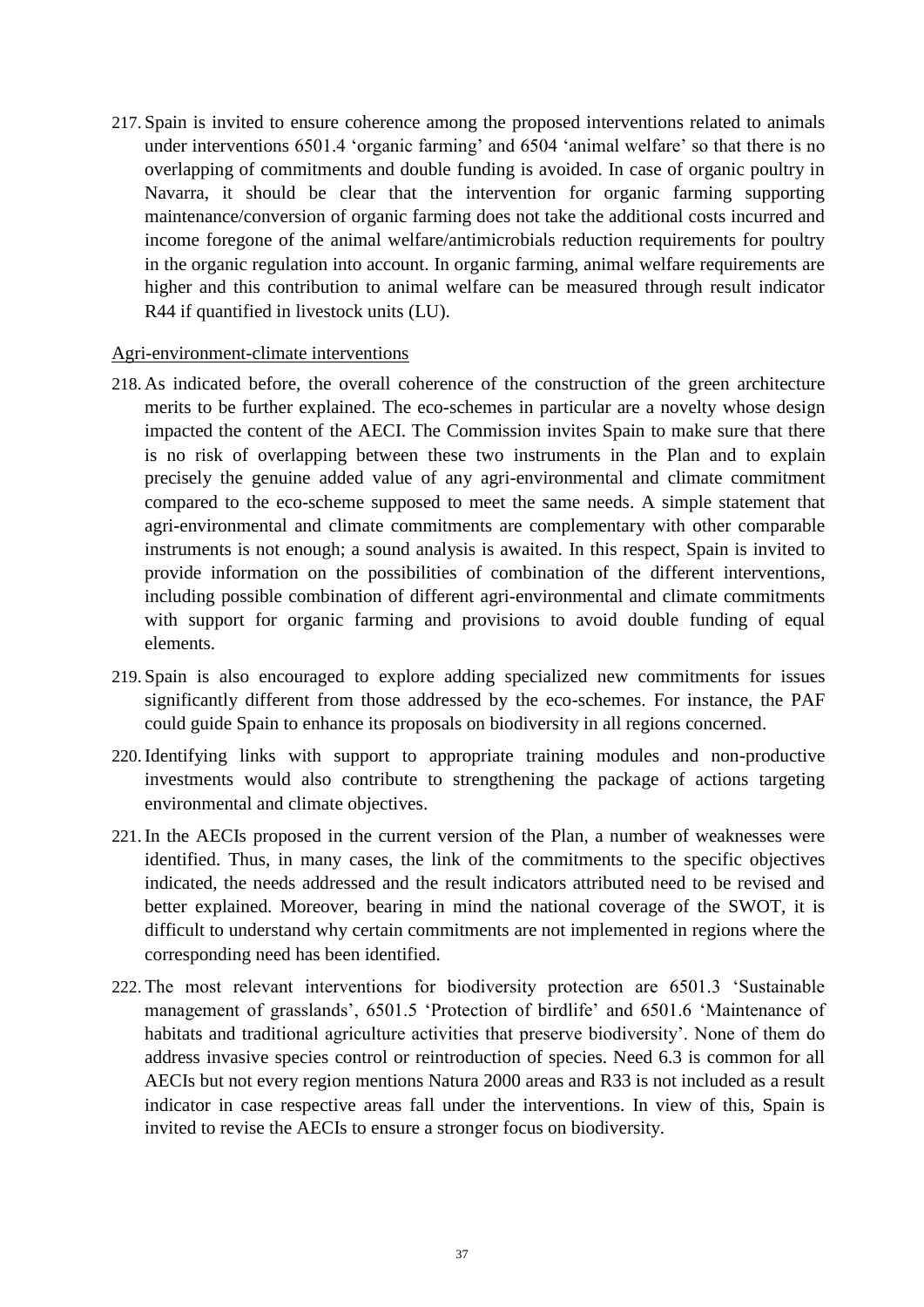- 223. Support to farming practices on Natura 2000 sites should ensure non-deterioration of habitats according to Article 6(2) of the Habitats directive, and the relevant provision should be implemented.
- 224. For each intervention Spain shall clarify whether transaction costs are included.
- 225. For many interventions, a provision as to variability of area during the commitment period is envisaged. Whereas this variability is necessary to reflect the reality of agricultural production, a variation of up to 30% seems quite generous and raises questions whether the achievement of the commitment's objective could be jeopardised in several cases. Any such threshold should be set within reasonable limits.

Integrated production (6501.1)

- 226. The Royal Decree 1201/2002 regulates the integrated production in Spain. Its Annex I indicates agronomic commitments. Regional variations could be taken into account only by mentioning the legal references to the regional versions of the aforementioned Royal Decree, the products covered and the amounts of aid granted.
- 227. The description of the scheme needs to be improved as it does not show how it will have any significant impact on ammonia reduction; fertilisation aspects are only explicitly conditioned for one region but should be included more widely and with strict requirements to ensure added value. The intervention should be linked also to results indicator R20 (commitments to reduce ammonia emissions) to match the link to need 05.07 (reducing ammonia emissions). The regional coverage needs to be extended.

Sustainable crops (6501.2)

228. The intervention contain commitments based on different approaches reducing inputs and improving soil management for a better carbon content, including rotations and fallow land. In the absence of clear baselines, their added value, compared to similar ecoschemes, is unclear. The concept of sustainability profile should be clearly explained. Some commitments seem to lack ambition (e.g. the use of recycled water from treatment plants, requirements regarding manure management and storage and manure/fertiliser application). The intervention should be linked also to results indicator R20 to match the link to need 05.07. The regional coverage needs to be extended.

Promotion and sustainable management of grassland (6501.3)

229.Commitments proposed are very heterogeneous and cover very different actions that could be subject to separate interventions (floristic management for better grassland biodiversity, extensive ruminant breeding, support for transhumance, co-existence between livestock and large carnivores). Some of them seem too similar to eco-schemes and/or organic farming. This AECI is furthermore supposed to go beyond SMR8 and should therefore ban or promote the reduction of the use of pesticides and fertilisers, which is only proposed in few regions. Other regions, while this type of measure is included in their PAF, have not programmed it. The description of commitments needs to be improved to include in all cases sufficient description of eligibility criteria and required management practices. They should address as a matter of priority areas such as Natura 2000 areas, areas at risk of desertification, *dehesas* and High Nature Value areas.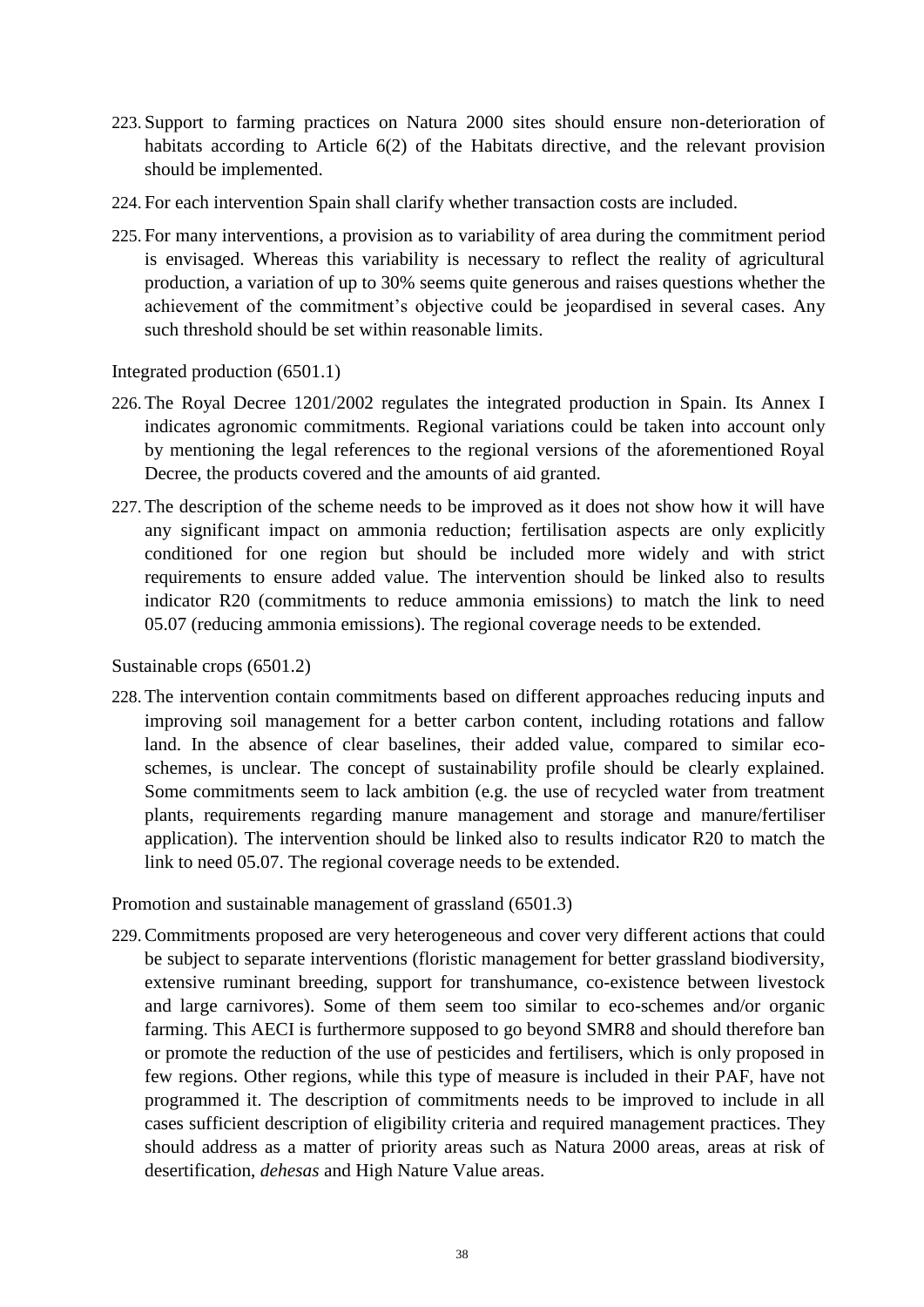Beekeeping for biodiversity (6501.4)

230. The crucial role of beekeeping in preserving biodiversity is unquestionable. However, the suitability of the agri-environment payment in relation to usual, and supposedly more productive, beekeeping practices needs to be developed. For instance, extra cost incurred for transhumance may be supported. Additionally, it has to be reminded that agrienvironmental commitments shall be paid per hectare (support per beehives is therefore not possible), in accordance to Article 70(8) of the SPR. Section 7 of this intervention also indicates 'one off payment' as form of support, which is to be corrected. In addition, measures for wild pollinators should be included.

Protection of birds (6501.5)

- 231. The coverage of this intervention should be better described (for instance, actions related to protection of birds leaving in rice paddies). Complementarity with similar eco-schemes and Natura 2000 management plans should be explained. If the area under commitment is located in a Natura 2000 site, it can be counted towards R33 (Improving Natura 2000 management).
- 232.Requirements need to be better specified, in particular to ensure contribution to conservation of habitats and species.
- 233. Spain is invited to explore possibilities of further ambitious commitments. In this respect, the PAF could guide Spain to enhance its proposal, for instance concerning pollinators. Spain is invited to ensure that all regions ban plant protection products and fertilisers.

Maintenance or improvement of habitats and traditional agriculture activities that preserve biodiversity (6501.6)

- 234.Commitments proposed are very heterogeneous and cover very different actions that could be subject to separate interventions (commitments to maintain traditional production systems for permanent cultivation, paddies and flooded meadows, the sowing of legume strips for biodiversity purposes, extensive farming). Commitments related to pastoralism faced with coexistence with wild animals or to the preservation of birds, overlap with commitments under intervention 6501.3 and 6501.5.
- 235. The links with SO 5 are very limited.

Alternative to chemical pest control (6501.7)

236. Given the variety of crops to be protected and the diversity of pests to be controlled, the intervention should not be planned only in a limited number of regions.

Soil improvement and erosion control (6501.8)

237. There is a mismatch between the title and the description of the intervention. The scope varies greatly among regions and seems to relate essentially to the management of nitrogen fertilization and crop rotation, which are quite similar to commitments 6501.2 or some eco-schemes. Therefore, finally the objective of soil improvement and erosion control remained unaddressed. Moreover, Spain should consider a better coverage of the territory to address the identified need of reducing soil erosion and soil degradation, particularly in regions/areas at high or very high risk.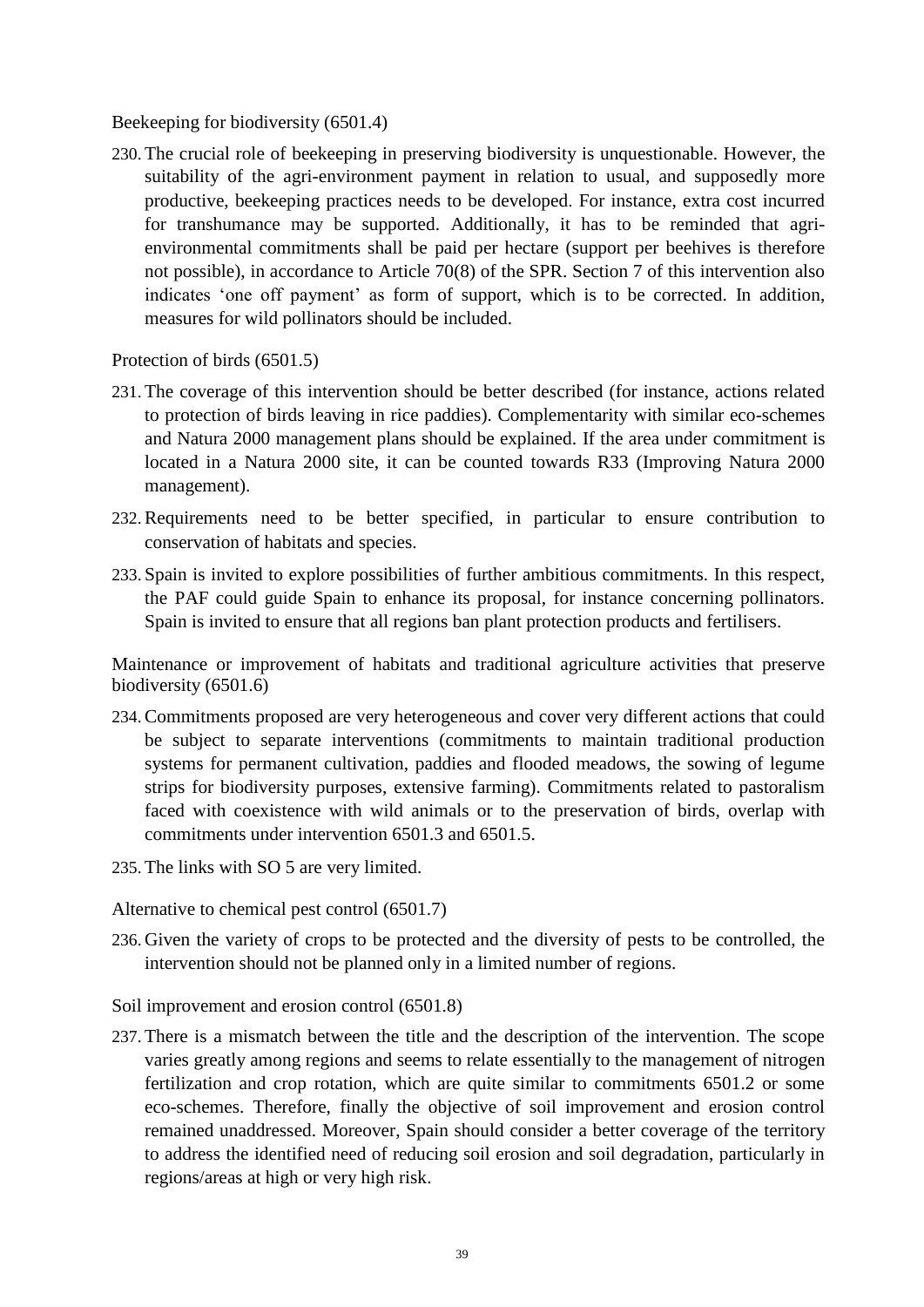#### Organic farming

- 238. Spain is invited to reflect on the possible contribution of organic farming to SO9, in particular the role of organic farming in the response to societal demands on food produced in a sustainable way. Moreover, organic farming produces benefits for animal welfare and the link between both interventions can be described in the intervention description.
- 239.In addition to R29 (development of organic farming), Spain is suggested to reflect on the contribution of organic farming to also R14 (carbon sequestration), R19 (soil), R20 (air quality – ammonia), R21 (water quality), R22 (nutrient management), R24 (pesticides), and R31 (habitat and species). In case the support is for farming systems including livestock husbandry, also indicators R43 (antimicrobials resistance) and R44 (animal welfare) might be relevant.
- 240. Spain is invited to verify the coherence and complementarity of organic farming with other interventions, in particular with agri-environment-climate commitments, animal welfare and sectoral interventions and define clear demarcation lines to avoid overlapping of support, where necessary, for example with the sectoral intervention on organic farming for fruit and vegetables.
- 241.It is reminded that in order to ensure a correct calculation of support rates, based on additional costs and income foregone resulting from organic farming practices/methods, compared to conventional practices/production methods, the less labour intensive crops should not be included in the same category with more labour with intensive crops ones (i.e. walnuts and vineyards) to avoid overrated support (overcompensation) for some of those crops.
- 242. For most of the regions it seems that there is no differentiation of support between conversion to and maintenance of organic farming. Spain is requested to explain why no differentiation is deemed necessary in view of the specific circumstances during conversion.
- 243.It should be noted that costs of organic certification can either be supported under Article 70 of the SPR (management commitments) as transaction costs or as part of an organic quality scheme under Article 77 of the same Regulation. However, double funding of the same costs has to be avoided. It should be clarified if such costs are included in intervention 6503.
- 244.It should be noted that all observations made for agri-environmental commitments above, as to one-off payments and necessary revisions of table 12 and table 13, also apply for this intervention.

#### Forestry commitments

- 245. Spain is requested to better describe the commitments in order to know how they would contribute to the specific needs, the SOs, the result indicators and finally to the targets to the Green Deal.
- 246. Spain is also requested to state clearly the requirement for forest management plan or equivalent. Spain is invited to revise the contributions to result indicators, since the intervention might contribute to other RI in addition to R30 (forest land under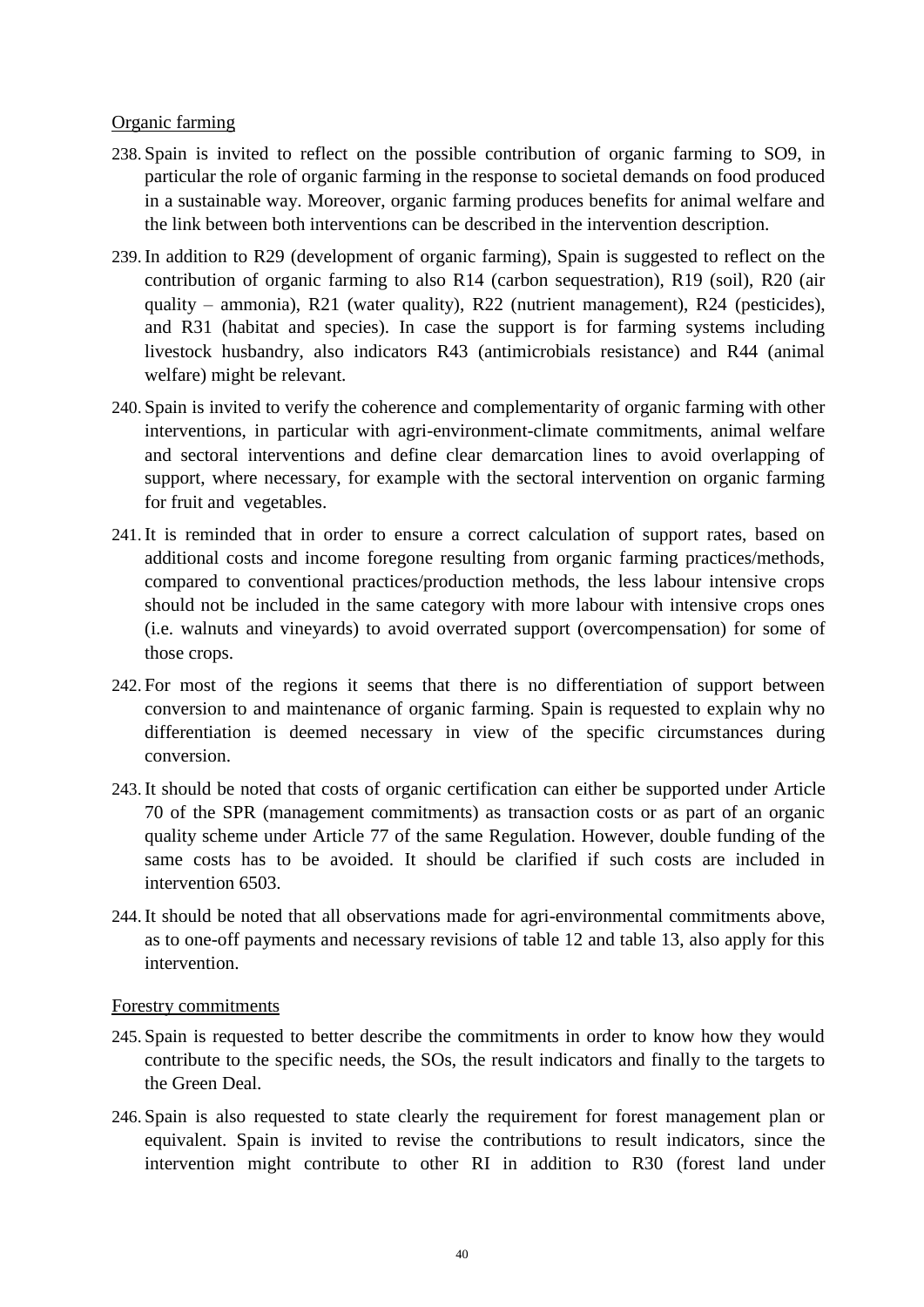commitments); and to check the total public expenditure and Union contribution under section 13.

- 247. Spain is also invited to revise the examples and ensure that the supported voluntary commitments are targeting forest-environment-climate commitments and conservation and promotion of forest genetic resources and provide relevant benefits. Therefore, other, e.g. recreational, certification, personal costs or hunting related commitments and additional costs should be removed or better justified.
- 248. Finally, concerning the reference list of legal obligations, which almost only refers to GAEC, Spain is invited to refer to relevant legislations applicable to forestry.
- 249.Commitments on forestry management and maintenance of agroforestry system have a very low territorial coverage and, according to the identified needs, a higher uptake would have been expected, in particular in view of the importance of agroforestry systems such as *dehesas* and the lack of tools to preserve them.
- 250.In line with the PAF, the scope and content of these forest commitments should be better focused on conservation of forest species and habitats in all regions. Commitments in Natura 2000 areas should contribute to the implementation of conservation measures established for forest habitats and species in the sites.

#### Genetic resources

- 251.Intervention on genetic resources (6505) combines the two actions covered by Article 45 of Delegated Regulation (EU) 2022/126, consisting of (a) on-farm preservation of endangered breeds and plant varieties, and (b) conservation, sustainable use and development of genetic resources. These two actions have a different scope, and the intervention should thus be split in two. There should be one intervention for IACS, another for non-IACS (including uniform and average unit amounts, number of operations or hectare/livestock unit, etc., as appropriate).
- 252. The breeds and varieties eligible supported under this intervention should be recognized by the Member State, in accordance with the provisions of Article 45 of Delegated Regulation (EU) 2022/126.
- 2.7.4.2. Natural or other area-specific constraints (Article 71 of the SPR, section 5 of the Plan)
- 253.Regarding the aid to areas with natural or other specific constraints, the principle of costs incurred and income foregone logically implies the comparison with similar farms in areas without such constraints – hence comparison with those farms should be not with other economic sectors in general.
- 254. The method for calculating the planned unit amounts of support must be provided and its certification annexed to the Plan in order to ensure compliance with Article 82 of the SPR. The indication as to whether full or a partial compensation is granted is also needed. The document elaborated by the Ministry at national level does not cover areas under specific constraints. Moreover, some regions refer to missing annexes to this document or to their own calculation or certification, which are equally missing.
- 255.In Spain, the delimitation based on the biophysical criteria as established in Annex III to Regulation (EU) No 1305/2013 was done in 2015 for the whole territory and is inherently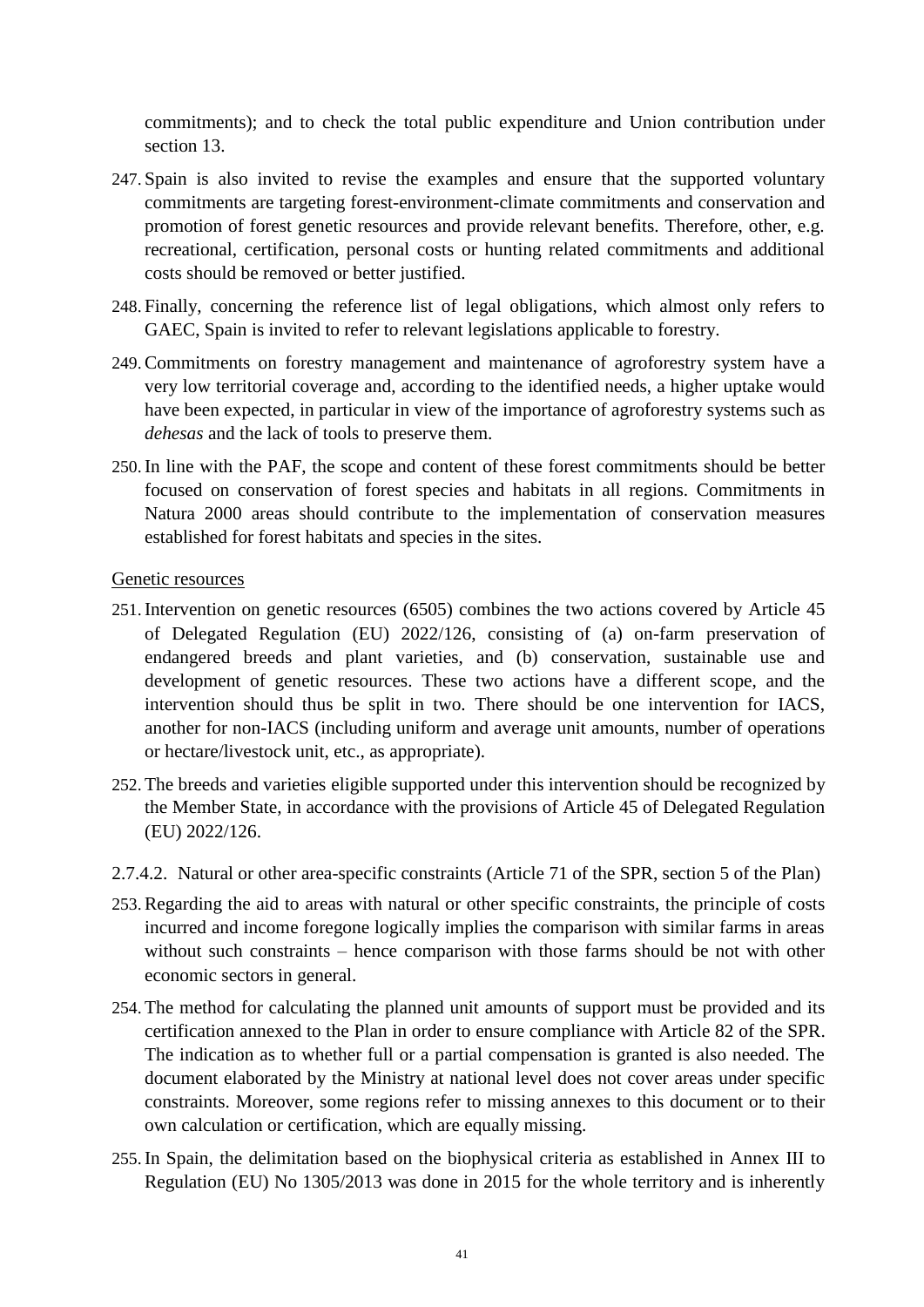conceived as a one-off exercise. Nevertheless, the fine-tuning exercise can be updated (or done in region without delimitation) (Article 71 of the SPR). Moreover, there is no need to justify the fine-tuning if no change is provided for compared to the approved one.

- 256. According to point 5(f)(ii) of Annex I to Implementing Regulation (EU) 2021/2289, a link to the national list of the designated local administrative units and to the Areas under Natural Constraints (ANC) map must be provided for each category of areas referred to in Article 32(1) of Regulation (EU) No 1305/2013. Lists of municipalities must be removed from the Plan.
- 257. Payments (granted per ha of agricultural area) shall be degressive, with the respective thresholds to be defined by the Member State, as required by paragraph 13 of Annex 2 to the WTO Agreement on Agriculture ("Green Box"). Such degressivity must be set in the Plan and a short explanation on how the intervention complies with WTO requirements is required.
- 258. The degressivity requirement is the only means to set a maximum global payment per holding. Where Member States differentiate the payment according to farming systems or severity of constraints, they may also apply different models of degressivity, if justified.
- 259.Regarding the minimum stocktaking density as eligibility condition, such minimum must be significantly below the average stocking density in the delimited area concerned (it should be explained with respect to the regional averages).
- 260. Definition of planned unit amount: since the support is subject to degressivity, a uniform unit amount, i.e. the value to be paid for each related output, is not justifiable. The average unit amounts must be defined for this intervention, streamlining their number (no need to have unit amount by degressivity thresholds) for the sake of simplification. Moreover, coherence must be ensured regarding the explanation and justification (including modulation) related to the value of the unit amount and, if R7 and R4 are rightly mentioned in section 4, some incoherencies need to be fixed in section 12.
- 2.7.4.3. Natura 2000 / WFD payments (Article 72 of the SPR, section 5 of the Plan)
- 261. Spain has programmed the Article 72 of the SPR intervention as contributing solely to SO1. It should be noted that, in case Spain decides to apply the so-called rebate system as defined in Article 97(2) of the same Regulation (Member States may choose to use the amounts in excess of the 30% EAFRD – Annex XI, to reduce the amounts to be reserved for eco-schemes), the intervention under Article 72 must address SO4, SO5 or SO6, in order to be considered for the calculation. Spain is therefore invited to consider the dual nature of this type of intervention.
- 262. The disadvantages and specific requirements resulting from the implementation of the WFD, the Birds Directive and the Habitats Directive needs to be specified in the CAP Plans. This is not the case for some regions. Spain is invited to include the references to the sources of the requirements restrictions to be supported, e.g. PAF, management plans or equivalent instruments, etc.
- 263.It should be noted that section 6 on baseline elements (GAEC, Statutory management requirement (SMR) as well as the conditions established for the maintenance of the agricultural area in accordance with Article 4(2) of the SPR) needs to be completed and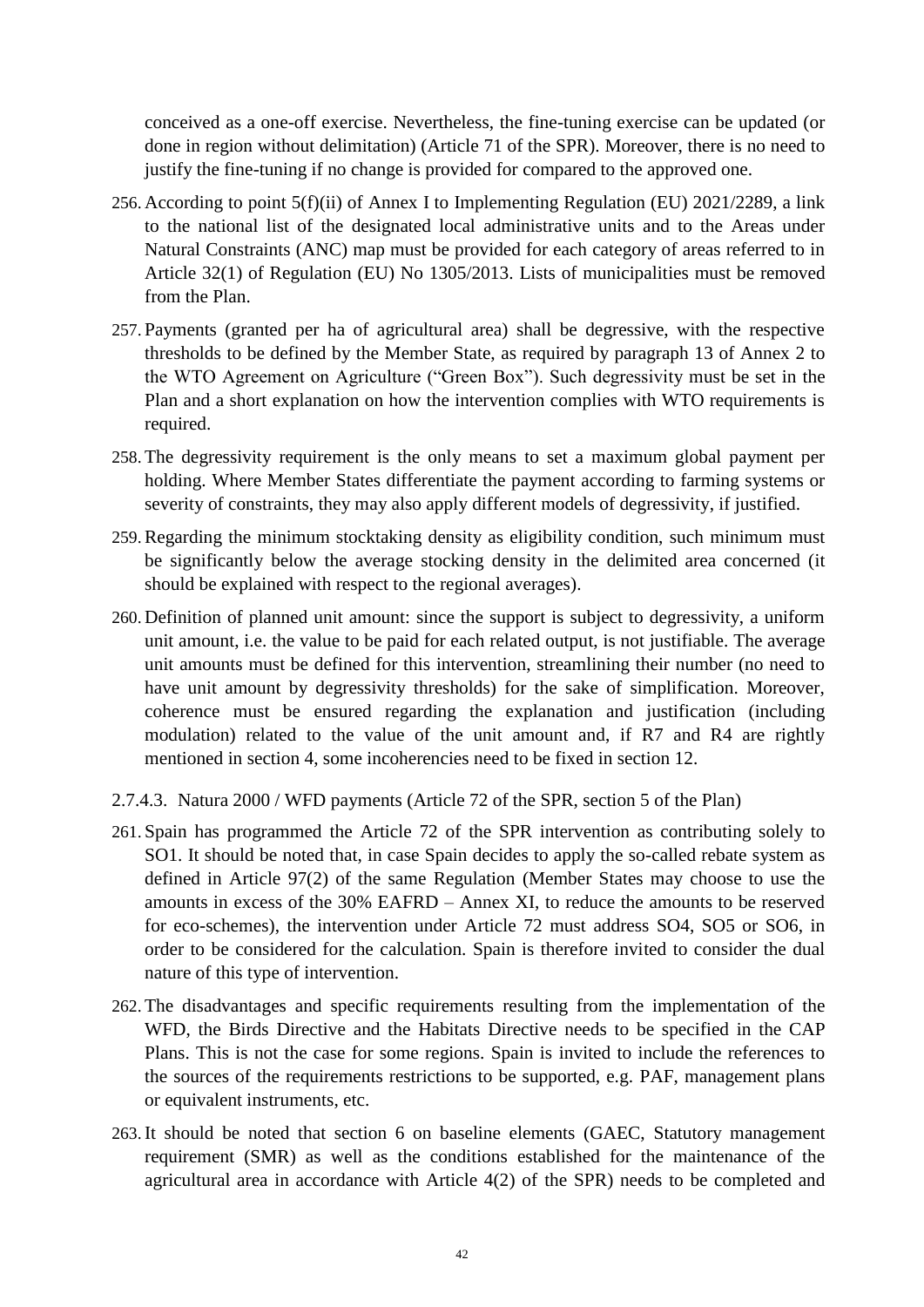explanation as to how the commitment goes beyond the mandatory requirements (Article 72(5) of the same Regulation) are necessary. It is recalled that different baselines apply to Natura 2000 payments and WFD payments.

- 264.It should be noted that indicator R4 measures the share of utilised agricultural area covered by income support and subject to conditionality, and therefore cannot be selected for the type of support Natura 2000 for forestry sites, or other forest nature protection areas. R7 (percentage of additional support per hectare in areas with higher needs, compared to average) is the correct result indicator to be selected.
- 265. Under interventions pursuant to Article 72 of the SPR, unit amounts are to be provided at the level of each category of premium (e.g. Natura 2000 payments for agricultural site, Natura 2000 payments for forestry sites, WFD payments) for which an associated calculation method has to be provided. Spain is invited to group the (average) unit amount for single commitments at the level of category, in particular Natura 2000 payments for forestry sites.
- 266. Spain is encouraged to enhance the environmental delivery in Natura 2000 and other nature protection areas (Article 72(3)(a) and (b) of the SPR), by ensuring complementarity between the interventions under Article 72 of the same Regulation and other CAP interventions addressing the needs of Natura 2000 and other nature protection areas. Complementarity should be sought (while ensuring the exclusion of double funding), notably with interventions under the SPR: i) Article 31, eco-schemes; ii) Article 70, agrienvironment-climate commitment and organic farming, iii) Articles 73 and 74, nonproductive investments linked to the achievement of agri-environment-climate objectives. This will help ensuring that the challenges of Natura 2000 and other nature protection areas are properly targeted. This information should be developed in section 2 (intervention strategy in accordance with Article 109(2) of the SPR).
- 267. Support under interventions pursuant to Article 72 of the SPR, i.e. Natura 2000 and WFD, is an essential tool to increase acceptance for the additional requirements associated to the maintaining of agricultural-forest activity in Natura 2000 areas. The Commission appreciates the increase in the allocation and the interest of new regions in this intervention, as compared to the current period. For this reason, Spain is invited to reflect on the possibility to programme this intervention also for other regions that proposed this measure in their PAFs.

2.7.4.4. Investments, including investments in irrigation (Article 73-74 of the SPR, section 5 of the Plan)

268. As regards support rates, it should be noted that "maximum 80%" is not sufficient. Spain should specify the lowest support rate which will be applied in the section "range of support". Ranges are acceptable, e.g. "50% - 80%". This could be done at regional or national level.

#### Investments in irrigation

269.Regarding the 4 interventions including investments in irrigation (6841.1, 6841.2, 6843.1, 6843.2), the scope of the said interventions needs to be clarified by Spain and a reshuffling ought to be also considered in view of avoiding overlaps and making the territorial scope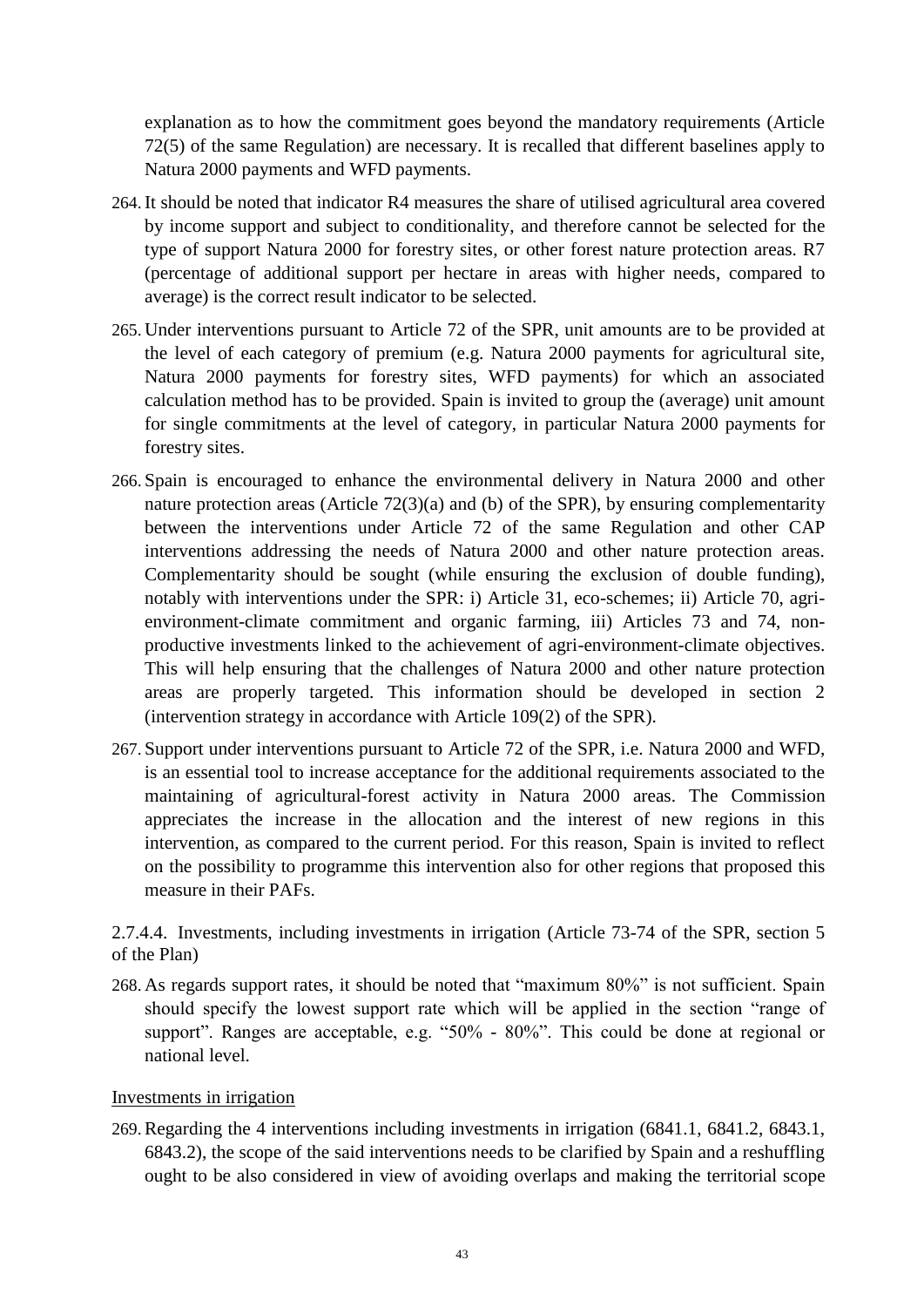clearer. Also, investments in irrigation should be presented as a separate interventions due to the specific set of eligibility conditions applicable to them. A clear distinction between investments in improvements of existing installations/ infrastructure to improve efficiency or reduce losses on the one hand, and investments leading to a net increase in irrigated area seems necessary, since this has implications for the link to specific objectives and the result indicators, as well as for the contributions to the environment/climate ring-fencing. For instance, as it is now, Spain would need to justify the environmental benefits of contributions of drainage systems and land consolidation, and contributions to R16 and R9 from intervention 6843.1 and 6843.2 need to be revised since investments are off-farms.

- 270. Water saving percentages requirements need to be set out in line with different situations and should help close the gap to reaching good status. The minimum potential water saving has been fixed at 5% at national level (range is useless) when the large majority of regions have fixed it at 10%. Spain is asked to raise this threshold as 5% is too low and it is reminded that the percentage for potential water saving and effective reduction in water use should reflect the needs set out in RBMPs and seek for the highest efficiency as far as technically possible. Spain is invited to analyse the possibility to increase the minimum potential water saving to better target the intervention to existing infrastructures with the higher saving potential and to the more critical area regarding water body status (water quantity). Principles of selection are detailed in annexes for some regions and must be reflected in the Plan.
- 271. Spain is invited to explain synergies between interventions in order to tackle the significant abstraction pressures and to address the impact of climate change on water availability (efficiency use, natural water retention, switch to less water intensive / more drought resistant crops – which seems eligible under 6841.1-, water reuse, agri-environment commitments, etc.).
- 272. Spain is requested to provide sufficient guarantee in the Plan that the eligibility conditions of the investment interventions in irrigation are compliant with all requirements of Article 74 of the SPR. Moreover, it should be noted that where investments in reservoirs are associated with a net increase in irrigated area the conditions of Article 74(6) of the SPR apply. It is also reminded that when the investment generates income, the support rate need to be justify depending on the economic benefit. Finally, in some cases, it is not clear if eligible conditions are fully compatible with Article 74(4)(b) of the SPR.

#### Green investments

- 273. Spain proposes a very broad array of interventions regarding green investments; in the interest of a better and clearer targeting, it is advised to consider the feasibility and appropriateness of splitting up a number of them into different, more targeted interventions.
- 274. As regards the scope of the intervention, it should be underscored that to qualify for a green investment with a higher support rate and linked to the environmental and climate ring-fencing, Spain ought to assure that the eligible investments are directly linked to the environment/animal related indicators with a clear and direct benefit for the environment and climate or animal welfare. The investments should go beyond normal standards and mandatory requirements. Consequently, Spain is invited to elaborate more on a clear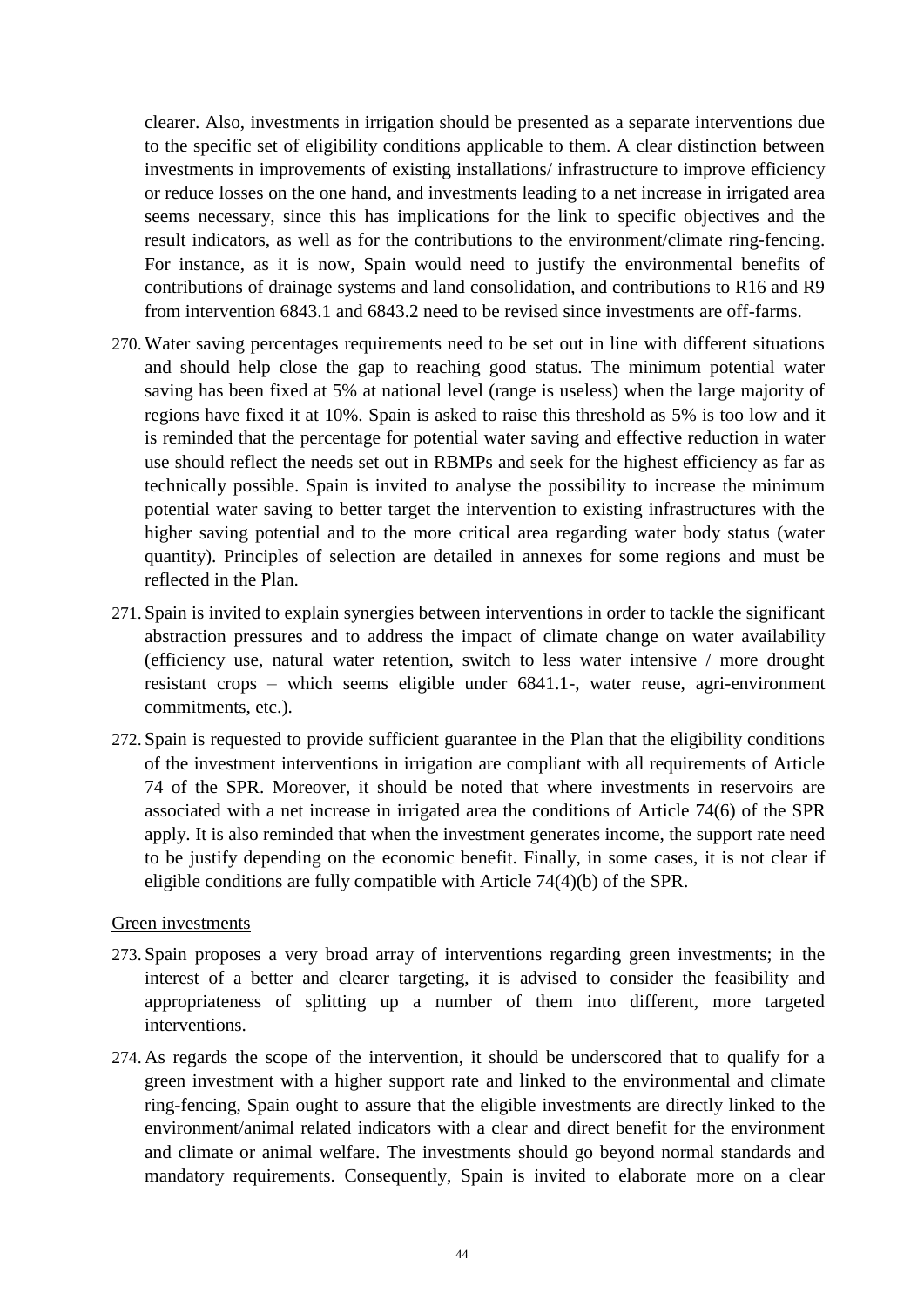targeting of intervention 6841.1 on green investments, showing the higher ambition to qualify for these types of investments. Moreover, preventive actions to protect crops do not qualify for the environmental ring-fencing. It should also be taken into account that the purchase of crops or livestock is not eligible under investments according to Article 73(3)(d) of the SPR.

- 275.Regarding green productive investments, Spain may consider support low-protein feeding strategies to cover ammonia emissions from livestock; and slurry/manure storage techniques including coverage (in addition to the slurry additives action). Investments for low-emission application of manure to the field (rapid incorporation, trailing shoe/hose) might also be proposed.
- 276.Regarding renewable energy (6841.1, 6842.1, 6842.2), Spain must also specify the target in terms of Megawatt (MW) of renewable energy generation to comply with R15 and should refer to renewables Directive 2018/2001 and its sustainability criteria, which must be complied with. The level of on-farm electricity generation should not exceed ownconsumption; if it does, State aid provisions should be taken into account. The planned unit amount of €51.000 does not seem adequate to support an investment in all the types of renewable generation that are proposed.
- 277. Spain is invited to confirm that the eligible investments in energy efficiency go beyond normal standards (for qualifying for a higher support rate) in the intervention on investments with environmental objectives in processing, marketing or development of agri-food products (6842.1). Regarding the applicable support rate, the economic benefit of the supported investment should be considered.
- 278.It is strongly recommended to add also investments for improved manure management or other investments to help reduce GHG and air pollution emissions from enteric fermentation to maximise the co-benefits opportunity and integrated climate/environment approach. Promotion of biogas installations must be done together with sufficient safeguards to ensure no trade-off in methane vs ammonia emissions (quality control of installations as a condition/criterion). Strategies for low-emission manure storage should be added among the eligible interventions. The eligible type of support should be explicitly linked also to air pollution: "Investments for efficient management of water, soil and air resources. This category of operations will support investments to improve on-farm water resources management, investments for GHG and air pollution emissions reduction, investments in the promotion of conservation agriculture, etc.".

#### Non-productive investments

279. To qualify for a non-productive investment, it has to be assured that the eligible investments are non-remunerative investments linked to the delivery of purely environmental and Climate benefits (6844). Spain is thus requested to elaborate more on this issue, as some investments seem to include productive components, linked to the production cycle (e.g. investments in slurry, improvement of manure management, livestock systems, and preventive actions). Otherwise, these investments should be included in the intervention on green productive investments.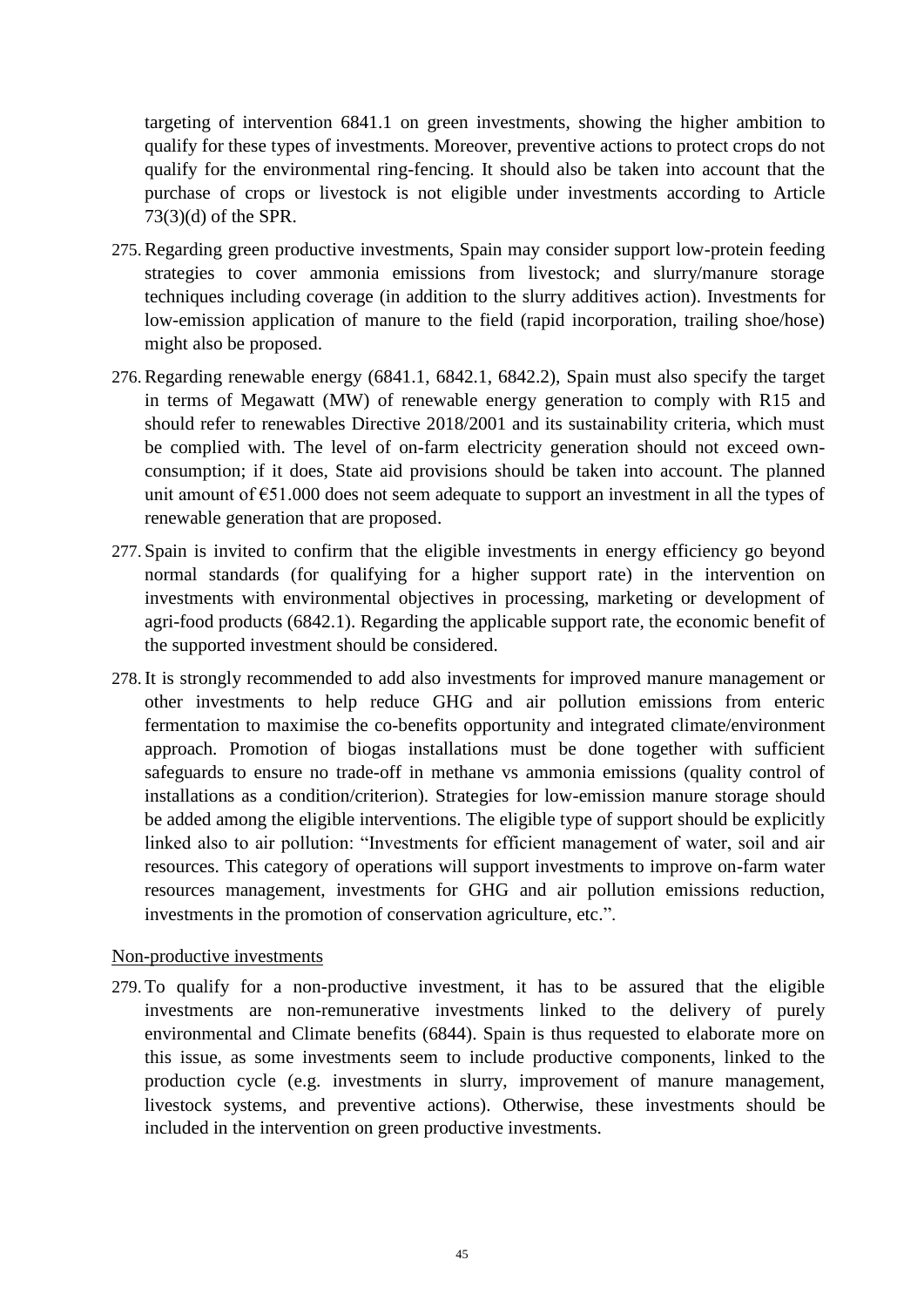- 280.Restoration of agricultural production potential damaged by natural disasters and the implementation of adequate preventive measures are included in this intervention. Again, this aspect cannot be considered as non-productive, even if both are usually granted under the same aid intensity. Given that these actions have different purposes (preservation and reconstruction of productive potential against the absence of economic purpose), it is appropriate to present two different interventions. Moreover, investments in preventive actions only qualify for the ring-fencing if these investments are related to clearly nature based solutions. Restoration of agricultural production does not qualify for a nonproductive investment nor for the ring-fencing.
- 281. The settlement or maintenance of *dehesas* also seems to be considered; it is necessary to ensure overall consistency of the Plan by avoiding the dispersion of this type of action between several interventions.

## Investments in rural areas infrastructure

- 282. The link to environmental objectives sometimes seems marginal (especially regarding actions 6 and 7). Moreover, some investments do not seem to be of a non-productive character. Spain is therefore invited to further elaborate on these aspects and improve and clarify the targeting. Finally, a better assimilation of the concept of green infrastructure in the intervention would upgrade the scope of project possibilities.
- 283. The intervention on non-productive investment in basic services in rural areas (6872) encompasses a wide range of infrastructure investments. Spain is invited to describe in a concise way the categories of operations supported by the intervention according to the needs identified, and their link to the result indicators and the planned unit amounts. Spain is also invited to clarify the cases where investments are possible in non-rural areas, when serving the rural population. The size of rural municipalities concerned should be useful to better understand the territorial targeting and the relevant needs identified. Finally, eligibility conditions for large infrastructures should be aligned with Article 73 of the SPR, that lays down exceptions only for broadband and coastal protection but not for renewable energies unless if they are part of community-led local development strategies.
- 284. Spain is asked to provide more about its view concerning the preparation and the implementation of Smart Villages strategies, the main aspects of the concept according to national/regional needs.
- 285. Spain should provide information about the support rate of the intervention regarding both private and public beneficiaries.
- 286.Regarding agricultural diversification, Spain needs to explain the narrow territorial scope of the intervention and how similar needs will be addressed in other regions. Spain is invited to further elaborate on the operations to be supported, the relation with the minimum and maximum amount set and to precise the eligible condition based on start-up aid measure from the previous programming period (Navarra).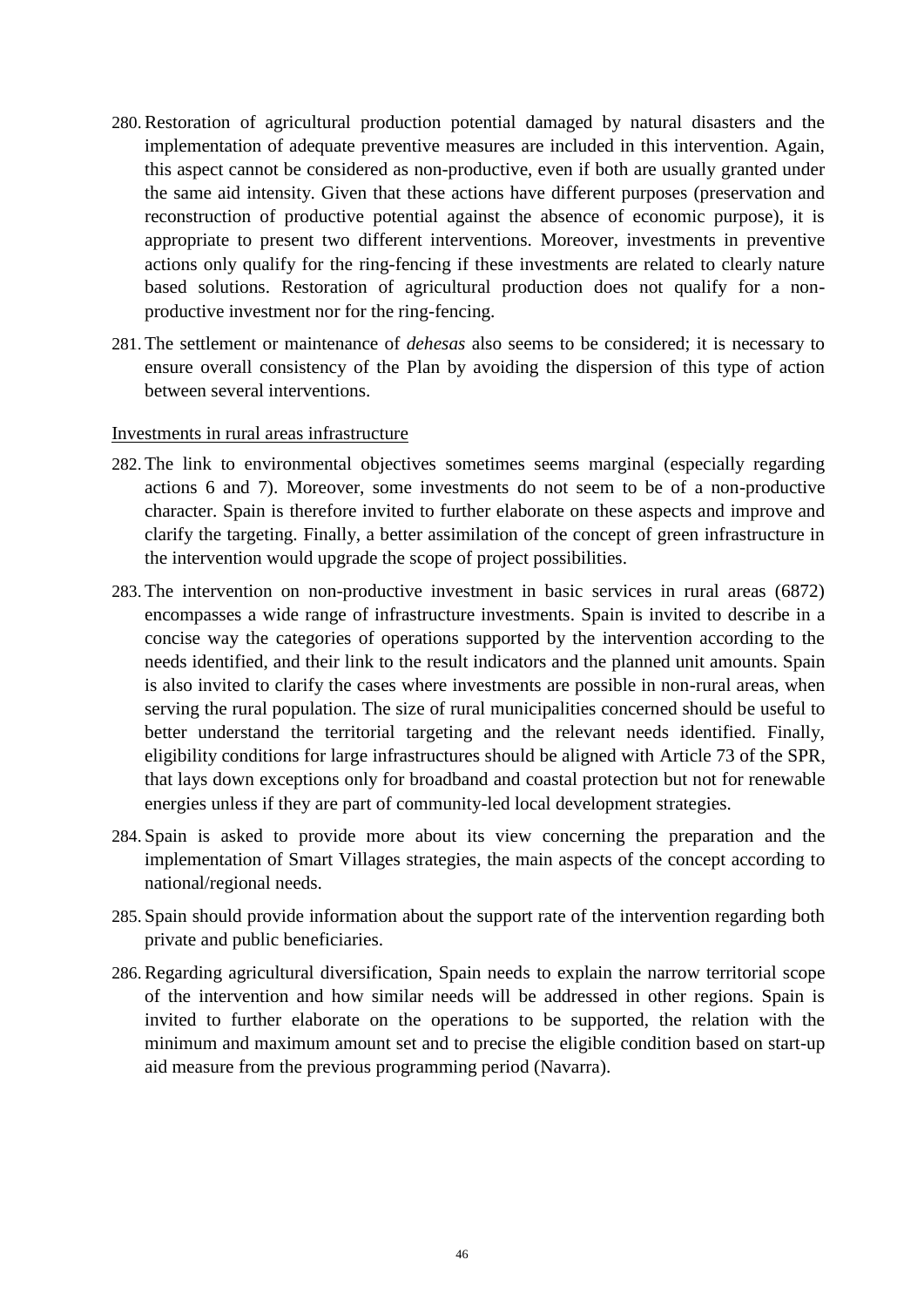#### Forest investments

Productive forest investments (6883)

- 287.It should be noted that only first transformation-crushing and first sawing of forest products can be financed under intervention on forest productive investments. Galicia includes second transformation which should not be eligible.
- 288. The aid intensity should be present for all the regional elements as it is not established at national level. It should be noted that aid intensity cannot reach 100% in this intervention as such a rate is limited to non-productive investments.
- 289. Spain is invited to ensure that the level of information provided by the different regions is similar as some of them are giving detailed information by product.
- 290. Spain is invited to evaluate the potential use of financial instruments by some other regions, in addition to the two regions proposing them (Valencia and Galicia).

Non-productive forest investments by area (6881)

- 291. This is an "elephant" intervention, a good candidate to be split up into two: (i) afforestation and agroforestry in one part and (ii) prevention, restoration and other investments in another part.
- 292. The intervention includes area-based actions and investments to be reported under output indicator O.23. This output allows to report both the number of supported off-farm investments operations and other units, for instance, hectares. Spain is invited to revise the definition of the unit amounts proposed and assign the correct unit for each of the unit amounts (operation or hectare). The contribution of each operation or area to result indicators R17 (afforested and) and/or R27 (Environmental or climate related investments) should also be cross-checked.
- 293. The genetic resources part of the intervention should be separated to create a new intervention under Article 70 of the SPR and Article 45(b) of Delegated Regulation (EU) 2022/216 on support for activities regarding the conservation, the sustainable use and development of genetic resources in agriculture and in forestry. The output to be selected is O.19 (Number of operations or units supporting genetic resources).
- 294.In case that the one-off forest investments in infrastructures are made out of forest land, the link with the related forest area should be clear.
- 295. Spain is invited to clarify the forms of payments, i.e. (i) reimbursement; (ii) use of simplified costs options (SCO).
- 296. The aid intensity should be modulated by type of activity depending on the benefits expected for the objectives linked. Granting 100% as a general rule might discourage undertaking the most beneficial ones that could be more risky at the same time or have higher costs.
- 297. Some elements suitable for homogenisation between regions might include (i) operations to be implemented by each region; (ii) classification of areas as medium or high fire risk for prevention actions; (iii) consistency with forest protection programmes or Natura 2000 management plans, (iv) rules for official recognition of destroyed forest potential, etc.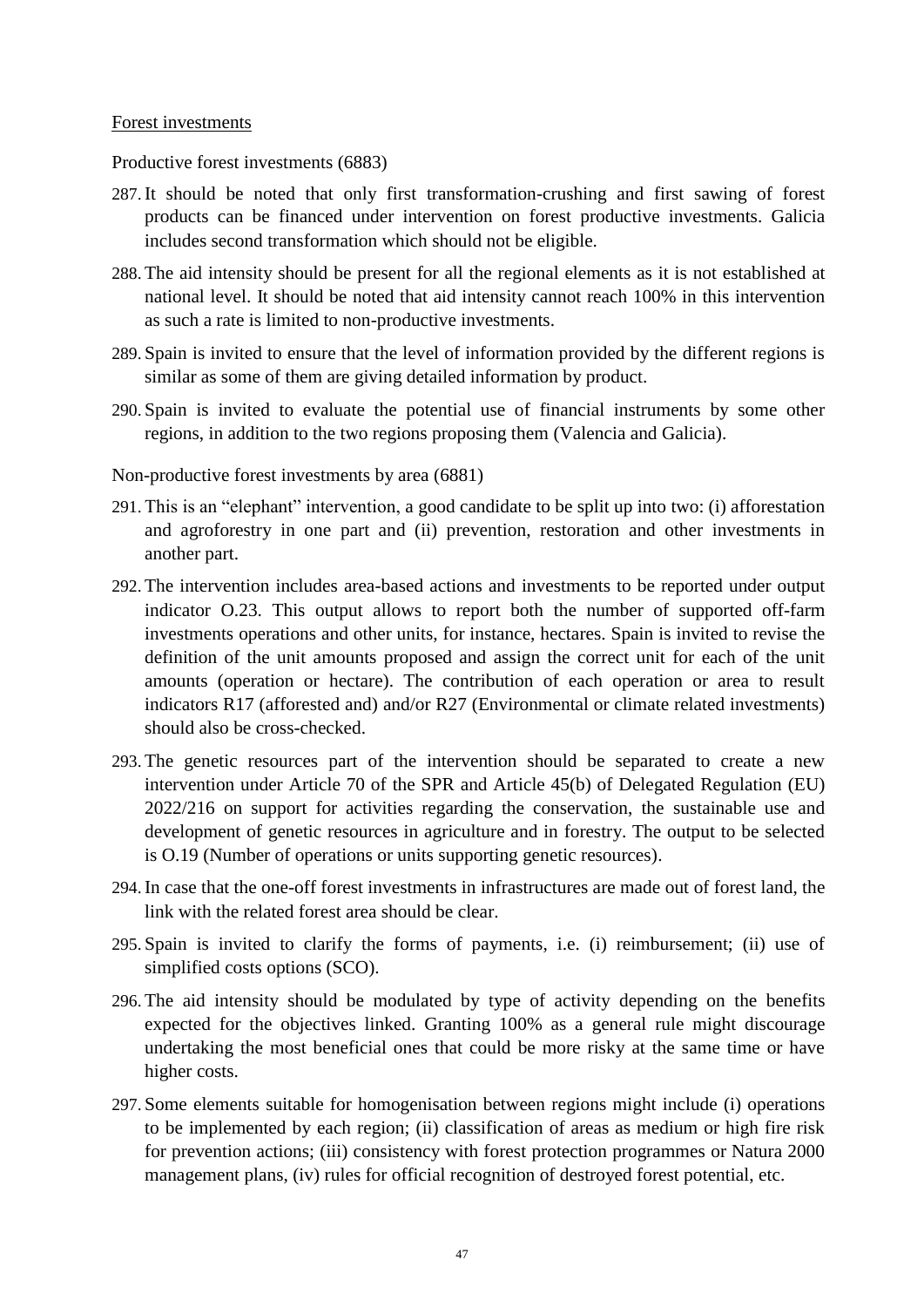- 298.Regarding forest fire prevention, under the previous programming periods, the specific forest fire information actions and specific training was expected to be covered by LIFE projects, and still this possibility exists and can be used. However, since forest fire prevention has a high importance, Spain is requested to identify well the relevant needs and use Article 78 of the SPR for specific forest fire prevention (and other forest prevention) trainings and awareness since that Article is better base for such information actions than the investment Article.
- 299. Afforestation and reforestation: Spain is asked to provide relevant information justifying how they ensure consistency with environmental and climate-related objectives, if the intervention is subject to forest management plan or equivalent, and if it is in line with sustainable forest management principles, as developed in the Pan-European Guidelines for Afforestation and Reforestation.
- 300. The selection of species, varieties, ecotypes and provenances of trees shall take account of the need for resilience to climate change and to natural disasters and the biotic, pedologic and hydrologic condition, as well as of the potential invasive character of the species as defined by the EU and Member States under local conditions of the area concerned. In the case of afforestation operations leading to the creation of forests the operation shall consist of the exclusive planting of ecologically adapted species and/or species resilient to climate change in the bio-geographical area concerned, which have not been found, through an assessment of impacts, to threaten biodiversity and ecosystem services, or to have a negative impact on human health.
- 2.7.4.5. Setting-up aid (Article 75 of the SPR, section 5 of the Plan)
- 301. Spain is invited to avoid elements that would lead to complexity and unjustified administrative burden for the potential beneficiaries of setting-up aid, in particular eligibility conditions for legal persons and groups of natural or legal persons or the definition of head of holding that would be difficult to understand and/or verify at the implementation stage.
- 302.Regarding the setting-up of young farmers (6961.1), Spain is invited to refer to needs 8.11 and 8.12 as a basis for differentiated premia according to gender and to provide a definition of "the setting-up date" in the section dedicated to common elements for various interventions. Then, inconsistences have been detected between some region and the national rule set at 2 instalments and Spain is invited to explain how the fulfilment of some eligibility criteria, as "job creation" will be verified. Moreover, the information regarding form/rate of the support is not provided for all the regions and need to be completed. Finally, this intervention must be linked to R37 (growth and jobs in rural areas).
- 303. Spain is invited to clarify further, who are the beneficiaries that will be targeted as new farmers (6961.2).
- 304. Spain is invited to describe what agricultural, forestry and non-agricultural business startups it intends to support (6962).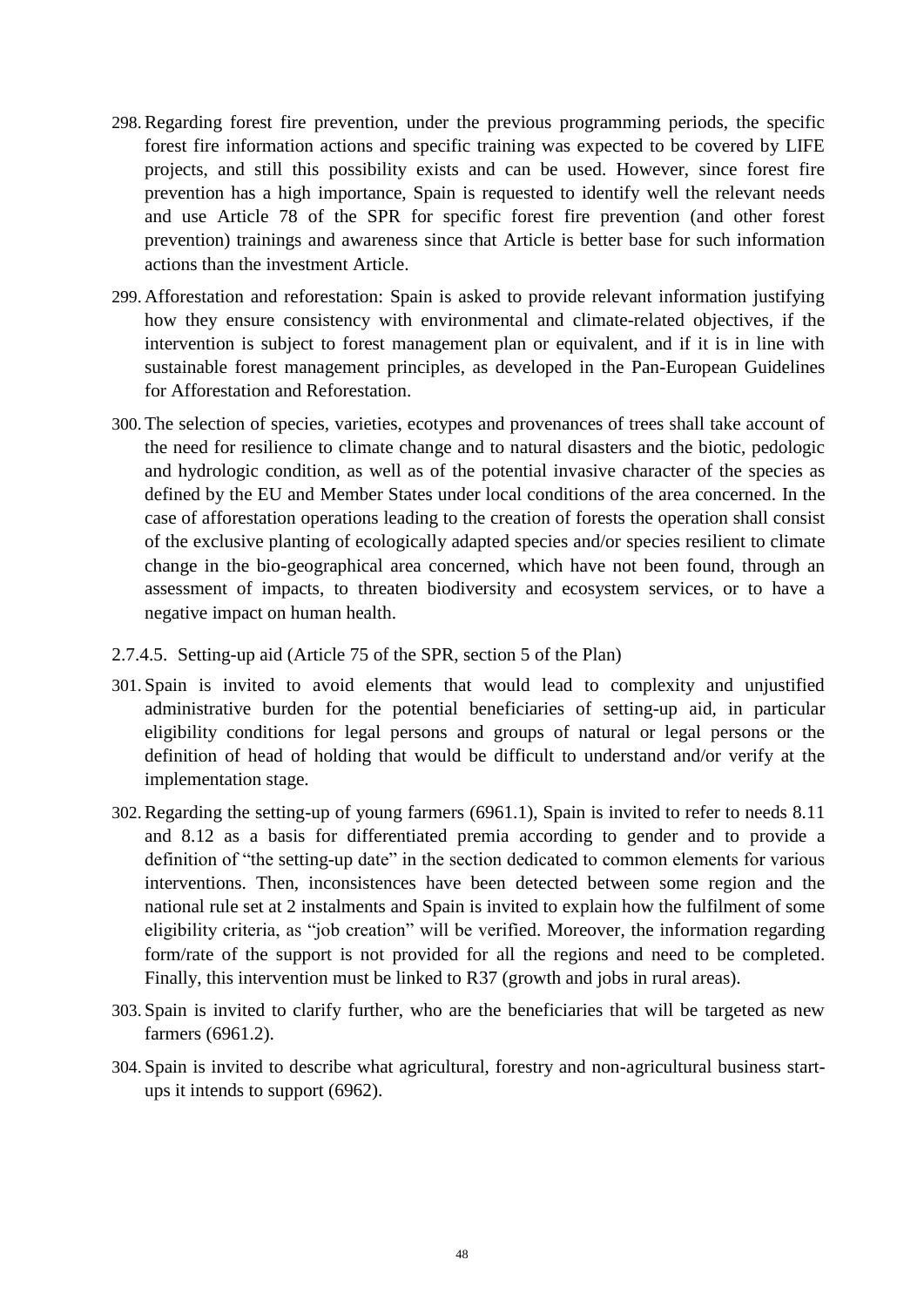#### 2.7.4.6. Cooperation (Article 77 of the SPR, section 5 of the Plan)

## LEADER

- 305. The LEADER intervention is fully regionalised and it is very hard to follow all the detailed regional conditions and to see if they are respecting the legal basis and/or whether they are suitable to the SWOT/identification of needs done at national level. Spain is therefore invited to describe the minimum conditions at the national level (e.g. the content of the local development strategies (LDS)) and to complement with the regional conditions.
- 306. Spain is also invited to explain the strategic orientation of LEADER including how it will contribute to specific objective 8, as well the complementarity and synergies with other interventions provided for under the Plan and other EU funds and instruments. It should specify if the local development strategies can cover any other objectives in addition to specific objective 8, and mention clearly which needs linked to this/these SOs are associated. Besides R38, other result indicators are to be agreed with the local action groups (LAGs) at the time of submitting the strategies. Ideally, all three dimensions should be targeted (social, environmental and economic).
- 307. Spain is invited to explain how all LAGs will meet the 7 principles of LEADER method, especially the definition of sub-regional level, inclusive partnership, innovation in the local context, and cooperation/networking of LAGs. Additional functions to be attributed to LAGs by certain regions, if any, shall be explained and resources for those functions needs to be secured.
- 308. Spain is invited to explain the added value in terms of building social capital, improving local governance and achieving better projects/results – that LEADER is expected to generate in Spain, compared to a situation where similar projects would be funded without using the LEADER approach.
- 309.In relation to the planned outputs, establishing separate planned outputs and separate unit amounts per region (corresponding to the average LDS budget in the region) is correct. However, Spain is recommended to simplify the proposal and define only one average planned unit amount for implementing strategies (cooperation included) and one average planned unit amount for the preparation of the strategies. It should be noted that cooperation is not a separate item but it falls under the implementation of operations. Spain is invited to confirm whether preparatory actions for the period 2023-27 are financed with the allocations 2014-2022, and adapt consequently the unit amounts proposed. Capacity building and preparatory actions post 2027 might be financed under the CAP Strategic Plan.
- 310. The value of output indicator 31 number of supported LDS or preparatory support should be checked (the value for Galicia seems too high, i.e. 1,385).
- 311. Spain is invited to clarify the forms of payments, i.e. (i) whether Financial Instruments will be programmed under this intervention; (ii) the use of Simplified Costs Option, which considerably simplifies the implementation of LEADER; (iii) the possibility to pay advances.
- 312. Finally, Spain is invited to develop information on the possibility to finance umbrella projects, i.e. an arrangement where LAGs are formal beneficiaries and hold the project on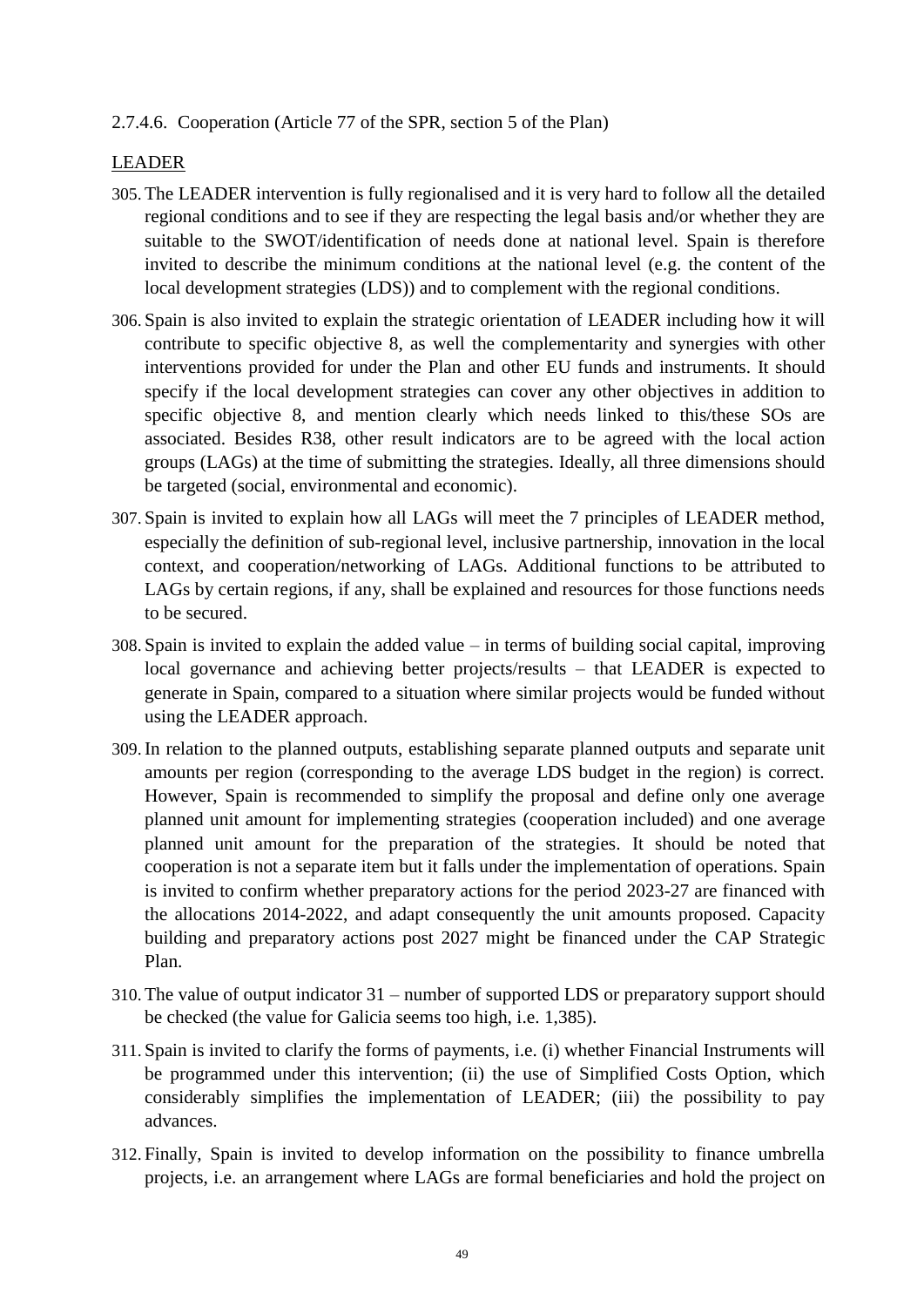behalf of the community, mentioned by some regions. In addition, by no means should LAGs be limited to implement other types of interventions defined in the SPR. Support must be unlocked from other interventions.

#### Quality Schemes

313.It is recommended to list the main categories of quality schemes (EU, national) adding a regional web link to know the specific products included in each eligible quality scheme, instead of mention all quality products already eligible.

Cooperation to promote participation in quality schemes for agricultural products and foodstuffs (7131)

- 314. Under this type of intervention, support may be granted for new forms of cooperation, including existing ones if starting a new activity. Spain is invited to explicitly describe these aspects in the description and to include all the minimum requirements laid down by the Article 77 of the SPR, including a reference to Delegated Regulation (EU) 2022/126 regarding the national recognized quality schemes.
- 315. Spain is invited to provide more information about the complementarities mainly with other sectoral or other rural development interventions and the principles of selection.
- 316. Spain is requested to provide more information about the unit amounts proposed taking into account the different categories of quality schemes.
- 317. The total amount of aid proposed does not exceed EUR 3.000 per farm per year, which is the same amount used during the period 2014-2022. Please consider reviewing the amount, taking into account the actual conditions. An explanation on how the lessons learnt have been used to better focus on the principles of selection and the categories of quality schemes supported would be appreciated. Spain is invited to assess the possibility to differentiate according to the prioritization of certain quality schemes. For example more quality schemes which are not 'well known' to the consumers or new quality schemes.

Cooperation for the promotion of agricultural products and foodstuffs in quality schemes (7132)

- 318. Spain is invited to describe the principles of selection and the complementarities mainly with sectoral interventions.
- 319. Under this type of intervention, support may be granted for new forms of cooperation, including existing ones if starting a new activity. Spain is invited to describe these aspects in the description of the intervention and to include all the minimum requirements laid down by the Article 77 of the SPR, including the involvement of at least two actors.
- 320.It should be notes that according to second paragraph of Article 111 of the SPR information and promotion actions for quality schemes should not be linked to any result indicators.
- 321. The financial table should be revised and corrected according to Article 102 of the SPR. Spain is invited to confirm that the expected number of cooperation schemes is 1.117.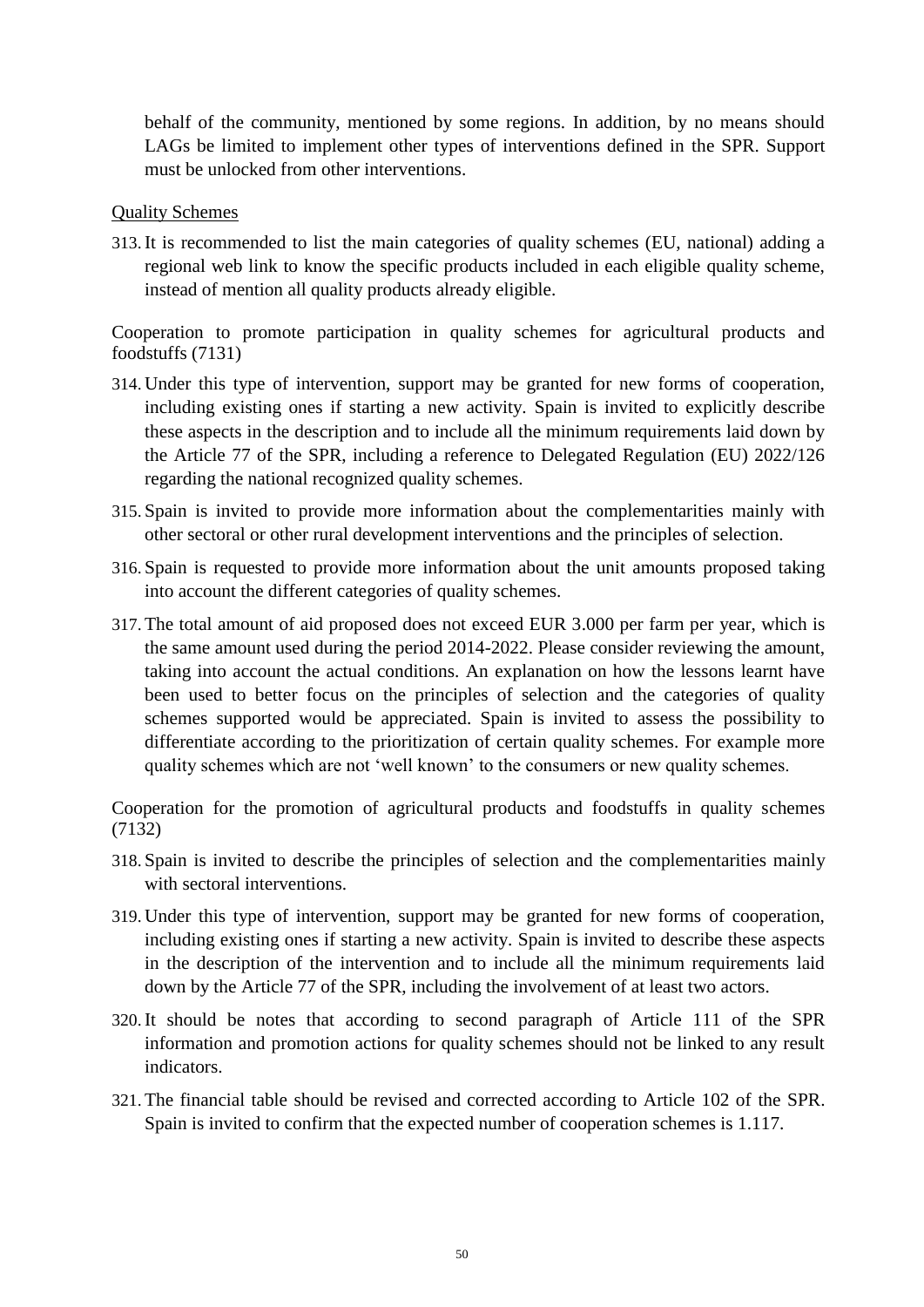#### Observations common to other cooperation interventions

322. Spain is advised to include information on the duration and / or minimum number of years of the different sub-interventions under cooperation, for the sake of transparency and coherence of the intervention logic, including the calculation of the unit amount and the allocated budget.

Cooperation groups non EIP (7162), Cooperation for territorial Planning (7163), Cooperation for the environment (7165)

- 323.Regarding cooperation for territorial planning, there is a mismatch between the title and the description of the intervention. The scope is very heterogeneous and covers very different activities (renewable energy, local market, short supply chain, environmental education, action to fight depopulation, etc.)
- 324. The added value of cooperation should be clear. Support for cooperation is not to be granted to any economic activity based on the mere criterion that more than one beneficiary benefits form the support.
- 325. These interventions are supposed to finance cooperation groups with an important innovative component. Certain eligibility conditions set seem to be drafted in order to ensure that only the cooperation group promoted by the regional administrations will be eligible. This can jeopardise the innovative component of the intervention. Spain is invited to avoid unnecessary restrictions as regards the participation of different potential actors.
- 326. An aid intensity of 100% can only be granted to EIP groups and LEADER (Regulation (EU) 2021/1237), other cooperation forms are not covered by the proposed General Block Exemption Regulation and require a State aid clearance.

Cooperation projects to promote producer organisations or groups (7191)

- 327. The added value of cooperation should be specified so that support for cooperation is not granted to any economic activity based on a mere criterion that more than one beneficiary benefits form the support. The design of the intervention and the eligibility conditions do not allow to understand clearly what the purpose of this intervention is. The cooperation approach needs to be maintained.
- 328. One of the objectives of the intervention, i.e. "increase in the size of farms by grouping surfaces" is not well explained. Spain is invited to elaborate on this and make explicit what means are envisaged to achieve it.
- 329. Demarcation with other interventions should be ensured, in particular with interventions on quality schemes as some common elements are noticed. Elements related to purchase of equipment should be addressed through other investment interventions. Section 7 (form and rate of support) is not sufficiently developed. In particular, an explanation on the meaning and the basis for the different cost categories should be given. It should be noted that the support for the setting-up of producer groups, producer organisations or interbranch organisations shall be degressive and limited to the first five years following recognition.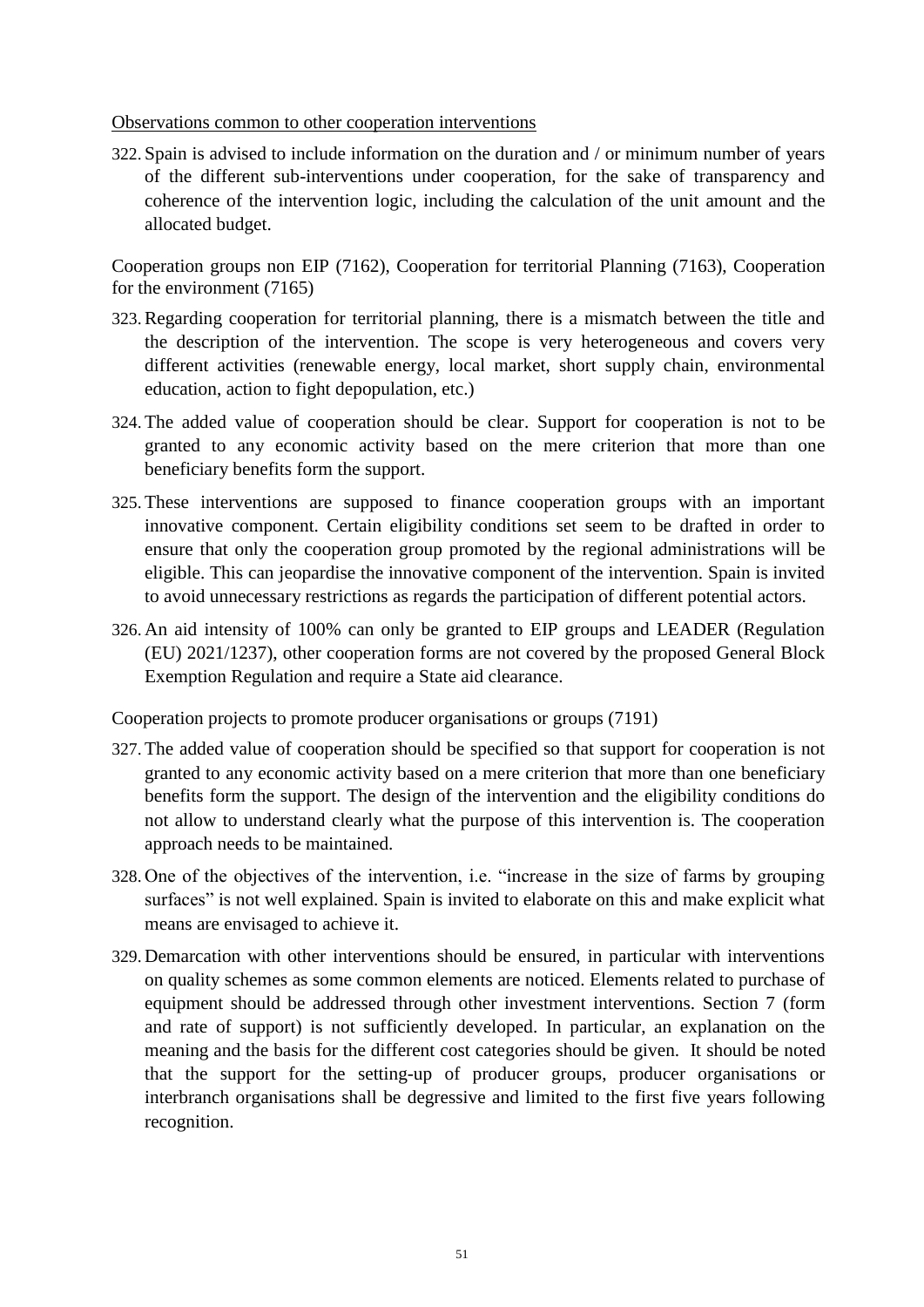Cooperation for the succession of agricultural holdings (7169)

- 330.Regarding the intervention on farm succession, Spain is invited to explain the eligibility condition based on force majeure or exceptional circumstances in case the beneficiary has not reached the age of retirement. It must result in persistent incapacity to perform agricultural work.
- 331. Some of the needs identified are not addressed directly by the farm succession as programmed and need to be revised, as well as the contribution to result indicators (R36 on generational renewal concerns the number of young farmers benefitting from setting up support). Moreover, it is reminded that according to Article 95 of the SPR, cooperation interventions do not contribute to EAFRD minimum financial allocations for support young farmers.
- 332. The concept of farm transfer is mainly related to farms and farmers who do not have immediate succession on the families. Therefore, proposing to exclude first degree relatives, as proposed in one region, seems a good practice that could be fixed at national level.

Cooperation of European Innovation Partnership operational groups on agricultural productivity and sustainability (EIP-Agri) (7161)

- 333. Under Article 77(1)(a) of the SPR, Member States, may grant support to (1) prepare and (2) implement the projects of the EIP OG. Spain should clarify the details and timing of expenditure for (1) the preparation actions and (2) the implementation of the project. It should be noted that the preparation and the implementation of OGs are separate actions for which selection criteria need to be established separately. Step 1 is often paid with a lump sum for simplification purposes.
- 334.In terms of capturing bottom-up innovative ideas, the Commission suggests to Spain not to overlook the possibility to have calls without predefined themes. For instance, calls could have a mixed approach: both bottom-up innovative ideas and suggested themes would be invited. Moreover, it may well be possible that having a researcher as obligatory partner in an OG is not useful (for instance OGs on social innovation, for generational renewal, on rural issues, on short supply chains, etc.). Spain is invited to clarify this to the regions and adapt the intervention conditions where useful.
- 335. Now that EIP OGs can cover all CAP objectives (including generational renewal, social inclusion, waste management etc.), Spain is invited to assess the loss of added value by duplicating interventions outside the EIP-Agri (e.g. 7162, 7163, or 7165). In addition, it should be reminded that EIP interventions benefit from certain advantages like the possibility to have clear additional potential for knowledge exchange supporting the Spanish AKIS, profit from certain flexibility regarding State aid notification, getting involved in transnational projects, synergies with horizon Europe projects or profit from the EIP related CAP network and 100% support for non-productive investments. It should be noted that the 7162, 7163, or 7165 interventions do not contribute to knowledge flows within the Spanish AKIS, therefore do not count under R1 and that a preparation phase for such projects is not laid down in Article 77(1) of the SPR.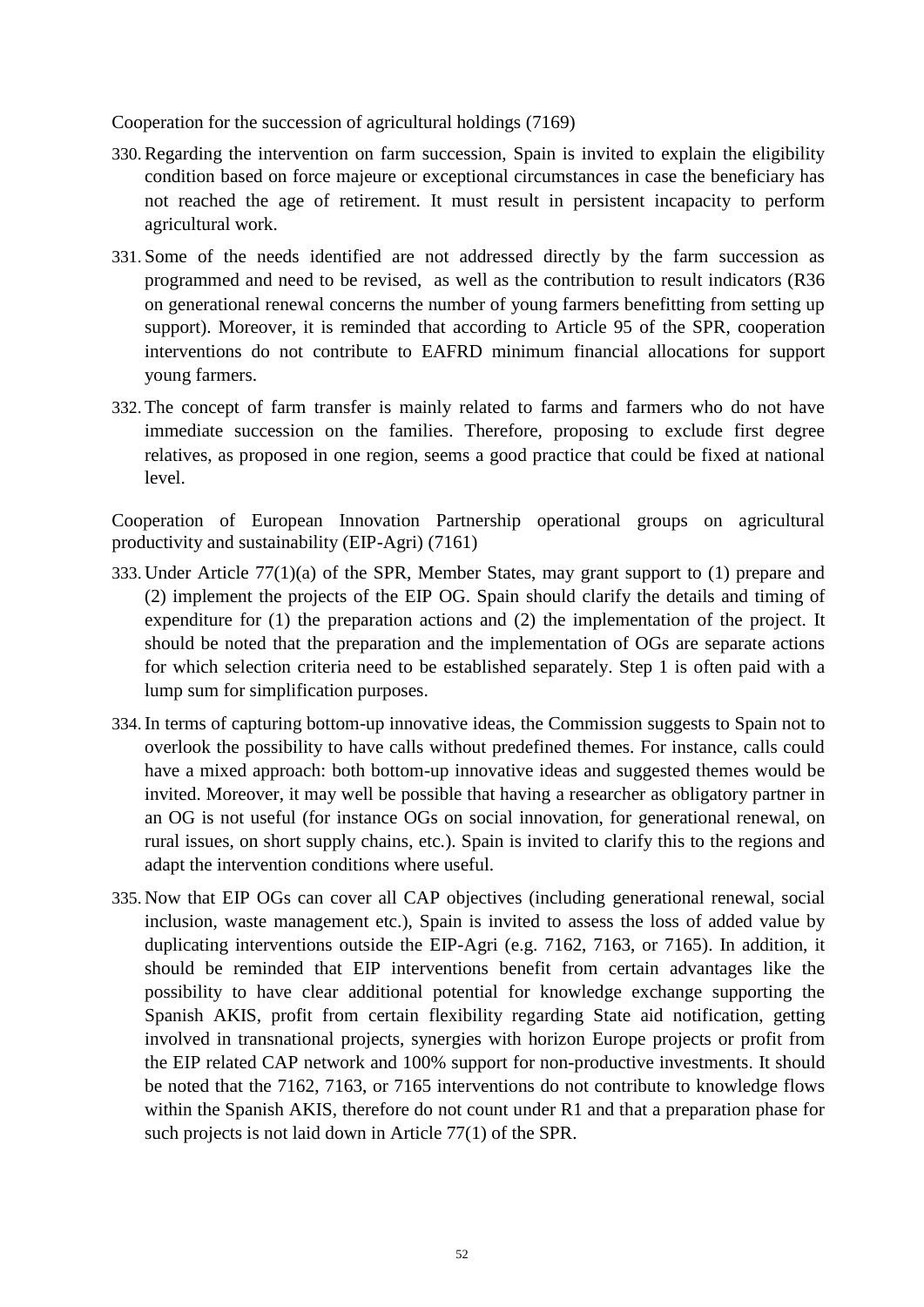- 336. Please clarify how the principles of equal treatment of applicants and better use of financial resources will be respected at the time of selection, if the project proposal is not sufficiently developed and still needs preparation.
- 337.It should be clarified if advisors are encouraged or obliged to be participant of an OG, and add R2 as indicator if it is the case. It is a perfect way of integrating them into the AKIS as requested in Article 15(2) of the SPR.
- 338.Innovation support is obligatory according to Article 15(4)(e) of the SPR, to capture grassroots innovative ideas and develop them into an OG project proposal. Spain is invited to explain how the regions without preparation for the EIP OGs will fulfil this obligation. Spain should clarify the reasons why the Balearic Islands, Valencia and Navarra are not to implement this intervention at all.
- 339. The condition that this intervention should not be used to fund existing cooperation projects, as mentioned by some regions, could be fixed at national level.
- 2.7.4.7. Knowledge exchange and advice (Article 78 of the SPR, section 5 of the Plan)
- 340. There is an overall freedom in choosing the service and the service providers, and further obligations may hinder openness of the system to include smaller advisory services and private, trusted advisors. The unnecessary restrictions at regional level may give way to a significant restriction of the market conditions and prevent the provision of services by many entities (for example obligation to be legally established in a certain region), circumventing the changes introduced for the new period. Most of the additional conditions established could easily be dealt with by the use of selection criteria. In certain cases, the only possible beneficiary is the public administration, which can jeopardise the achievement of the objectives of this intervention. The Commission invites Spain to propose a more open and flexible system, more adequate to capture the most competent providers for the ever changing and new challenges.
- 341. Spain is invited to explain how exactly the implementation of the advisory serviced will be organised and coordinated by the AKIS Coordination Body, taking into account all obligations listed in Articles 15(2),(3) and (4) of the SPR, including the implementation modes such as the obligatory training of advisors.
- 2.7.4.8. Financial instruments (Article 80 of the SPR, section 4.6 of the Plan)
- 342.It is noted that direct management is under consideration, Spain is reminded that in such cases there is no advance payment possibility to the financial instruments because only eligible expenditure can be declared in line with Article 32(3) of Regulation (EU) 2021/2116.
- 343. Spain is invited to indicate in section 4.6 or 7.1 whether the Managing Authority (other than for the financial instrument of centralised management), Paying Agency, Certification Body roles are delegated or not to the regional authorities for the purpose of implementing and controlling the financial instruments.
- 344.It should be ensured that the general eligible projects, and final recipients are described for financial instruments, otherwise the general parameters described will equally apply to financial instruments.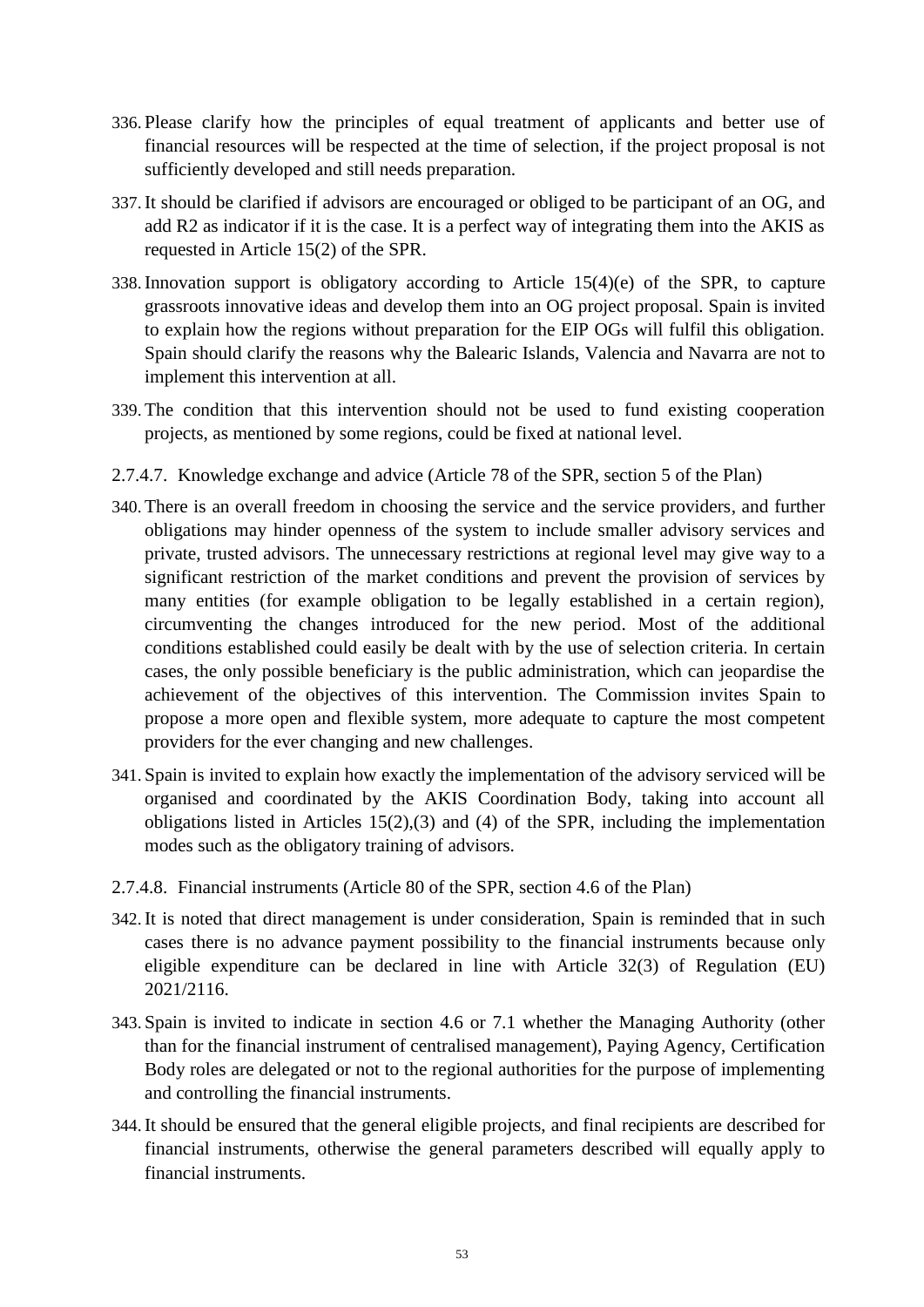- 345.Consistency should be cross-checked and it is to be ensured that when the descriptive part of the intervention indicates the use of financial instruments, then also the financial instrument form of support should be selected from the drop down menu for the intervention as a whole (see e.g. 7119 where Galicia and Basque country mention financial instruments in the descriptive part, but this option is not selected in the intervention).
- 346. Spain is invited to verify that the support rates applicable to financial instruments for each intervention respect the conditions and maximum established by the Regulation for the respective intervention. In case of combination of grants and financial instrument, it should be noted that the maximum shall be respected considering both grant and financial instrument support.
- 347.It should be ensured that average unit amounts are defined for financial instruments before starting implementation.
- 348. The annual indicative financial envelope for financial instruments needs to be defined per intervention.

#### **3. FINANCIAL OVERVIEW TABLE**

- 349. Spain is invited to ensure consistency between the data encoded in section 5 and the financial overview table (section 6.1), in particular:
- a transfer from Direct Payments to other sectors of EUR 30.000.000 for calendar year 2027 is indicated, but there is no corresponding planning of the amount under other sectors in section 5;
- the annual indicative financial allocations under Section 5 for apiculture interventions do not correspond to the planned amounts in the Financial Overview table under Section 6;
- the estimated product of reduction already notified by Spain on 1 August 2021 for financial year 2023 (EUR 1.170.000) has not been included in the overview table of the Financing Plan in SFC, row 26. This should be corrected;
- as regards the type of interventions in certain sectors defined in Article 42 of the SPR, expenditure that will be paid in 2023 or in the subsequent financial years relating to measures implemented under the CMO Regulation for these same sectors shall not be encoded in the Annual indicative financial allocations under Section 5 or in the Financial Overview table under Section 6 of the Plan;
- in the overview table row 34 FY 2026  $& 2027$ : the amounts should end in "380" instead of "390";
- Spain identified an amount of EUR 482.832.842 for the rebate in order to meet the 25% eco-schemes ring-fencing. Based on financial data entered in section 5.3, this amount exceeds the amount that can effectively be taken into account when applying provisions of Article 97(2) and the eco-schemes ring-fencing obligation of 25% is therefore not met;
- the total amount for rural development interventions plus the amount corresponding to 2.32% of technical assistance are below the maximum rural development allocations. Clear inconsistencies can be seen between the data contained at group of interventions level and the corresponding items in the overview financial plan i.e. LEADER (intervention 7119), Setting up of young farmers RD (Interventions 6961.1, 6961.2 and 6962).